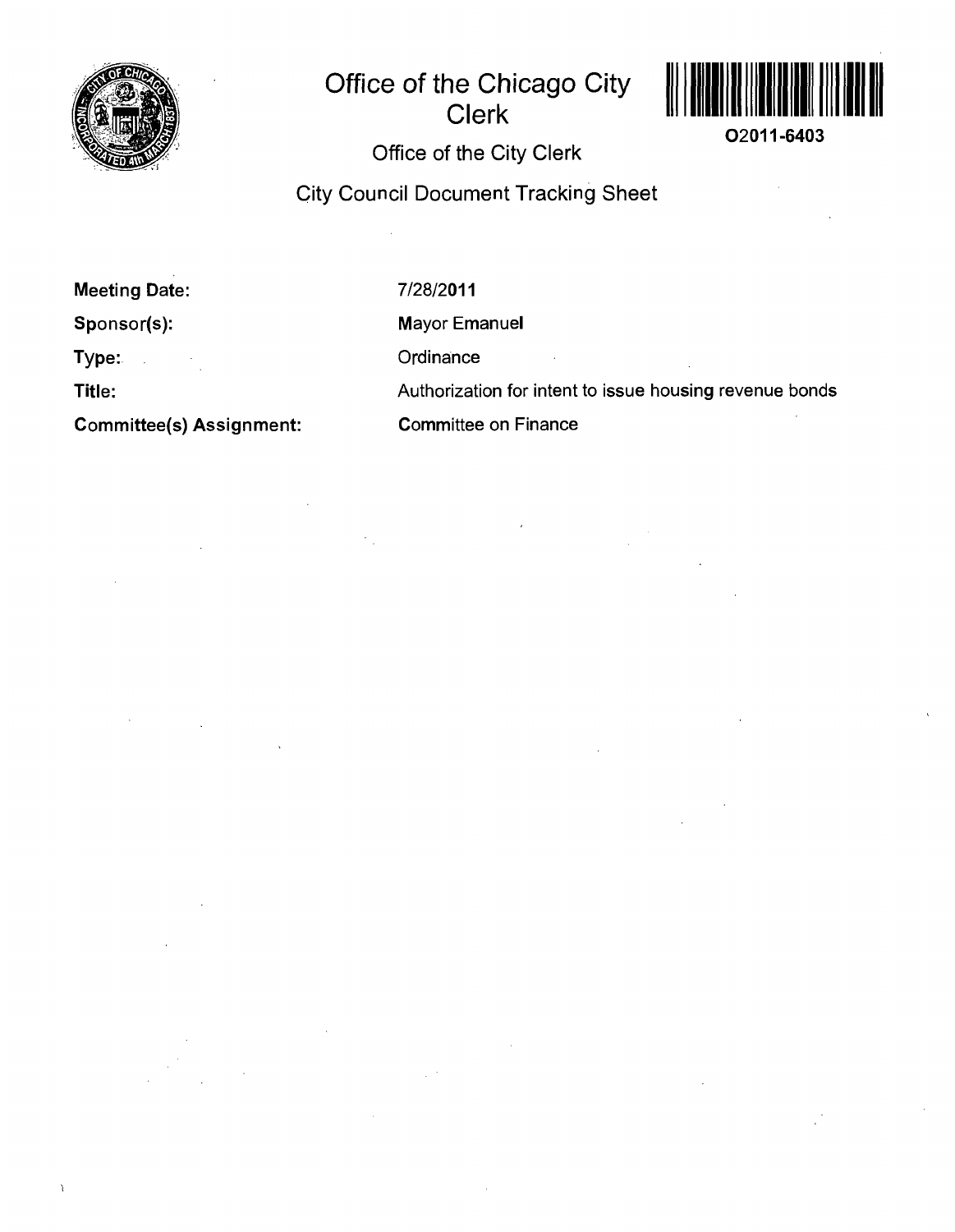

# **OFFICE OF THE MAYOR** CITY OF CHICAGO

RAHM EMANUEL **MAYOR** 

July 28, 2011

# TO THE HONORABLE, THE CITY COUNCIL OF THE CITY OF CHICAGO

 $\sim$ 

 $\hat{\mathcal{A}}$ 

Ladies and Gentlemen:

At the request of the Commissioner of Housing and Economic Development, I transmit herewith an ordinance authorizing an intent to issue housing revenue bonds.

 $\omega_{\rm{12}}$  .

Your favorable consideration of this ordinance will be appreciated.

Very truly yours,

Cinamiel

Mayor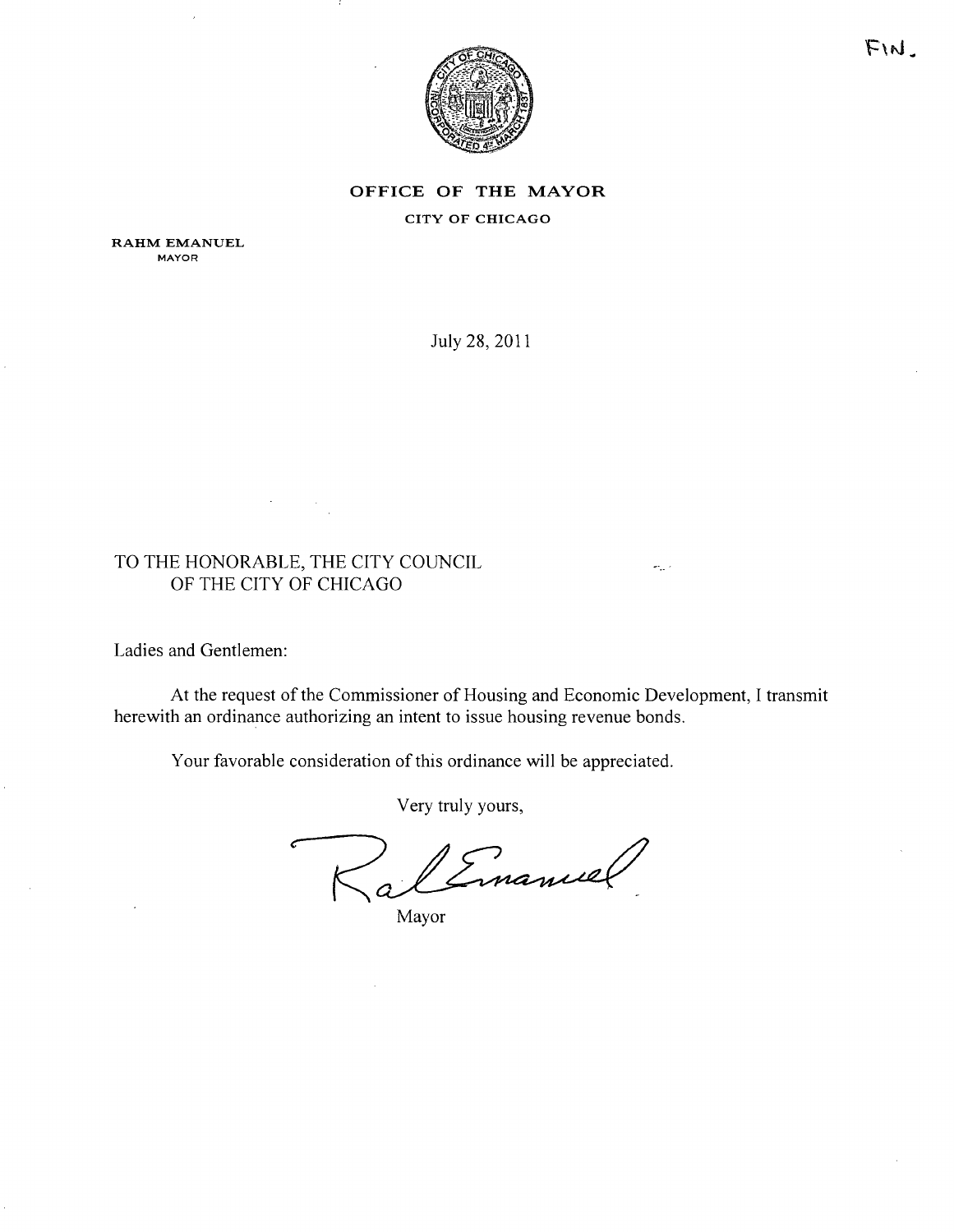### **ORDINANCE**

WHEREAS, the City of Chicago (the "City"), a home rule unit of government under Section 6(a), Article Vll of the 1970 Constitution of the State' of Illinois, has heretofore found and does hereby find that there exists within the City a serious shortage of decent, safe and sanitary rental housing available for persons of low and moderate income; and

WHEREAS, the City has determined that the continuance of a shortage of affordable rental housing is harmful to the health, prosperity, economic stability and general welfare of the City; and

WHEREAS, the Department of Housing and Economic Development ("HED") wishes to facilitate the acquisition and rehabilitation by POAH NSP Chicago, LLC, an Illinois limited liability company ("POAH") the sole member of which is Preservation of Affordable Housing, Inc., an Illinois not-for-profit corporation, of a residential rental housing project containing an aggregate of approximately 102 residential dwelling units located at (1) 6200-06 South Vernon Avenue, (2) 6156-58 South Vernon Avenue, (3) 6201-03 South Eberhart Avenue, (4) 6153-59 South. Eberhart Avenue, (5) 6200-06 South Rhodes Avenue, (6) 6154-56 South Rhodes Avenue, and (7) 6153-59 South St. Lawrence Avenue, all in Chicago, Illinois (collectively, "Project 1"); and

WHEREAS, HED wishes to facilitate the acquisition and rehabilitation by Celadon-Pulaski, LLC, an Illinois limited liability company ("Celadon") of a residential rental housing project containing approximately 30 residential dwelling units located at 1015 North Pulaski Road, in Chicago, Illinois ("Project 2"); and

WHEREAS, HED wishes to facilitate the acquisition and rehabilitation by 6034 Building, LLC, an Illinois limited liability company ("Three Corners") of a residential rental housing project containing approximately 33 residential dwelling units located at 6034-52 South Prairie Avenue, in Chicago, Illinois ("Project 3"); and

WHEREAS, HED wishes to facilitate the acquisition and rehabilitation of a residential rental housing project containing approximately 65 residential dwelling units located at 735-47 West Garfield Boulevard, in Chicago, Illinois ("Project 4") by a developer to be hereafter selected by HED and approved by the City Council of the City ("Developer 4"); and

WHEREAS, HED wishes to facilitate the acquisition and rehabilitation of a residential rental housing project containing an aggregate of approximately 36 residential dwelling units located at (1) 6554-58 South Vernon Avenue, and (2) 6555 South Dr. Martin Luther King, Jr. Drive, both in Chicago, Illinois ("Project 5") by a developer to be hereafter selected by HED and approved by the City Council of the City ("Developer 5"); and

WHEREAS, HED wishes to facilitate the acquisition and rehabilitation of a residential rental housing project containing an aggregate of approximately 54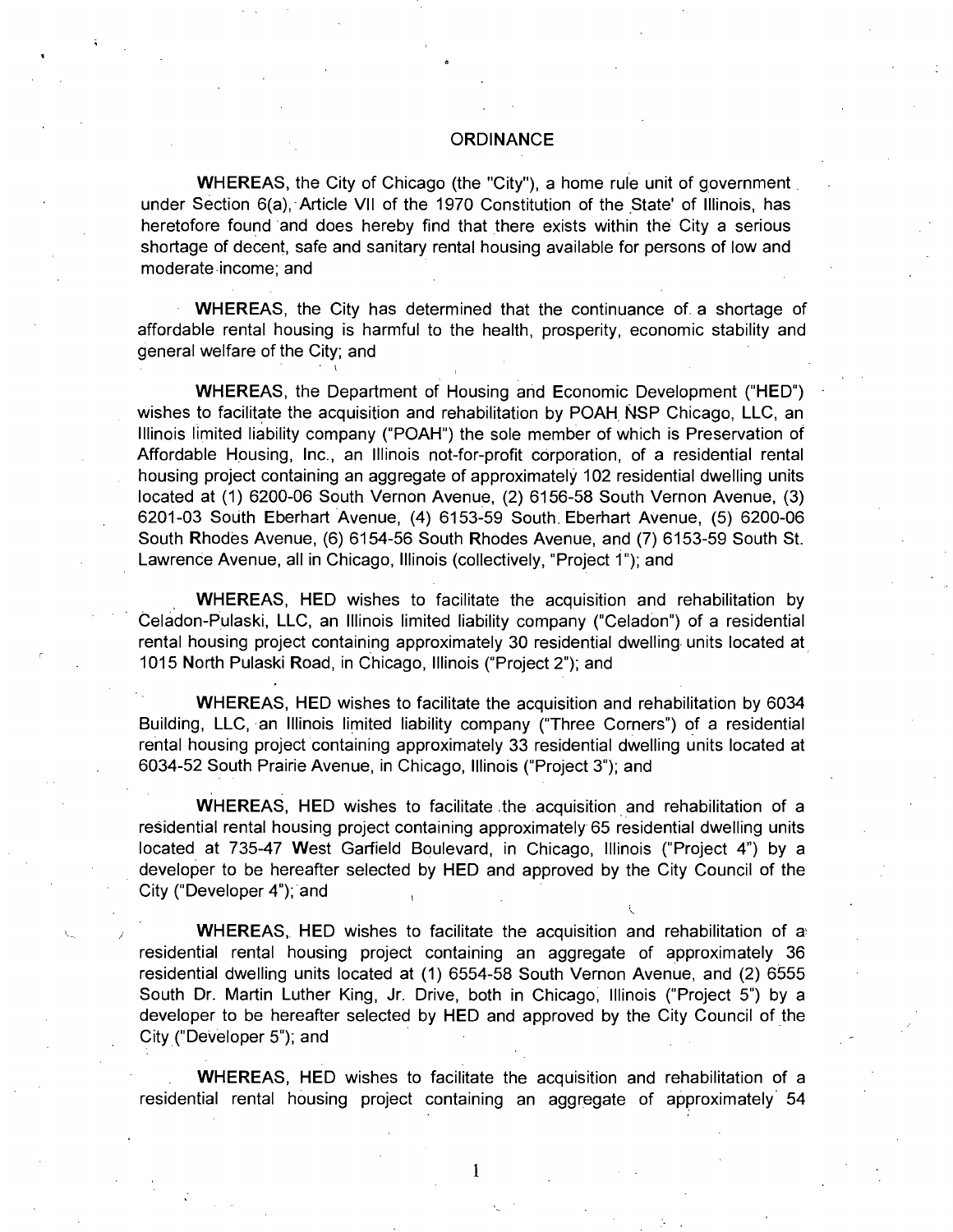residential dwelling units located at (1) 6205 South Langley Avenue, (2) 6101 South Langley Avenue, and (3) 6201 South Langley Avenue, all in Chicago, Illinois ("Project 6") by a developer to be hereafter selected by HED and approved by the City Council of the City ("Developer 6"); and

WHEREAS, the City intends to issue multi-family housing revenue bonds, notes or other indebtedness in an amount not to exceed \$13,000,000 (the "Project 1 Bonds") for the purpose of financing all or a portion of the costs of Project 1; and

WHEREAS, it is intended that the interest on the Project 1 Bonds will be excluded from gross income for federal income tax purposes; and

WHEREAS, it is intended that this ordinance shall constitute a declaration of intent to reimburse certain eligible expenditures for Project 1 made prior to the issuance of the Project 1 Bonds from the proceeds of the Project 1 Bonds (if and when issued) within the meaning of Section 1.150-2 of the Treasury Regulations promulgated under the Internal Revenue Code of 1986, as amended (the "Treasury Regulations"); and.

WHEREAS, the City intends to issue multi-family housing revenue bonds, notes or other indebtedness in an amount not to exceed \$5,000,000 (the "Project 2 Bonds") for the purpose of financing all or a portion of the costs of Project 2; and

WHEREAS, it is intended that the interest on the Project 2 Bonds will be excluded from gross income for federal income tax purposes; and

WHEREAS, it is intended that this ordinance shall constitute a declaration of intent to reimburse certain eligible expenditures for Project 2 made prior to the issuance of the Project 2 Bonds from the proceeds of the Project 2 Bonds (if and when issued) within the meaning of Section 1.150-2 of the Treasury Regulations; and

WHEREAS, the City intends to issue multi-family housing revenue bonds, notes or other indebtedness in an amount not to exceed \$5,000,000 (the "Project 3 Bonds") for the purpose of financing all or a portion of the costs of Project 3; and

WHEREAS, it is intended that the interest on the Project 3 Bonds will be excluded from gross income for federal income tax purposes; and

WHEREAS, it is intended that this ordinance shall constitute a declaration of intent to reimburse certain eligible expenditures for Project 3 made prior to the issuance of the Project 3 Bonds from the proceeds of the Project 3 Bonds (if and when issued) within the meaning of Section 1.150-2 of the Treasury Regulations; and

WHEREAS, the City intends to issue multi-family housing revenue bonds, notes or other indebtedness in an amount not to exceed \$9,000,000 (the "Project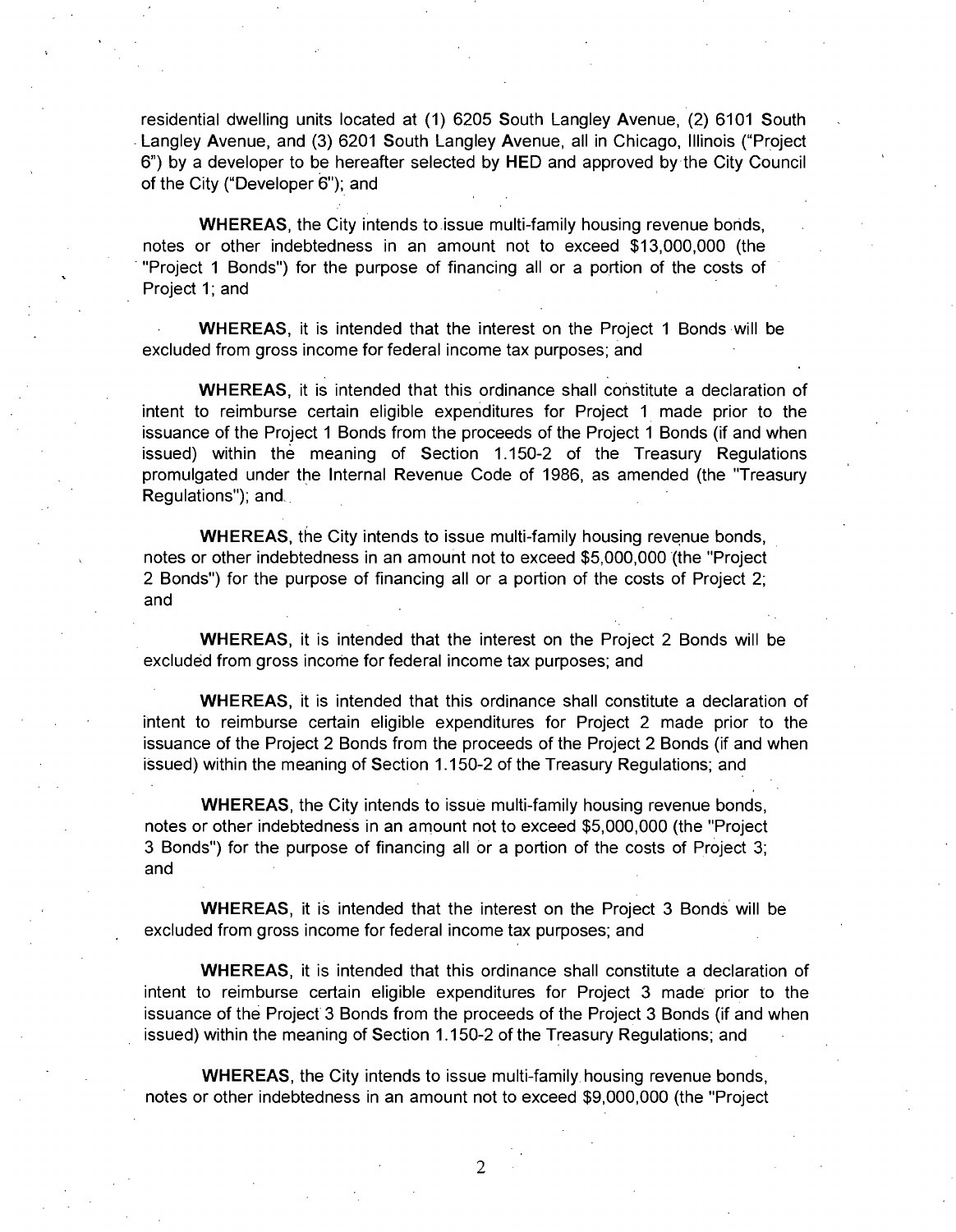4 Bonds") for the purpose of financing all or a portion of the costs of Project 4; and

WHEREAS, it is intended that the interest on the Project 4 Bonds will be excluded from gross income for federal income tax purposes; and

WHEREAS, it is intended that this ordinance shall constitute a declaration of intent to reimburse certain eligible expenditures for Project 4 made prior to the issuance of the Project 4 Bonds from the proceeds of the Project 4 Bonds (if and when issued) within the meaning of Section 1.150-2 of the Treasury Regulations; and

WHEREAS, the City intends to issue multi-family housing revenue bonds, notes or other indebtedness in an amount not to exceed \$6,000,000 (the "Project 5 Bonds") for the purpose of financing all or a portion of the costs of Project 5; and

WHEREAS, it is intended that the interest on the Project 5 Bonds will be excluded from gross income for federal income tax purposes; and

WHEREAS, it is intended that this ordinance shall constitute a declaration of intent to reimburse certain eligible expenditures for Project 5 made prior to the issuance of the Project 5 Bonds from the proceeds of the Project 5 Bonds (if and when issued) within the meaning of Section 1.150-2 of the Treasury Regulations; and

WHEREAS, the City intends to issue multi-family housing revenue bonds, notes or other indebtedness in an amount not to exceed \$8,000,000 (the "Project 6 Bonds") for the purpose of financing all or a portion of the costs of Project 6; and

WHEREAS, it is intended that the interest on the Project 6 Bonds will be excluded from gross income for federal income tax purposes; and

WHEREAS, it is intended that this ordinance shall constitute a declaration of intent to reimburse certain eligible expenditures for Project 6 made prior to the issuance of the Project 6 Bonds from the proceeds of the Project 6 Bonds (if and when issued) within the meaning of Section 1.150-2 of the Treasury Regulations; now, therefore,

**BE IT ORDAINED BY THE CITY COUNCIL OF THE CITY OF CHICAGO:** 

SECTION 1. The above recitals are expressly incorporated in and made a part of this ordinance as though fully set forth herein.

SECTION 2. The City intends to issue the Project 1 Bonds and lend the proceeds thereof to POAH or another entity affiliated with or related to POAH for the purpose of financing Project 1. The maximum principal amount of Project 1 Bonds which the City intends to issue for Project 1 will not exceed \$13,000,000.

3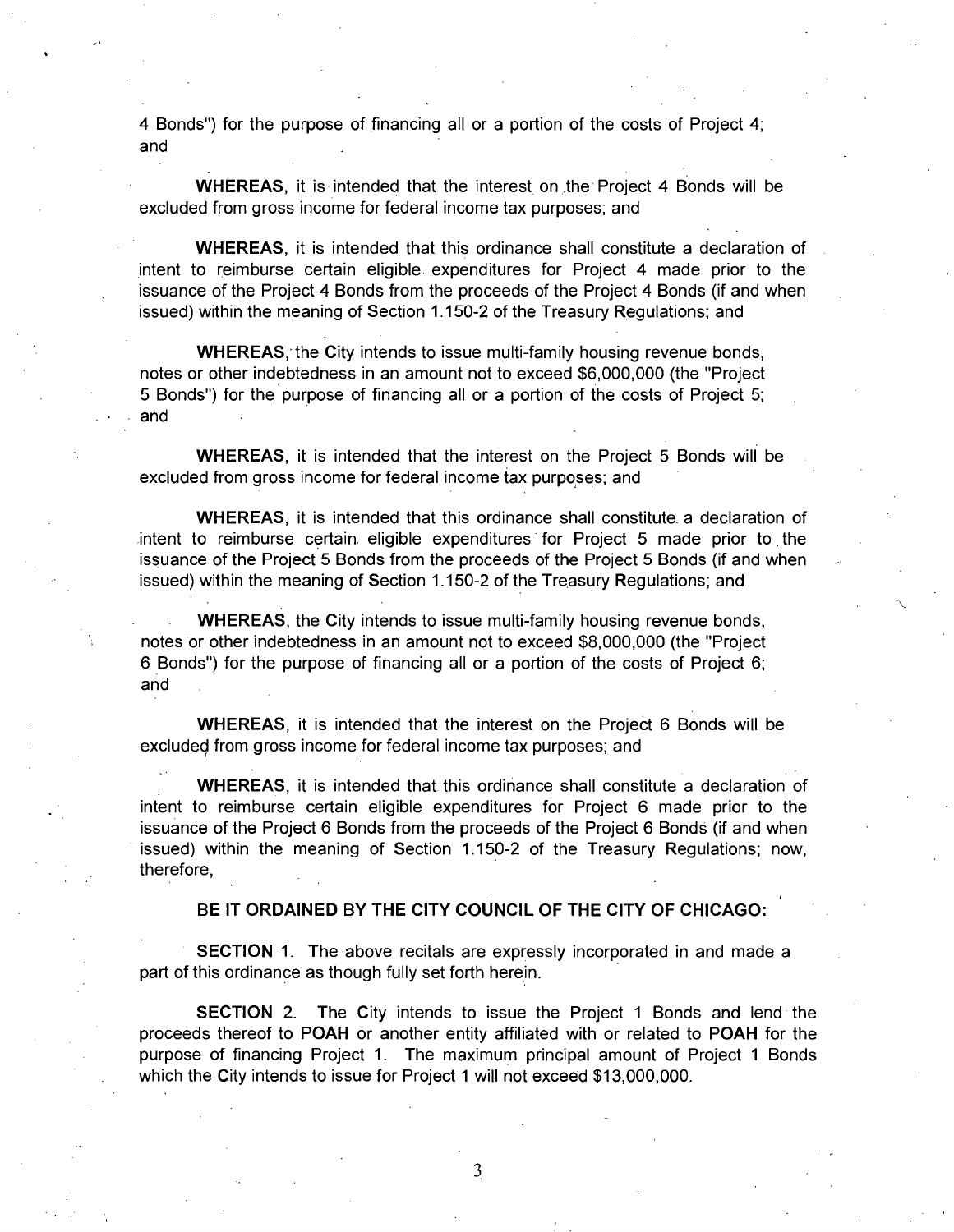SECTION 3. Certain costs will be incurred by POAH, or another entity or entities affiliated with or related to POAH, in connection with Project 1 prior to the issuance of the Project 1 Bonds. The City reasonably expects to reimburse such costs with proceeds of the Project 1 Bonds.

SECTION 4. The costs to be reimbursed from the Project 1 Bonds will be paid from funds of POAH, or another entity or entities affiliated with or related to POAH, which have been allocated to other purposes.

SECTION 5. This ordinance is consistent with the budgetary and financial circumstances of the City. No funds from sources other than the Project 1 Bonds are, or are reasonably expected to be, reserved, allocated on a long-term basis or othenwise set aside by the City for Project 1 for costs to be paid from the proceeds of the Project 1 Bonds.

SECTION 6. The City intends to issue the Project 2 Bonds and lend the proceeds thereof to Celadon or another entity affiliated with or related to Celadon for the purpose of financing Project 2. The maximum principal amount of Project 2 Bonds which the City intends to issue for Project 2 will not exceed \$5,000,000.

SECTION 7. Certain costs will be incurred by Celadon, or another entity or entities affiliated with or related to Celadon, in connection with Project 2 prior to the issuance of the Project 2 Bonds. The City reasonably expects to reimburse such costs with proceeds of the Project 2 Bonds.

SECTION 8: The costs to be reimbursed from the Project 2 Bonds will be paid from funds of Celadon, or another entity or entities affiliated with or related to Celadon, which have been allocated to other purposes.

SECTION 9. This ordinance is consistent with the budgetary and financial circumstances of the City. No funds from sources other than the Project 2 Bonds are, or are reasonably expected to be, reserved, allocated on a long-term basis or otherwise set aside by the City for Project 2 for costs to be paid from the proceeds of the Project 2 Bonds.

SECTION 10. The City intends to issue the Project 3 Bonds and lend the proceeds thereof to Three Corners or another entity affiliated with or related to Three Corners for the purpose of financing Project 3. The maximum principal amount of Project 3 Bonds which the City intends to issue for Project 3 will not exceed \$5,000,000.

SECTION 11. Certain costs will be incurred by Three Corners, or another entity or entities affiliated with or related to Three Corners, in connection with Project 3 prior to the issuance of the Project 3 Bonds. The City reasonably expects to reimburse such costs with proceeds of the Project 3 Bonds.

SECTION 12. The costs to be reimbursed from the Project 3 Bonds will be paid from funds of Three Corners, or another entity or entities affiliated with or related to Three Corners, which have been allocated to other purposes.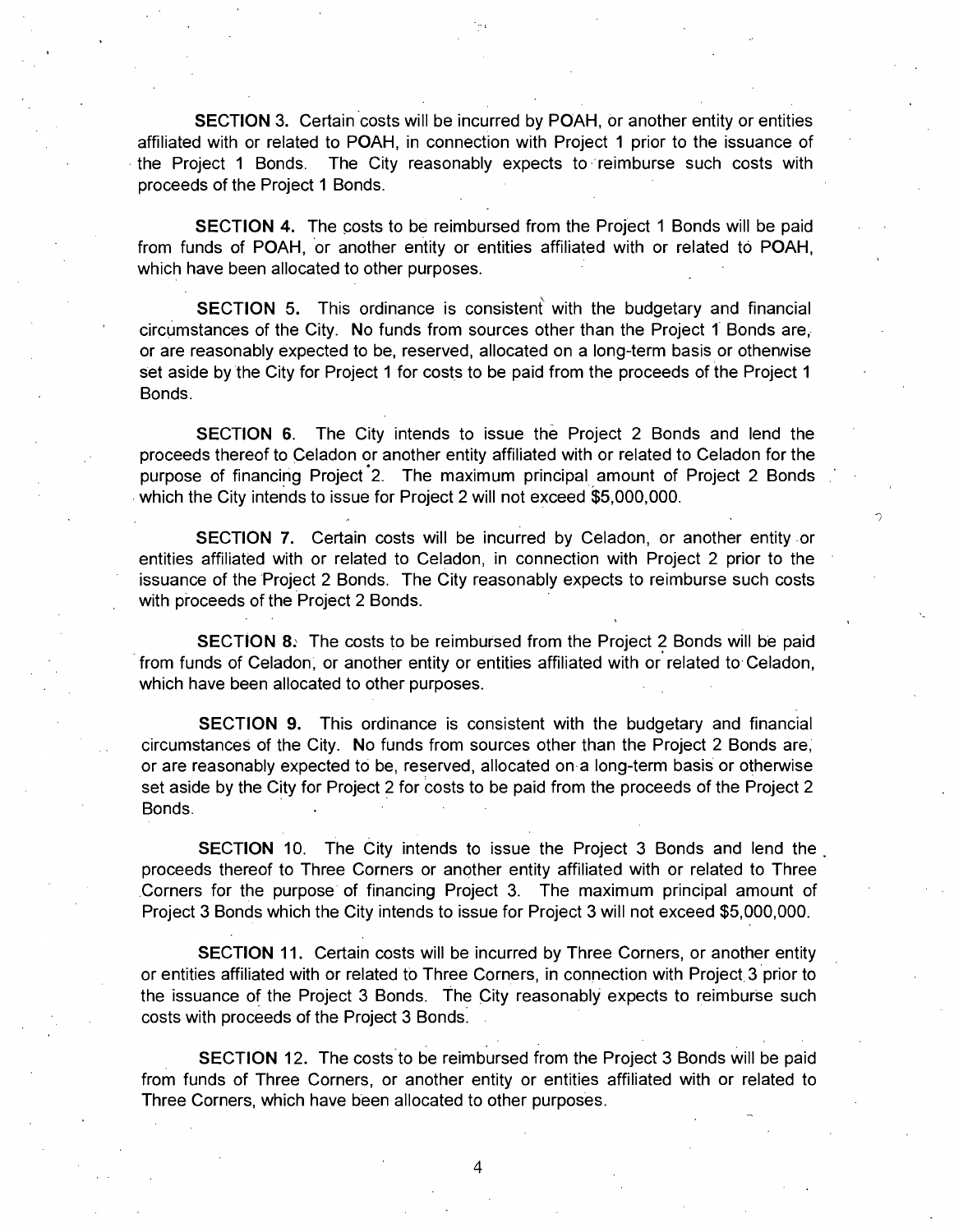SECTION 13. This ordinance is consistent with the budgetary and financial circumstances of the City. No funds from sources other than the Project 3 Bonds are, or are reasonably expected to be, reserved, allocated on a long-term basis or otherwise set aside by the City for Project 3 for costs to be paid from the proceeds of the Project 3 Bonds.

**SECTION 14.** The City intends to issue the Project 4 Bonds and lend the proceeds thereof to Developer 4 or another entity affiliated with or related to Developer 4 for the purpose of financing Project 4. The maximum principal amount of Project 4 Bonds which the City intends to issue for Project 4 will nof exceed \$9,000,000.

SECTION 15. Certain costs will be incurred by Developer 4, or another entity or entities affiliated with or related to Developer 4, in connection with Project 4 prior to the issuance of the Project 4 Bonds. The City reasonably expects to reimburse such costs with proceeds of the Project 4 Bonds.

SECTION 16. The costs to be reimbursed from the Project 4 Bonds will be paid from funds of Developer 4, or another entity or entities affiliated with or related to Developer 4, which have been allocated to other purposes.

SECTION 17. This ordinance is consistent with the budgetary and financial circumstances of the City. No funds from sources other than the Project 4 Bonds are, or are reasonably expected to be, reserved, allocated on a long-term basis or otherwise set aside by the City for Project 4 for costs to be paid from the proceeds of the Project 4 Bonds.

SECTION 18. The City intends to issue the Project 5 Bonds and lend the proceeds thereof to Developer 5 or another entity affiliated with or related to Developer 5 for the purpose of financing Project 5. The maximum principal amount of Project 5 Bonds which the City intends to issue for Project 5 will not exceed \$6,000,000.

SECTION 19. Certain costs will be incurred by Developer 5, or another entity or entities affiliated with or related to Developer 5, in connection with Project 5 prior to the issuance of the Project 5 Bonds. The City reasonably expects to reimburse such costs with proceeds of the Project 5 Bonds.

SECTION 20. The costs to be reimbursed'from the Project 5 Bonds will be paid from funds of Developer 5, or another entity or entities affiliated with or related to Developer 5, which have been allocated to other purposes.

**SECTION 21.** This ordinance is consistent with the budgetary and financial circumstances of the City. No funds from sources other than the Project 5 Bonds are, or are reasonably expected to be, reserved, allocated on a long-term basis or otherwise set aside by the City for Project 5 for costs to be paid from the proceeds of the Project 5 Bonds.

SECTION 22. The City intends to issue the Project 6 Bonds and lend the proceeds thereof to Developer 6 or another entity affiliated with or related to Developer 6

5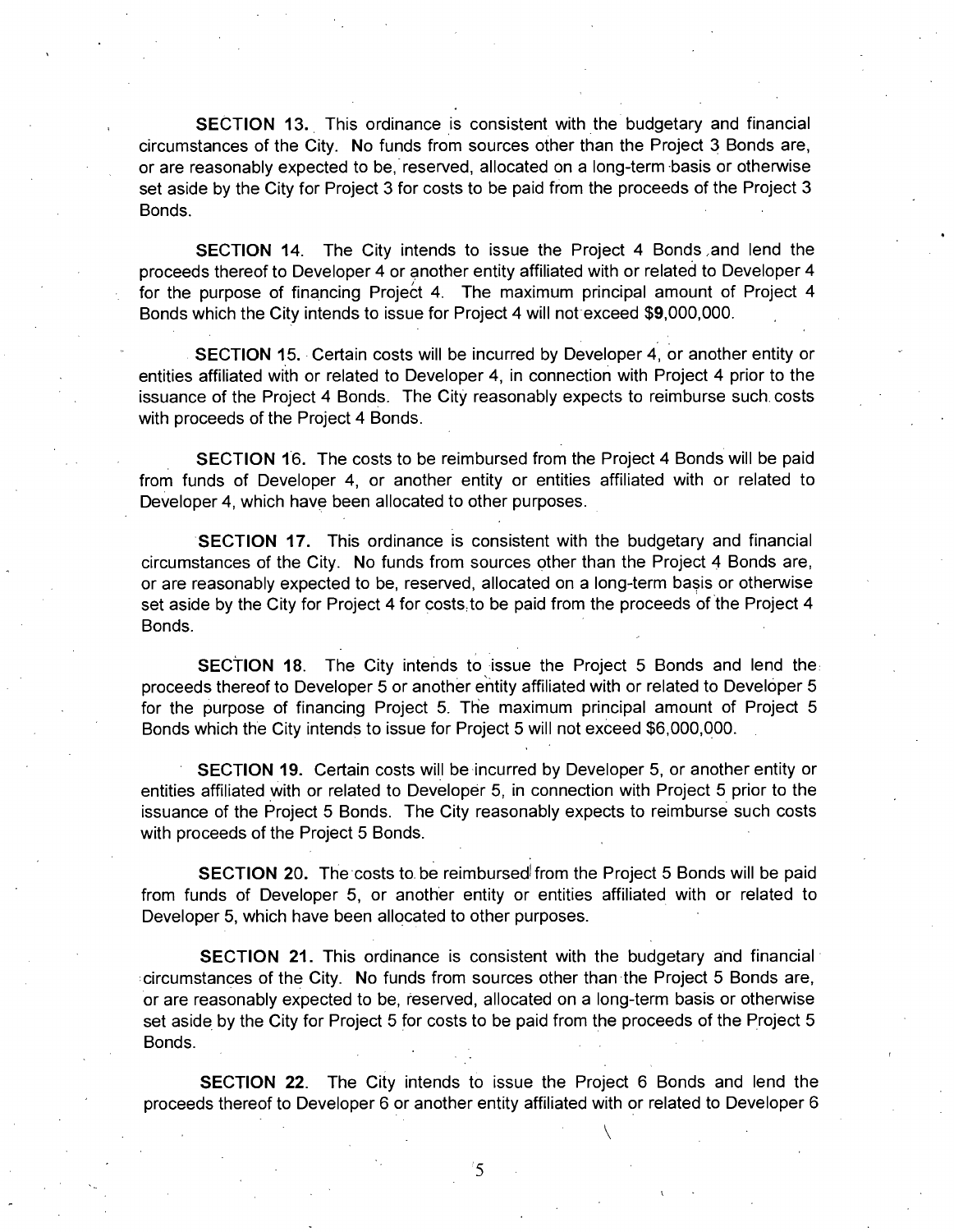for the purpose of financing Project 6. The maximum principal amount of Project 6 Bonds which the City intends to issue for Project 6 will not exceed \$8,000,000.

SECTION 23. Certain costs will be incurred by Developer 6, or another entity or entities affiliated with or related to Developer 6, in connection with Project 6 prior to the issuance of the Project 6 Bonds. The City reasonably expects to reimburse such costs with proceeds of the Project 6 Bonds.

SECTION 24. The costs to be reimbursed from the Project 6 Bonds will be paid from funds of Developer 6, or another entity or entities affiliated with or related to Developer 6, which have been allocated to other purposes.

SECTION 25. This ordinance is consistent with the budgetary and financial circumstances of the City. No funds from sources other than the Project 6 Bonds are, or are reasonably expected to be, reserved, allocated on a long-term basis or otherwise set aside by the City for Project 6 for costs to be paid from the proceeds of the Project 6 Bonds.

SECTION 26. This ordinance constitutes a declaration of official intent under Section 1.150-2 of the Treasury Regulations in connection with each of the Project 1 Bonds, the Project 2 Bonds, the Project 3 Bonds, the Project 4 Bonds, the Project 5 Bonds and the Project 6 Bonds.

SECTION 27. To the extent that any ordinance, resolution, rule, order or provision of the Municipal Code of Chicago, or part thereof, is-in conflict with the provisions of this ordinance, the provisions of this ordinance shall control. If any section, paragraph, clause or provision of this ordinance shall be held invalid, the invalidity of such section, paragraph, clause or provision shall not affect any of the other provisions of this ordinance.

**SECTION 28.** This ordinance shall be effective as of the date of its passage and approval.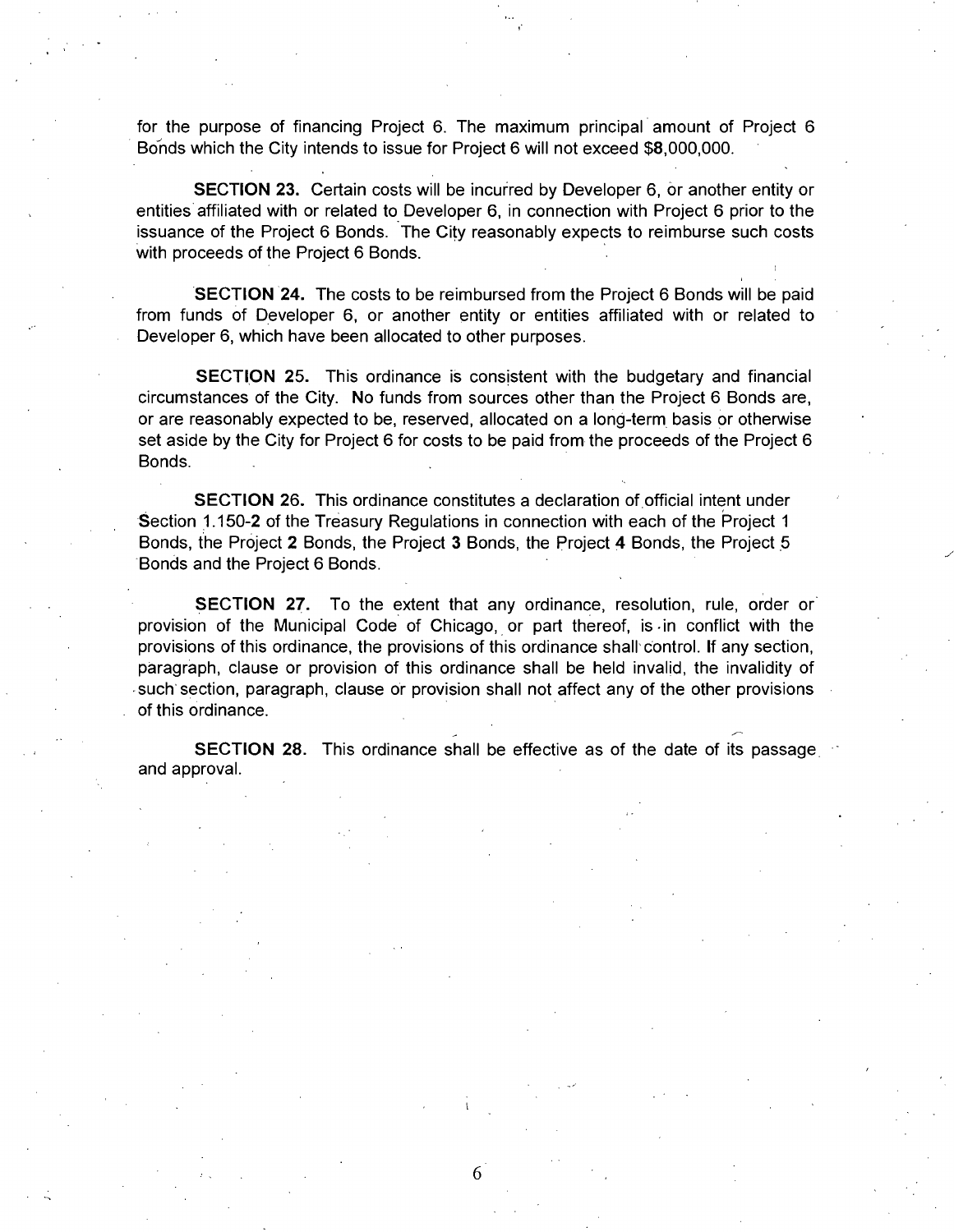### CITY OF CHICAGO ECONOMIC DISCLOSURE STATEMENT AND AFFIDAVIT

### SECTION I -- GENERAL INFORMATION

A. Legal name of the Disclosing Party submitting this EDS. Include d/b/a/ if applicable:

POAH NSP Chicago, LLC

Check ONE of the following three boxes:

Indicate whether the Disclosing Party submitting this EDS is:

1. [x] the Applicant

OR

- 2. [ ] a legal entity holding a direct or indirect interest in the Applicant. State the legal name of the Applicant in which the Disclosing Party holds an interest; OR
- 3. [ ] a legal entity with a right of control (see Section II.B.l.) State the legal name of the entity in which the Disclosing Party holds a right of control:

|  |  |  |  |  | B. Business address of the Disclosing Party: |  |
|--|--|--|--|--|----------------------------------------------|--|
|--|--|--|--|--|----------------------------------------------|--|

77 W. Washington Boulevard, Suite 1001 Chicago, IL 60602

C. Telephone: (312) 283-0033 Fax: (312) 688-0666 Email: jcoates@poah.org

D. Name of contact person: Johnathan Coates

E. Federal Employer Identification No. (if you have one)

F. Brief description of contract, transaction or other undertaking (referred to below as the "Matter") to which this EDS pertains. (Include project number and location of property, if applicable): EDS filed in conjunction with City of Chicago financing for proposed acquisition and rehabilitation of

6200-06 S. Vernon Ave., 6156-58 S. Vernon Ave., 6201-03 S. Eberhart Ave., 6200-06 S. Rhodes Ave. &<br>153-59 South Eberhart Avenue, 6154- 56 S. Rhodes 6153-59 S. St. Lawrence Ave. 6153-59 South Eberhart Avenue, 6154- 56 S. Rhodes 6153-59 S. st. Lawrence Ave.

G. Which City agency or department is requesting this EDS? Department of Housing and Bconomic Development

If the Matter is a contract being handled by the City's Department of Procurement Services, please complete the following:

Specification #  $\qquad \qquad \text{and Contract } #$ 

Vcr. 09-01-10 Page 1 of 13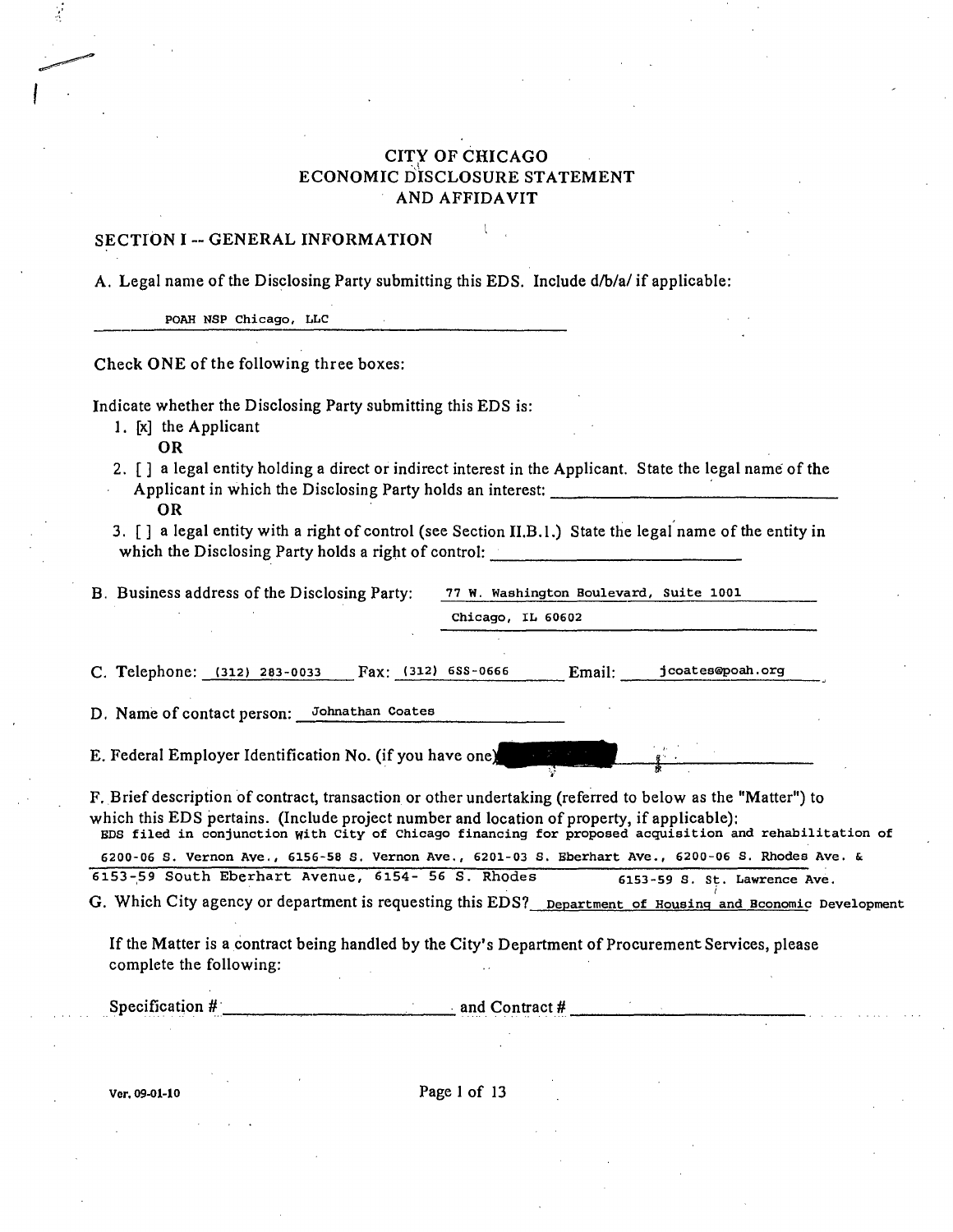### **SECTION II -- DISCLOSURE OF OWNERSHIP**

#### A. NATURE OF THE DISCLOSING PARTY

| Indicate the nature of the Disclosing Party:<br>1. |                                                          |
|----------------------------------------------------|----------------------------------------------------------|
| [ ] Person                                         | [x] Limited liability company                            |
| [] Publicly registered business corporation        | $\lceil \cdot \rceil$ Limited liability partnership      |
| [] Privately held business corporation             | [] Joint venture                                         |
| [] Sole proprietorship                             | $\lceil$ Not-for-profit corporation                      |
| [] General partnership                             | (Is the not-for-profit corporation also a $501(c)(3)$ )? |
| [] Limited partnership                             | `] No<br>[ Yes]                                          |
| $\lceil \, \rceil$ Trust                           | [] Other (please specify)                                |
|                                                    |                                                          |

2. For legal entities, the state (or foreign country) of incorporation or organization, if applicable:

Illinois

3. For legal entities not organized in the State of Illinois: Has the organization registered to do business in the State of Illinois as a foreign entity?

[]  $Yes$  []  $No$  [<sup>X</sup>]  $N/A$ 

B. IF THE DISCLOSING PARTY IS A LEGAL ENTITY:

1. List below the full names and tides of all executive officers and all directors ofthe entity. NOTE: For not-for-profit corporations, also list below all members, if any, which are legal entities. If there are no such members, write "no members." For trusts, estates or other similar entities, list below the legal titieholder(s).

If the entity is a general partnership, limited partnership, limited liability company, limited liability partnership or joint venture, list below the name and title of each general partner, managing member, manager or any other person or entity that controls the day-to-day management ofthe Disclosing Party. NOTE; Each legal entity listed below must submit an EDS on its own behalf.

| Name                                     | Title                         |
|------------------------------------------|-------------------------------|
| Preservation of Affordable Housing, Inc. | Managing Member / Sole Member |
|                                          |                               |
|                                          |                               |
|                                          |                               |

2. Please provide the following information concerning each person or entity having a direct or /indirect beneficial interest (including ownership) in excess of 7.5% ofthe Disclosing Party. Examples of such ari interest include shares in a corporation, partnership interest in a partnership or joint venture,

Page 2 of 13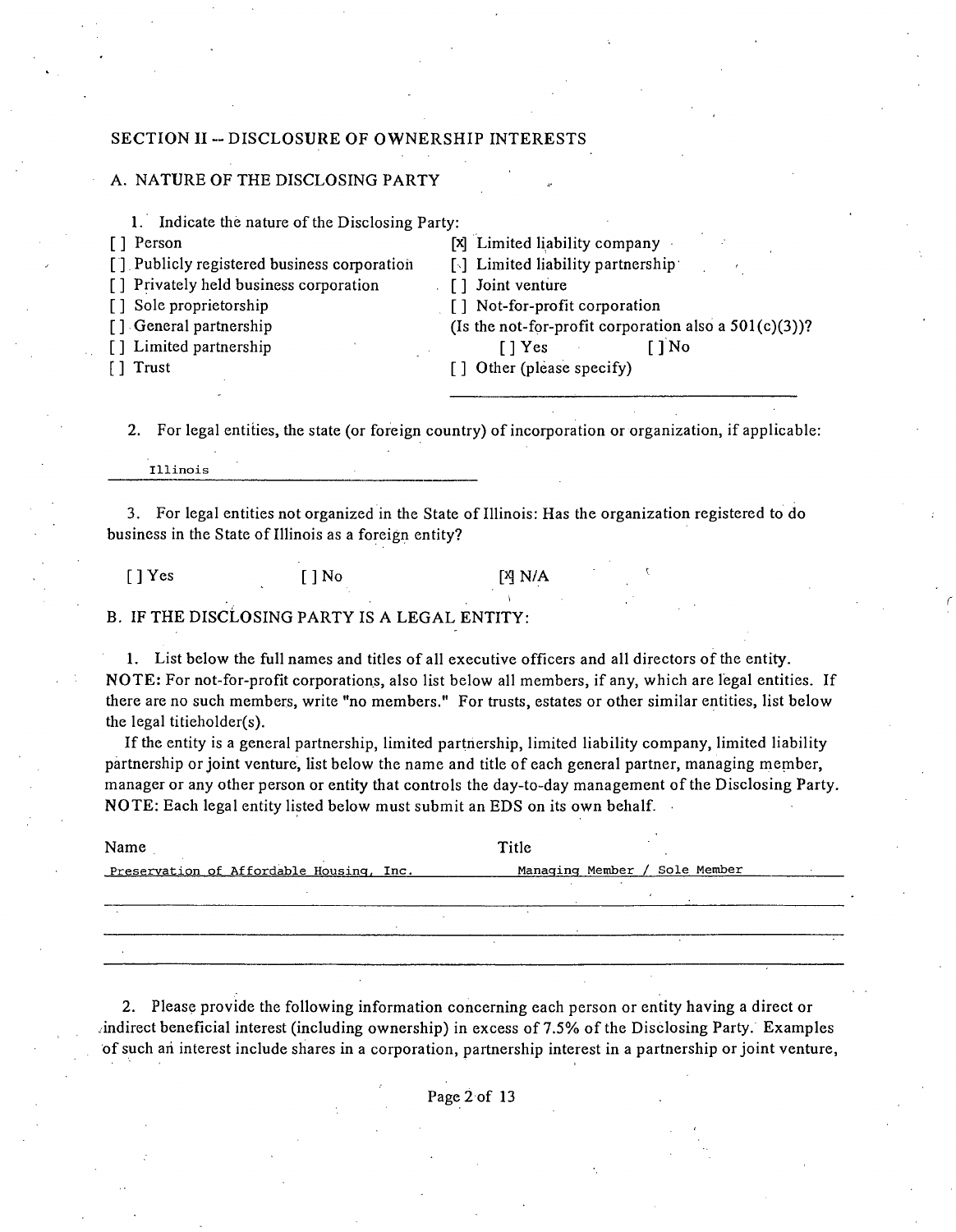interest of a member or manager in a limited liability company, or interest of a beneficiary of a trust, estate or other similar entity. If none, state "None." NOTE: Pursuant to Section 2-154-030 of the Municipal Code of Chicago ("Municipal Code"), the City may require any such additional information from any applicant which is reasonably intended to achieve full disclosure.

| Name                       | <b>Business Address</b>          | Percentage Interest in the |      |  |
|----------------------------|----------------------------------|----------------------------|------|--|
| Preservation of Affordable | 77 W. Washington Blvd. Ste. 1001 | Disclosing Party           | 100% |  |
| Housing, Inc.              | Chicago, IL 60602                |                            |      |  |

#### **SECTION III - BUSINESS RELATIONSHIPS WITH CITY ELECTED OFFICIALS**

Has the Disclosing Party had a "business relationship," as defined in Chapter 2-156 ofthe Municipal Code, with any City elected official in the 12 months before the date this EDS is signed?

 $[$   $]$   $Y$   $cs$  .  $[$   $]$   $N$   $N$   $o$ 

If yes, please identify below the name(s) of such City elected official(s) and describe such relationship(s):

#### **SECTION IV ~ DISCLOSURE OF SUBCONTRACTORS AND OTHER RETAINED PARTIES**

<u> 1980 - Johann Harry Harry Harry Harry Harry Harry Harry Harry Harry Harry Harry Harry Harry Harry Harry Harry</u>

The Disclosing Party must disclose the name and business address of each subcontractor, attorney, lobbyist, accountant, consultant and any other person or entity whom the Disclosing Party has retained or expects to retain in connection with the Matter, as well as the nature ofthe relationship, and the total amount of the fees paid or estimated to be paid. The Disclosing Party is not required to disclose employees who are paid solely through the Disclosing Party's regular payroll.

"Lobbyist" means any person or entity who undertakes to influence any legislative or administrative action on behalf of any'person or entity other than: (1) a not-for-profit entity, on an unpaid basis, or (2) himself. "Lobbyist" also means any person or entity any part of whose duties as an employee of another includes undertaking to influence any legislative or administrative action.

Ifthe Disclosing Party is uncertain whether a disclosure is required under this Section, the Disclosing Party must either ask the City whether disclosure is required or make the disclosure.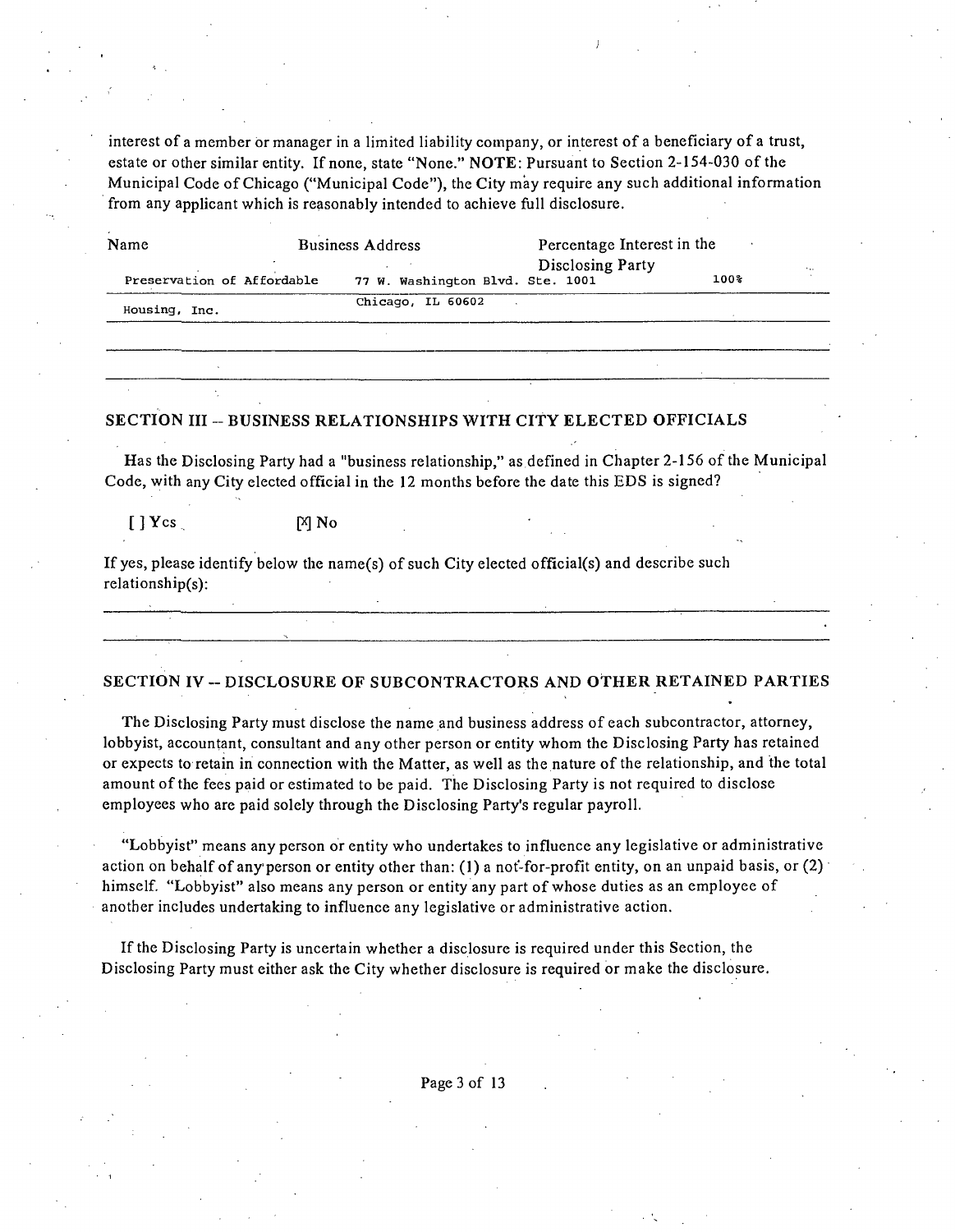| Name (indicate whether) | <b>Business</b> | Relationship to Disclosing Party Fees (indicate |                |
|-------------------------|-----------------|-------------------------------------------------|----------------|
| retained or anticipated | <b>Address</b>  | (subcontractor, attorney,                       | paid or estima |
| to be retained)         |                 | lobbyist, etc.)                                 | "hourly rate"  |

whether  $i$ ted.) NOTE: or "t.b.d." is not an acceptable response.

Please see Attachment 1

(Add sheets if necessary)

**[ ] Check here if the Disclosing Party has not retained, nor expects to retain, any such persons or entities.** 

**SECTION V - CERTIFICATIONS** 

A. COURT-ORDERED CHILD SUPPORT COMPLIANCE.

Under Municipal Code Section 2-92-415, substantial owners of business entities that contract with the City must remain in compliance with their child support obligations throughout the contract's term.

Has any person who directly or indirectly owns 10% or more of the Disclosing Party been declared in arrearage on any child support obligations by any Illinois court of competent jurisdiction?

[ ] Yes [ ] No [<sup>2</sup>] No person directiy or indirectiy owns 10% or more of the Disclosing Party.

If "Yes," has the person entered into a court-approved agreement for payment of all support owed and is the person in compliance with that agreement?

[ ] Yes [ ] No

#### B. FURTHER CERTIFICATIONS

1. Pursuant to Municipal Code Chapter 1-23, Article I ("Article I")(which the Applicant should consult for defined terms (e.g., "doing business") and legal requirements), if the Disclosing Party submitting this EDS is the Applicant and is doing business with the City, then the Disclosing Party certifies as follows: (i) neither the Applicant nor any controlling person is currently indicted or charged with, or has admitted guilt of, or has ever been convicted of, or placed under supervision for, any criminal offense involving actual, attempted, or conspiracy to commit bribery, theft, fraud, forgery, perjury, dishonesty or deceit against an officer or employee of the City or any sister agency; and (ii) the Applicant understands and acknowledges that compliance with Article I is a continuing requirement for doing business with the City. NOTE: If Article I applies to the Applicant, the permanent compliance timeframe in Article I supersedes some five-year compliance timeframes in certifications 2 and 3 below.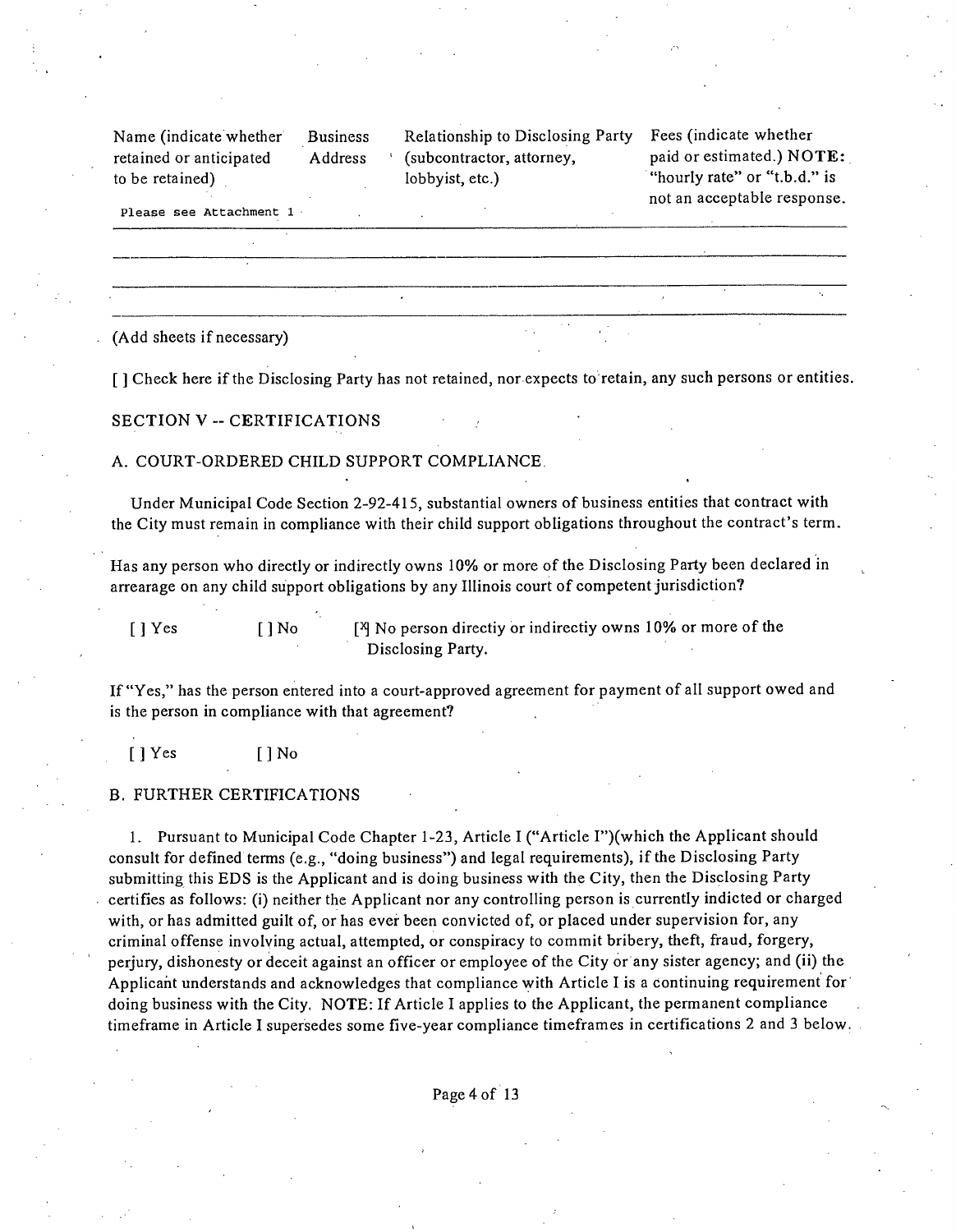2. The Disclosing Party and, if the Disclosing Party is a legal entity, all of those persons or entities identified in Section II.B.l. of this EDS:

- a. are not presently debarred, suspended, proposed for debarment, declared ineligible or voluntarily excluded from any transactions by any federal, state or local unit of government;
- b. have not, within a five-year period preceding the date of this EDS, been convicted of a criminal offense, adjudged guilty, or had a civil judgment rendered against them in connection with: obtaining, attempting to obtain, or performing a public (federal, state or local) transaction or contract under a public transaction; a violation of federal or state antitrust statutes; fraud; embezzlement; theft; forgery; bribery; falsification or destruction of records; making false statements; or receiving stolen property;
- c. are not presently indicted for, or criminally or civilly charged by, a governmental entity (federal, state or local) with committing any of the offenses set forth in clause B.2.b. of this Section V;
- d. have not, within a five-year period preceding the date of this EDS, had one or more public transactions (federal, state or local) terminated for cause or default; and
- e. have not, within a five-year period preceding the date of this EDS, been convicted, adjudged ' guilty, or found liable in a civil proceeding, or in any criminal or civil action, including actions conceming environmental violations, instituted by the City or by the federal government, any state, or any other unit of local govemment.
- 3. The certifications in subparts 3, 4 and 5 concern:
- the Disclosing Party;

• any "Contractor" (meaning any contractor or subcontractor used by the Disclosing Party in connection with the Matter, including but not limited to all persons or legal entities disclosed under Section IV, "Disclosure of Subcontractors and Other Retained Parties");

• any "Affiliated Entity" (meaning a person or entity that, directiy or indirectly: controls the . . Disclosing Party, is controlled by the Disclosing Party, or is, with the Disclosing Party, under common control of another person or entity. Indicia of control include, without limitation': interlocking management or ownership; identity of interests among family members, shared facilities and equipment; common use of employees; or organization of a business entity following the ineligibility of a business entity to do business with federal or state or local government, including the City, using substantially the same management, ownership, or principals as the ineligible entity); with respect to Contractors, the term Affiliated Entity means a person or entity that directly or indirectiy controls the Contractor, is controlled by it, or, with the Contractor, is under common control of another person or entity;

• any responsible official of the Disclosing Party, any Contractor or any Affiliated Entity or any other official, agent or employee of the Disclosing Party, any Contractor or any Affiliated Entity, acting pursuant to the direction or authorization of a responsible official of the Disclosing Party, any Contractor or any Affiliated Entity (collectively "Agents").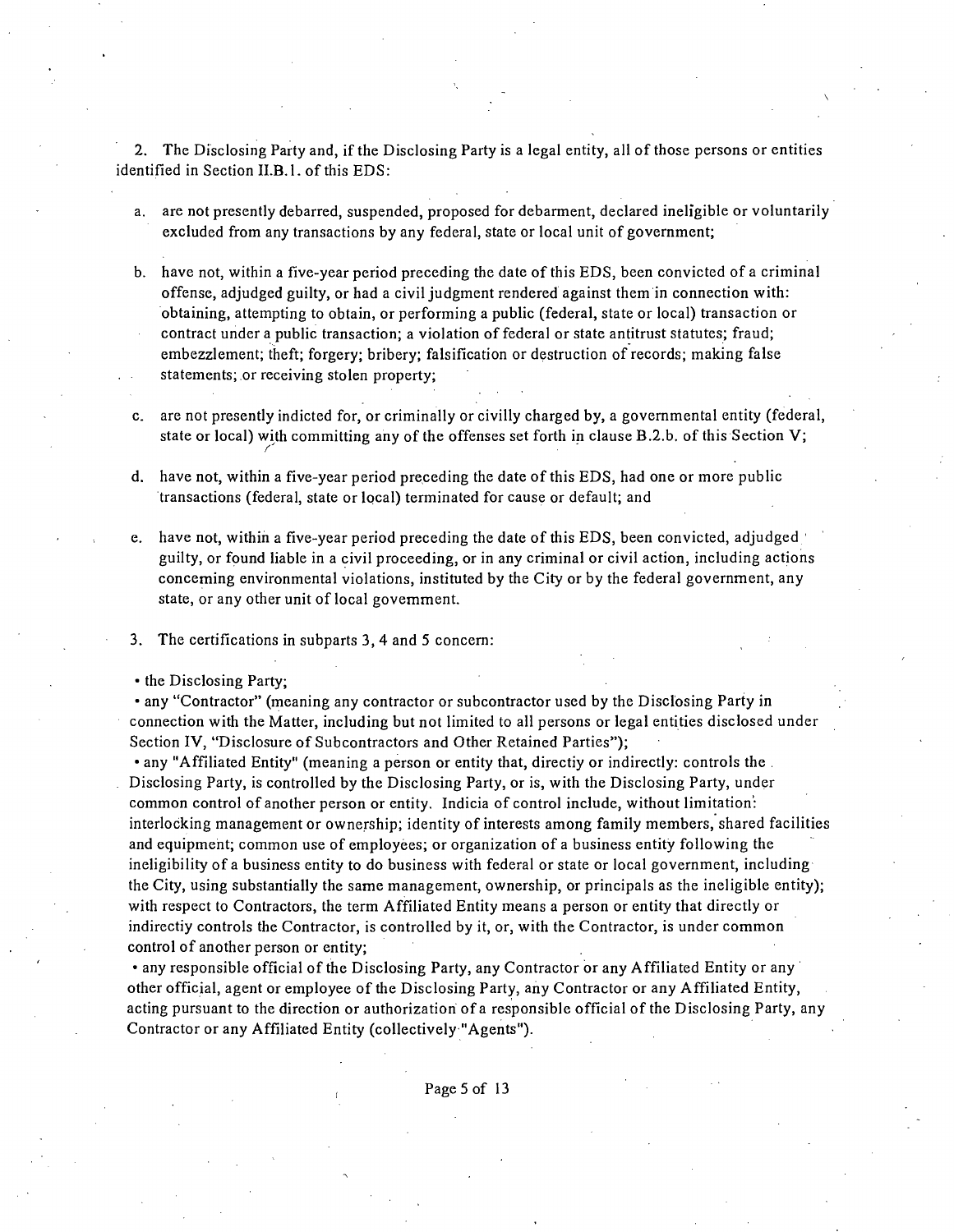Neither the Disclosing Party, nor any Contractor, nor any Affiliated Entity of either the Disclosing Party or any Contractor nor any Agents have, during the five years before the date this EDS is signed, or, with respect to a Contractor, an Affiliated Entity, or an Affiliated Entity of a Contractor during the five years before the date of such Contractor's or Affiliated Entity's contract or engagement in connection with the Matter:

- a. bribed or attempted to bribe, or been convicted or adjudged guilty of bribery or attempting to bribe, a public officer or employee of the City, the State of Illinois, or any agency of the federal government or of any state or local government in the United States of America, in that officer's or employee's official capacity;
- b. agreed or colluded with other bidders or prospective bidders, or been a party to any such agreement, or been convicted or adjudged guilty of agreement or collusion among bidders or prospective bidders, in restraint of freedom of competition by agreement to bid a fixed price or otherwise; or
- c. made an admission of such conduct described in a. or b. above that^is a matter of record, but have not been prosecuted for such conduct; or

d. violated the provisions of Municipal Code Section 2-92-610 (Living Wage Ordinance).

4. Neither the Disclosing Party, Affiliated Entiiy or Contractor, or any of their employees, officials, agents or partners, is barred from contracting with any unit of state or local government as a result of engaging in or being convicted of (1) bid-rigging in violation of 720 ILCS 5/33E-3; (2) bid-rotating in violation of 720 ILCS 5/33E-4; or (3) any similar offense of any state or of the United States of America that contains the same elements as the offense of bid-rigging or bid-rotating.

5. Neither the Disclosing Party nor any Affiliated Entity is listed on any of the following lists maintained by the Office of Foreign Assets Control ofthe U.S. Department of the Treasury or the Bureau of Industry and Security of the U.S. Department of Commerce or their successors: the Specially Designated Nationals List, the Denied Persons List, the Unverified List, the Entity List and the . Debarred List.

6. The Disclosing Party understands and shall comply with the applicable requirements of Chapters 2-55 (Legislative Inspector General), 2-56 (Inspector General) and 2-156 (Governmental Ethics) of the Municipal Code. .

7. Ifthe Disclosing Party is unable to certify to any of the above statements in this Part B (Further Certifications), the Disclosing Party must explain below:

Page 6 of 13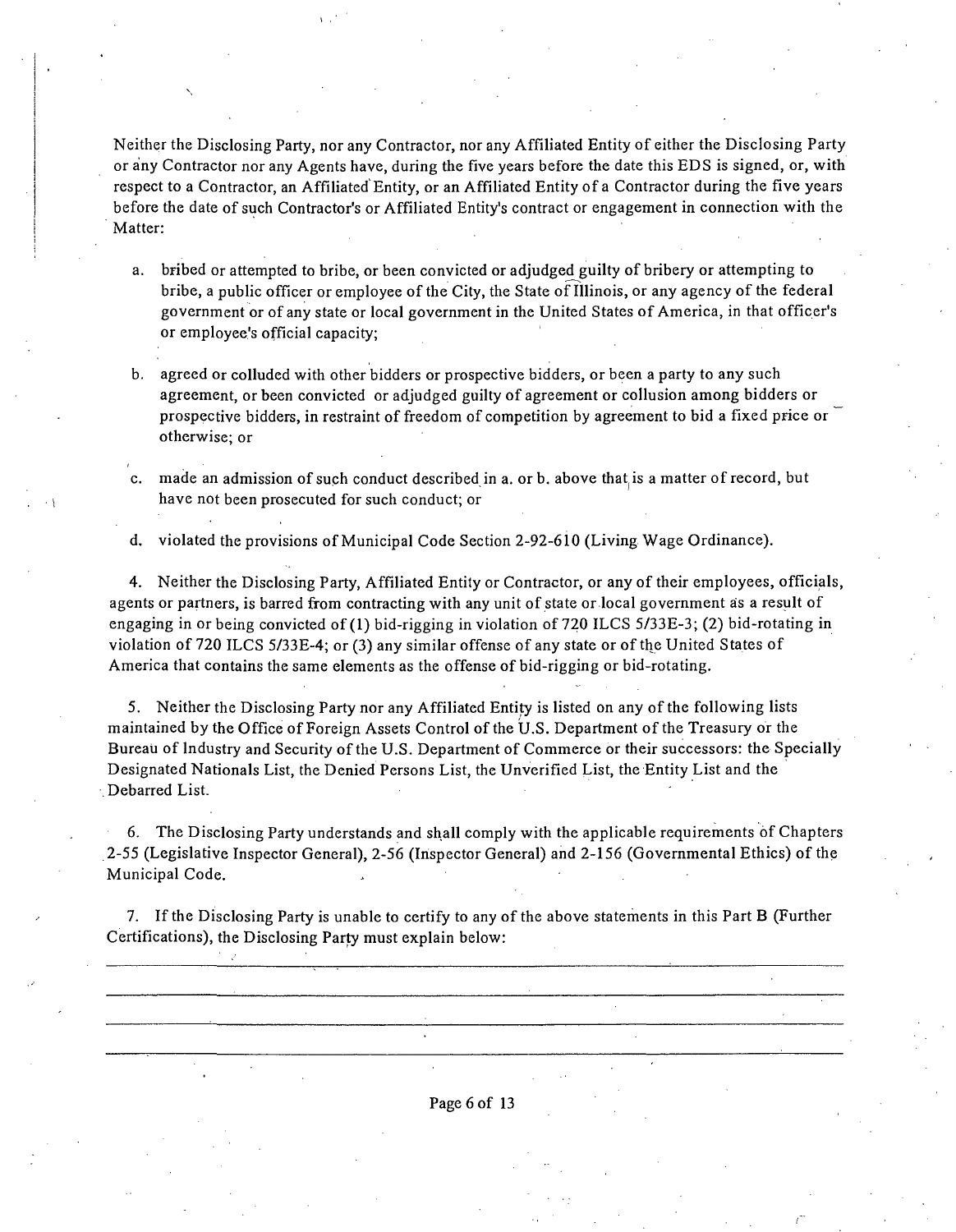If the letters "NA," the word "None," or no response appears on the lines above, it will be conclusively presumed that the Disclosing Party certified to the above statements.

#### C. CERTIFICATION OF STATUS AS FINANCIAL INSTITUTION

1. The Disclosing Party certifies that the Disclosing Party (check one)

 $\begin{bmatrix} \end{bmatrix}$  is  $\begin{bmatrix} x \\ y \end{bmatrix}$  is not

a "financial institution" as defined in Section 2-32-455(b) of the Municipal Code.

. 2. Ifthe Disclosing Party IS a financial institution, then the Disclosing Party pledges:

"We are not and will not become a predatory lender as defined in Chapter 2-32 of the Municipal Code. We further pledge that none of our affihates is, and none of them will become, a predatory lender as defined in Chapter 2-32 of the Municipal Code. We understand that becoming a predatory lender or becoming an affiliate of a predatory lender may result in the loss of the privilege of doing business with the City."

If the Disclosing Party is unable to make this pledge because it or any of its affiliates (as defined in Section 2-32-455(b) of the Municipal Code) is a predatory lender within the meaning of Chapter 2-32 ofthe Municipal Code, explain here (attach additional pages if necessary):

Ifthe letters "NA," the word "None," or no response appears on the lines above, it will be conclusively presumed that the Disclosing Party certified to the above statements.

D. CERTIFICATION REGARDING INTEREST IN CITY BUSINESS

Any words or terms that are defined in Chapter 2-156 of the Municipal Code have the same ^ meanings when used in this Part D.

1. In accordance with Section 2-156-110 of the Municipal Code: Does any official or employee ofthe City have a financial interest in his or her own name or in the name of any other person or entity in the Matter?

[] Yes [4] No

NOTE: If you checked "Yes" to Item D.l. , proceed to Items D.2. and D.3. If you checked "No" to Item D.]., proceed to Part E.

Page 7 of 13.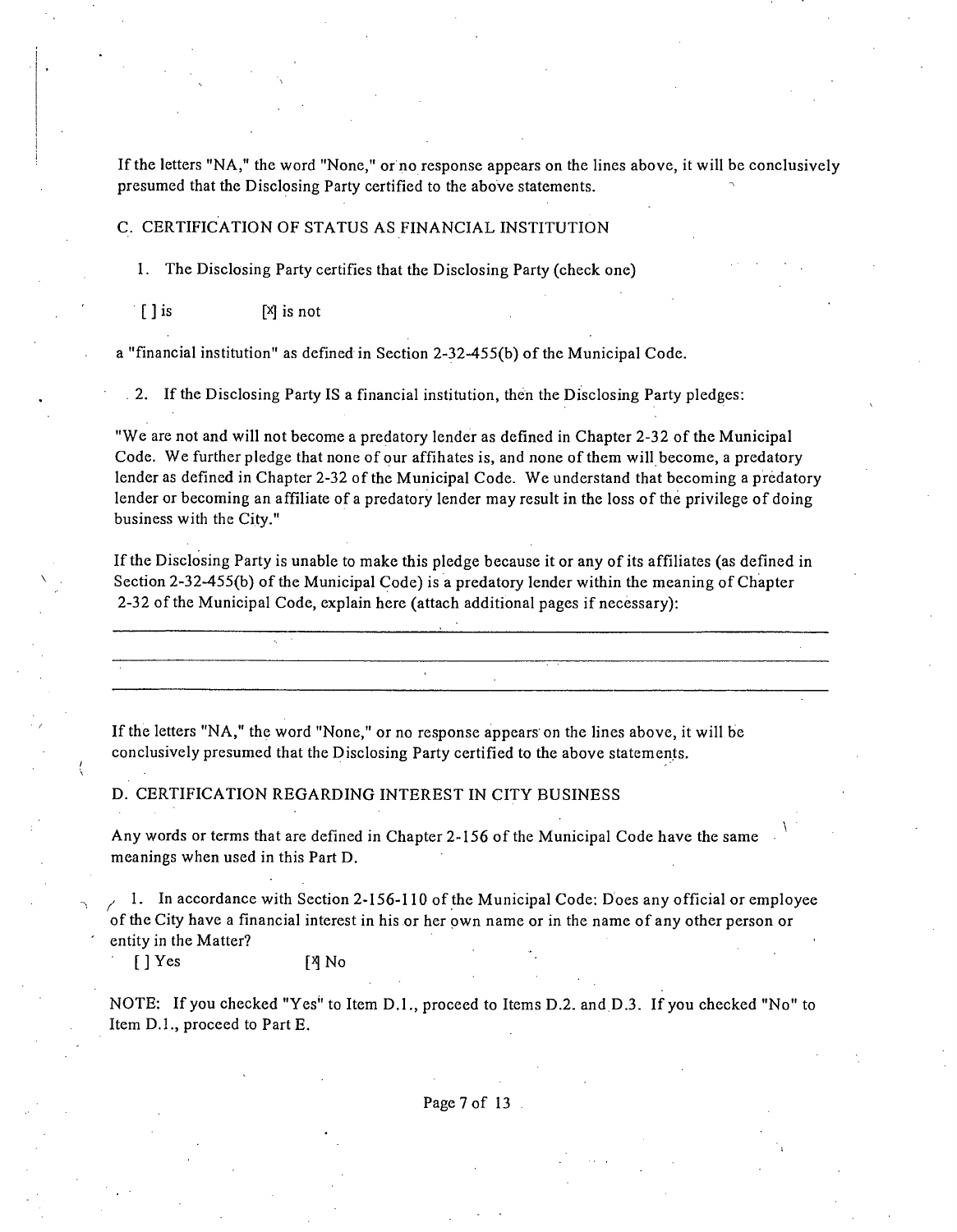2. Unless sold pursuant to a process of competitive bidding, or otherwise permitted, no City elected official or employee shall have a financial interest in his or her own name or in the name of any other person or entity in the purchase of any property that (i) belongs to the City, or (ii) is sold for taxes or assessments, or (iii) is sold by virtue of legal process at the suit of the City (collectively, "City Property Sale"). Compensation for property taken pursuant to the City's eminent domain power does not constitute a financial interest within the meaning of this Part D.

Does the Matter involve a City Property Sale?

[] Yes [<sup>2</sup>] No

3. If you checked "Yes" to Item D.L, provide the names and business addresses of the City officials or employees having such interest and identify the namre of such interest:

| Name | <b>Business Address</b> | Nature of Interest |
|------|-------------------------|--------------------|
|      |                         |                    |
|      |                         |                    |

4. The Disclosing Party further certifies that no prohibited financial interest in the Matter will be acquired by any City official or employee.

#### E. CERTIFICATION REGARDING SLAVERY ERA BUSINESS

Please check either 1. or 2. below. If the Disclosing Party checks 2., the Disclosing Party must disclose below or in an attachment to this EDS all information required by paragraph 2. Failure to comply with these disclosure requirements may make any contract entered into with the City in connection with the Matter voidable by the City.

 $^{\chi}$  1. The Disclosing Party verifies that the Disclosing Party has searched any and all records of the Disclosing Party and any and all predecessor entities regarding records of investments or profits from slavery or slaveholder insurance policies during the slavery era (including insurance policies issued to slaveholders that provided coverage for damage to or injury or death of their slaves), and the Disclosing Party has found no such records.

2. The Disclosing Party verifies that, as a result of conducting the search in step 1 above, the Disclosing Party has found records of investments or profits from slavery or slaveholder insurance policies. The Disclosing Party verifies that the following constitutes full disclosure of all such records, including the names of any and all slaves or slaveholders described in those records:

Page 8 of 13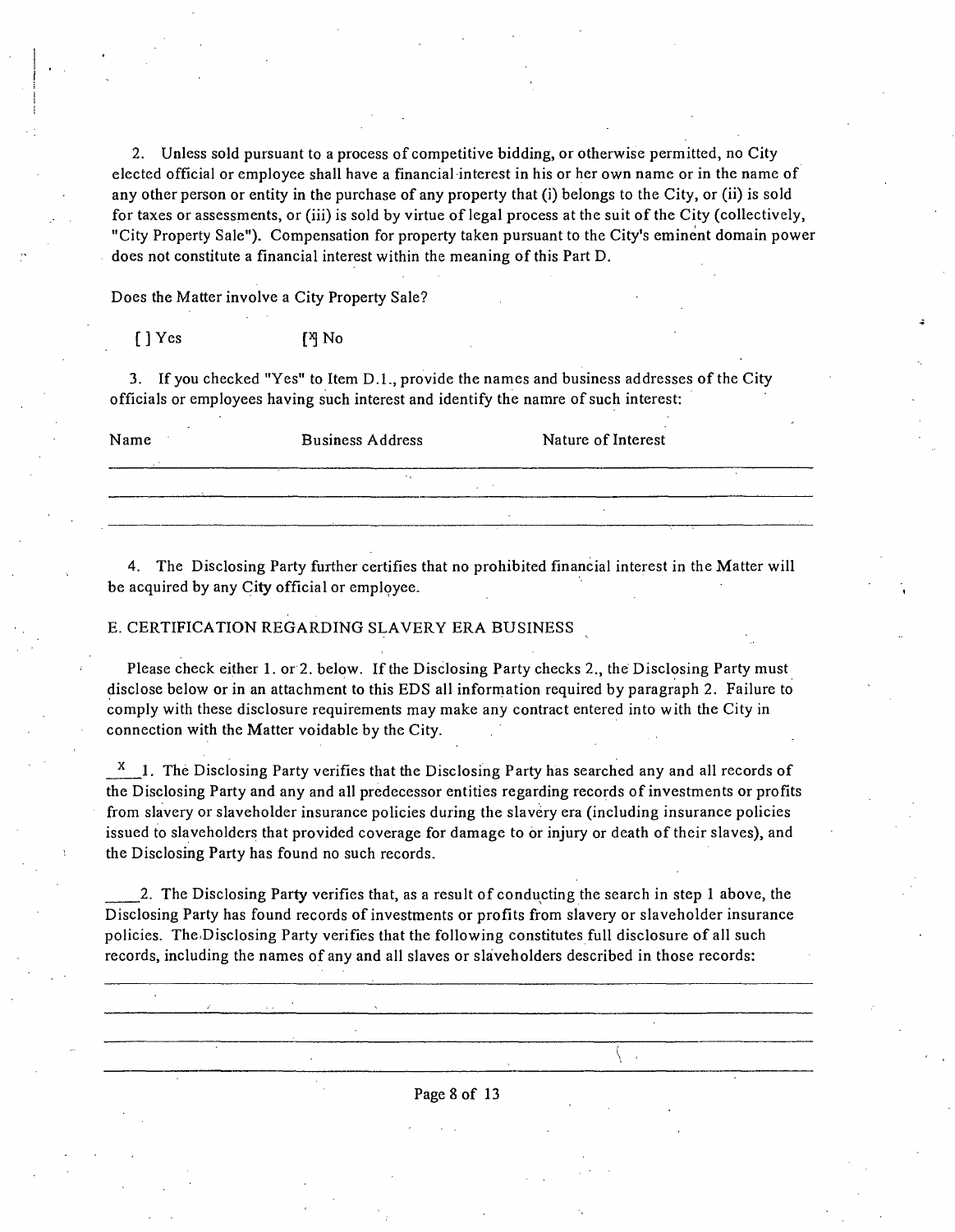### SECTION VI -- CERTIFICATIONS FOR FEDERALLY FUNDED MATTERS

NOTE: If the Matter is federally funded, complete this Section VI. If the Matter is not federally funded, proceed to Section VII. For purposes of this Section VI, tax credits allocated by the City and proceeds of debt obligations of the City are not federal funding.

#### A. CERTIFICATION REGARDING LOBBYING

1. List below the names of all persons or entities registered under the federal Lobbying Disclosure Act of 1995 who have made lobbying contacts on behalf of the Disclosing Party with respect to the Matter: (Add sheets if necessary):

(If no explanation appears or begins on the lines above, or ifthe letters "NA" or if the word "None" appear, it will be conclusively presumed that the Disclosing Party means that NO persons or entities registered under the Lobbying Disclosure Act of 1995 have made lobbying contacts on behalf ofthe Disclosing Party with respect to the Matter.)

2. The Disclosing Party has not spent and will not expend any federally appropriated funds to pay any person or entity listed in Paragraph A.l. above for his or her lobbying activities or to pay any person or entity to influence or attempt to influence an officer or employee of any agency, as defined by applicable federal law, a member of Congress, an officer or employee of Congress, or an employee of a member of Congress, in connection with the award of any federally funded contract, making any federally funded grant or loan, entering into any cooperative agreement, or to extend, continue, renew, amend, or modify any federally funded contract, grant, loan, or cooperative agreement.

3. The Disclosing Party will submit an updated certification at the end of each calendar quarter in which there occurs any event that materially affects the accuracy of the statements and information set forth in paragraphs A.l . and A.2. above.

4. The Disclosing Party certifies that either: (i) it is not an organization described in section 501(c)(4) of the Internal Revenue Code of 1986; or (ii) it is an organization described in section 501(c)(4) of the Internal Revenue Code of 1986 but has not engaged and will not engage in "Lobbying Activities".

5. If the Disclosing Party is the Applicant, the Disclosing Party must obtain certifications equal in form and substance to paragraphs A.l . through A.4. above from all subcontractors before it awards any subcontract and the Disclosing Party must maintain all such subcontractors' certifications for the duration of the Matter and must make such certifications promptly available to the City upon request.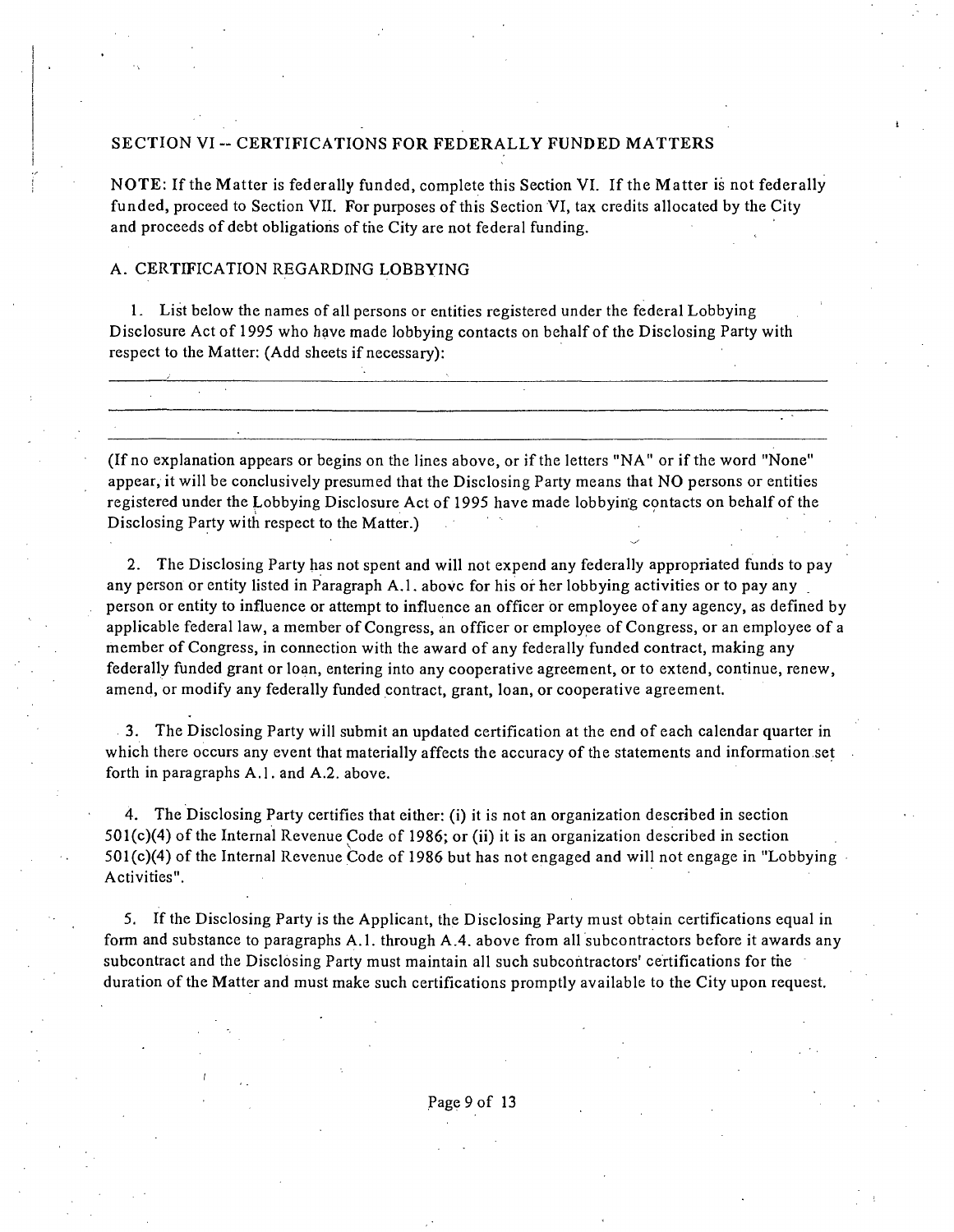#### B. CERTIFICATION REGARDING EQUAL EMPLOYMENT OPPORTUNITY

Ifthe Matter is federally funded, federal regulations require the Applicant and all proposed subcontractors to submit the following information with their bids or in writing at the outset of negotiation's.

Is the Disclosing Party the Applicant?

 $[X]$  Yes  $[ ]$  No

If "Yes," answer the three questions below:

1. Have you developed and do you have on file affirmative action programs pursuant to applicable federal regiilations? (See 41 CFR Part 60-2.)

[x]Yes []No

2. Have you filed with the Joint Reporting Committee, the Director of the Office of Federal Contract Comphance Programs, or the Equal Employment Opportunity Commission all reports due under the applicable filing requirements?

[<sup>X</sup>] Yes [] No

3. Have you participated in any previous contracts or subcontracts subject to the equal opportunity clause?

pcjYes []No

If you checked "No" to question 1. or 2. above, please provide an explanation;

### **SECTION VII - ACKNOWLEDGMENTS, CONTRACT INCORPORATION, COMPLIANCE, PENALTIES, DISCLOSURE**

The Disclosing Party understands and agrees that:

A. The certifications, disclosures, and acknowledgments contained in this EDS will become part of any contract or other agreement between the Applicant and the City in connection with the Matter, whether procurement. City assistance, or other City action, and are material inducements to the City's execution of any cgntract or taking other action with respect to the Matter. The Disclosing Party understands that it must comply with all statutes, ordinances, and regulations on which this EDS is based.

B. The City's Governmental Ethics and Campaign Financing Ordinances, Chapters 2-156 and 2-164 of the Municipal Code, impose certain duties and obligations on persons or entities seeking City contracts, work, business, or transactions. The full text of these ordinances and a training program is available on line at www.cityofchicago.org/Ethics, and may also be obtained from the City's Board of Ethics, 740 N.

Page 10 of 13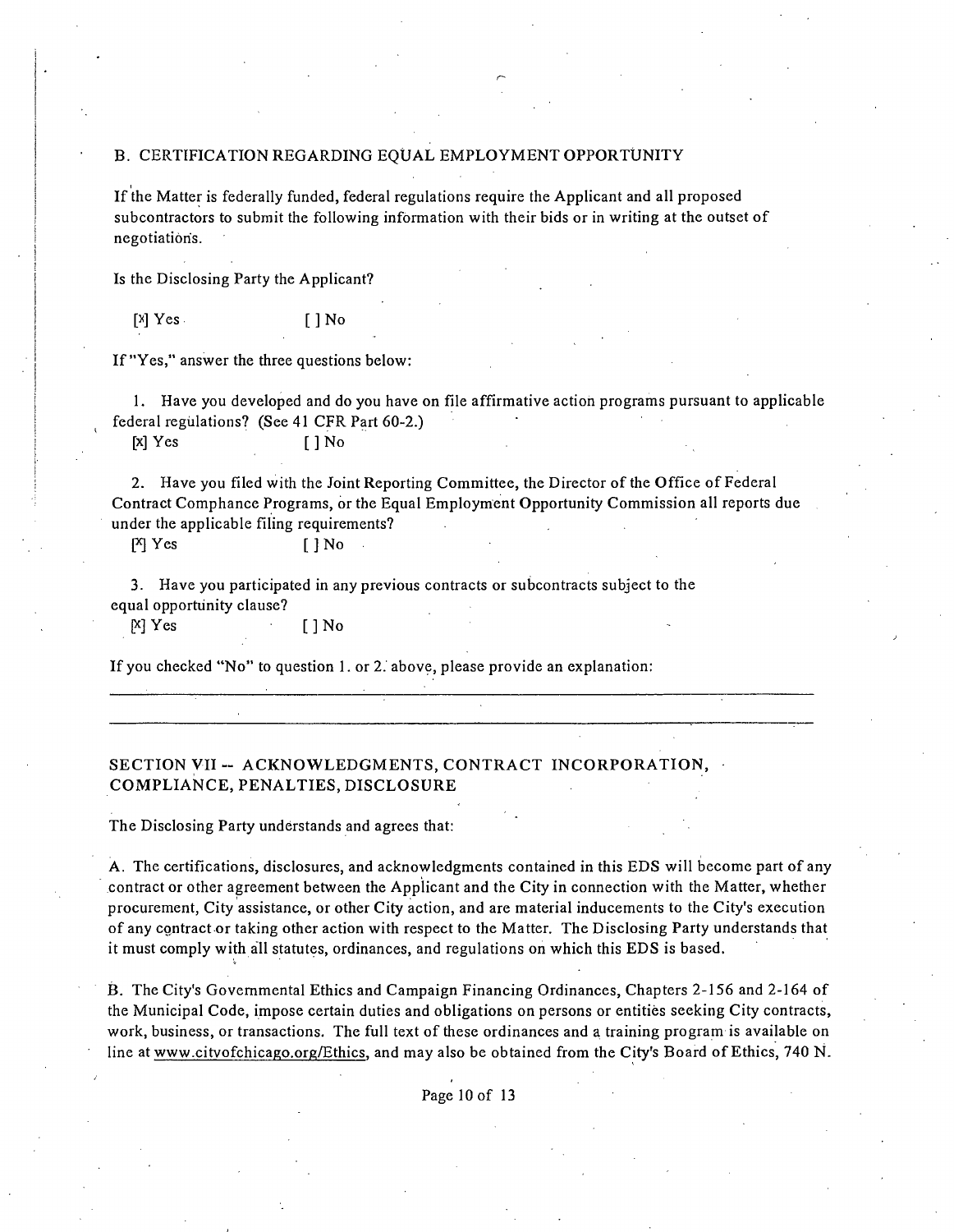Sedgwick St., Suite 500, Chicago, IL 60610, (312) 744-9660. The Disclosing Party must comply fully with the applicable ordinances.

C. If the City determines that any information provided in this EDS is false, incomplete or inaccurate, any contract or other agreement in connection with which it is submitted may be rescinded or be void or voidable, and the City may pursue any remedies under the contract or agreement (if not rescinded or void), at law, or in equity, including terminating the Disclosing Party's participation in the Matter and/or declining to allow the Disclosing Party to participate in other transactions with the City. Remedies at law for a false statement of material fact may include incarceration and an award to the City of treble damages.

D. It is the City's policy to make this document available to the public on its Internet site and/or upon request. Some or all of the information provided on this EDS and any attachments to this EDS may be made available to the public on the Internet, in response to a Freedom of Information Act request, or otherwise. By completing and signing this EDS, the Disclosing Party waives and releases any possible rights or claims which it may have against the City in connection with the public release of information contained in this EDS and also authorizes the City to verify the accuracy of any information submitted in this EDS.

E. The information provided in this EDS must be kept current. In the event of changes, the Disclosing Party must supplement this EDS up to the time the City takes action on the Matter. If the Matter is a contract being handled by the City's Department of Procurement Services, the Disclosing Party must update this EDS as the contract requires. NOTE: With respect to Matters subject to Article I of Chapter 1-23 of the Municipal Code (imposing PERMANENT INELIGIBILITY for certain specified offenses), the information provided herein regarding eligibility must be kept current for a longer period, as required by Chapter 1-23 and Section 2-154-020 of the Municipal Code.

The Disclosing Party represents and warrants that:

F.1. The Disclosing Party is not delinquent in the payment of any tax administered by the Illinois Department of Revenue, nor are the Disclosing Party or its Affiliated Entities delinquent in paying any. fine, fee, tax or other charge owed to the City. This includes, but is not limited to, all water charges, sewer charges, license fees, parking tickets, property taxes or sales taxes.

F.2 If the Disclosing Party is the Applicant, the Disclosing Party and its Affihated Entities will not ; use, nor permit their subcontractors to use, any facility listed by the U.S. E.P.A. on the federal Excluded Parties List System ("EPLS") maintained by the U. S. General Services Administration.

F.3 If the Disclosing Party is the Applicant, the Disclosing Party will obtain from any contractors/subcontractors hired or to be hired in connection with the Matter certifications equal in form and substance to those in F.1. and F.2. above and will not, without the prior written consent of the City, use any such contractor/subcontractor that does not provide such certifications or that the Disclosing Party has reason to believe has not provided or cannot provide truthful certifications.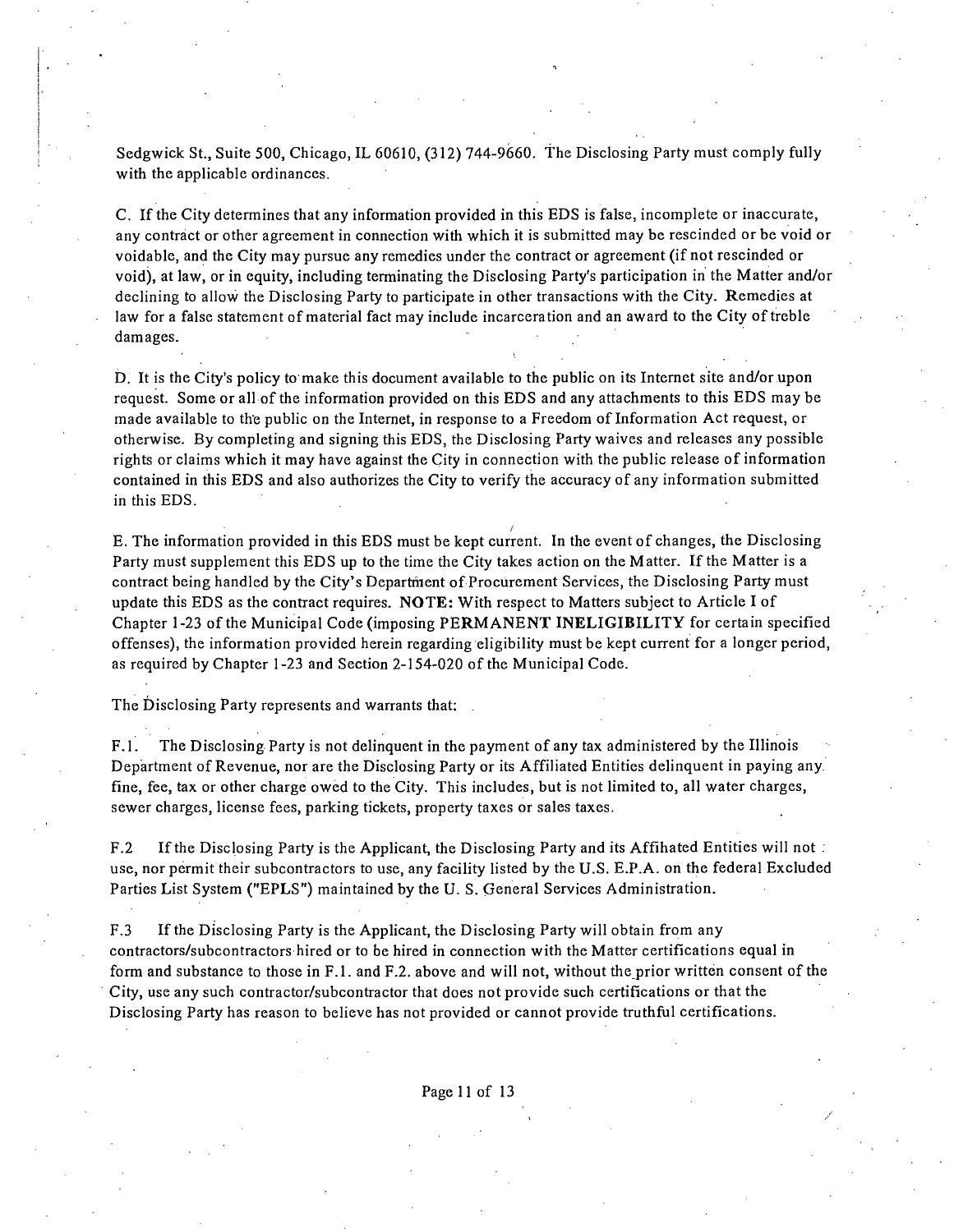NOTE: If the Disclosing Parly cannot certify as to any of the items in F.1., F.2, or F.3. above, an explanatory sintement must be attached to this EDS.

#### CERTIFICATION

Under penalty of perjury, the person signing below; (1) warrants that he/she is authorized to execute this EDS and Appendix A (if.applicable) on behalf ofthe Disclosing Party, nnd (2) warrants that all certifications and statements contained in this EDS and Appendix A (if applicatile) are true, accurate and complete as of the date furnished to the City.

POAH HSP Chicago, LLC (Print or type name of Disclosing  $P_{ij}$ yty) (Sign nere)

Amy S. Anthony

(Print or type name of person signing) President of Preaervation of Affordable Housing, Inc., managing member of POA)I NSP Chicago, LLC

(Print or lype title of person signing)

Signed and sworn to before me on (date) Aone 21, 2011 County, MassActusetts (state).

Notary Pnblic.

Commission expires:  $\frac{7}{4}$  /2014

PATRICK W. NIEBAUER Notary Public Commonwealih 01 Massachusetts My Commission Expires July 4,2014

Page 12 of 13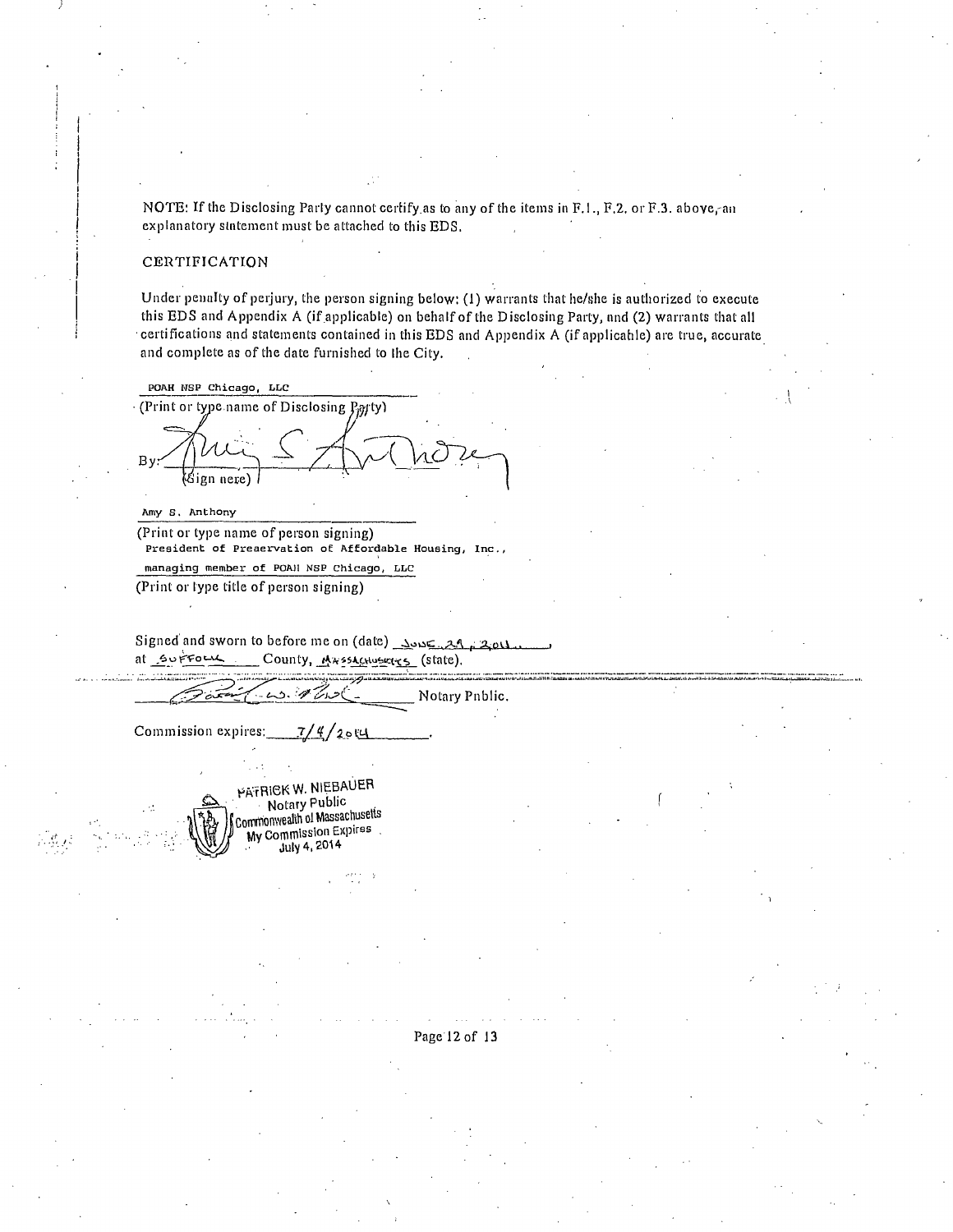### **CITY OF CHICAGO ECONOMIC DISCLOSURE STATEMENT AND AFFIDAVIT APPENDIXA**

### **FAMILIAL RELATIONSHIPS WITH ELECTED CITY OFFICIALS AND DEPARTMENT HEADS**

**This Appendix is to be completed only by (a) the Applicant, and (b) any legal entity which has a direct ownership interest in the Applicant exceeding 7.5 percent. It is not to be completed by any legal entity Which has only an indirect ownership interest in the Applicant.** 

Under Municipal Code Section 2-154-015, the Disclosing Party must disclose whether such Disclosing Party or any "Applicable Party" or any Spouse or Domestic Parmer thereof currently has a "familial relationship" with any elected city official or department head. A "familial relationship" exists if, as of the date this EDS is signed, the Disclosing Parfy or any "Applicable Party" or any Spouse or Domestic Partner thereof is related to the mayor, any alderman, the city clerk, the city treasurer or any city department head as spouse or domestic partner or as any of the following, whether by blood or adoption: parent, child, brother or sister, aunt or uncle, niece or nephew, grandparent, grandchild, father-in-law, motiier-in-law, son-in-law, daughter-in-law, stepfather or stepmother, stepson or stepdaughter, stepbrother or stepsister or half-brother or half-sister.

"Applicable Party" means (1) all executive officers of die Disclosing Party listed in Section II.B. l.a., if the Disclosing Party is a corporation; all partners of the Disclosing Party, if the Disclosing Party is a general partnership; all general partners and limited partners of the Disclosing Party, if the Disclosing Party is a limited partnership; all managers, managing members and members of the Disclosing Party, ifthe Disclosing Party is a limited liability company; (2) all principal officers of the Disclosing Party; and (3) any person having more than a 7.5 percent ownership interest in the Disclosing Party. "Principal officers" means the president, chief operating officer, executive director, chief financial officer, treasurer or secretary of a legal entity or any person exercising similar authority.

Does the Disclosing Party or any "Applicable Party" or any Spouse or Domestic Partaer thereof currently have a "familial relationship" with an elected city official or department head?

 $[$  ] Yes  $[$   $]$  Yes  $[$   $]$  No

If yes, please identify below  $(1)$  file name and titie of such person,  $(2)$  the name of the legal entity to which such person is connected; (3) the name and tide of the elected city official or department head to whom such person has a familial relationship, and (4) the precise nature of such familial relationship.

Page 13 of 13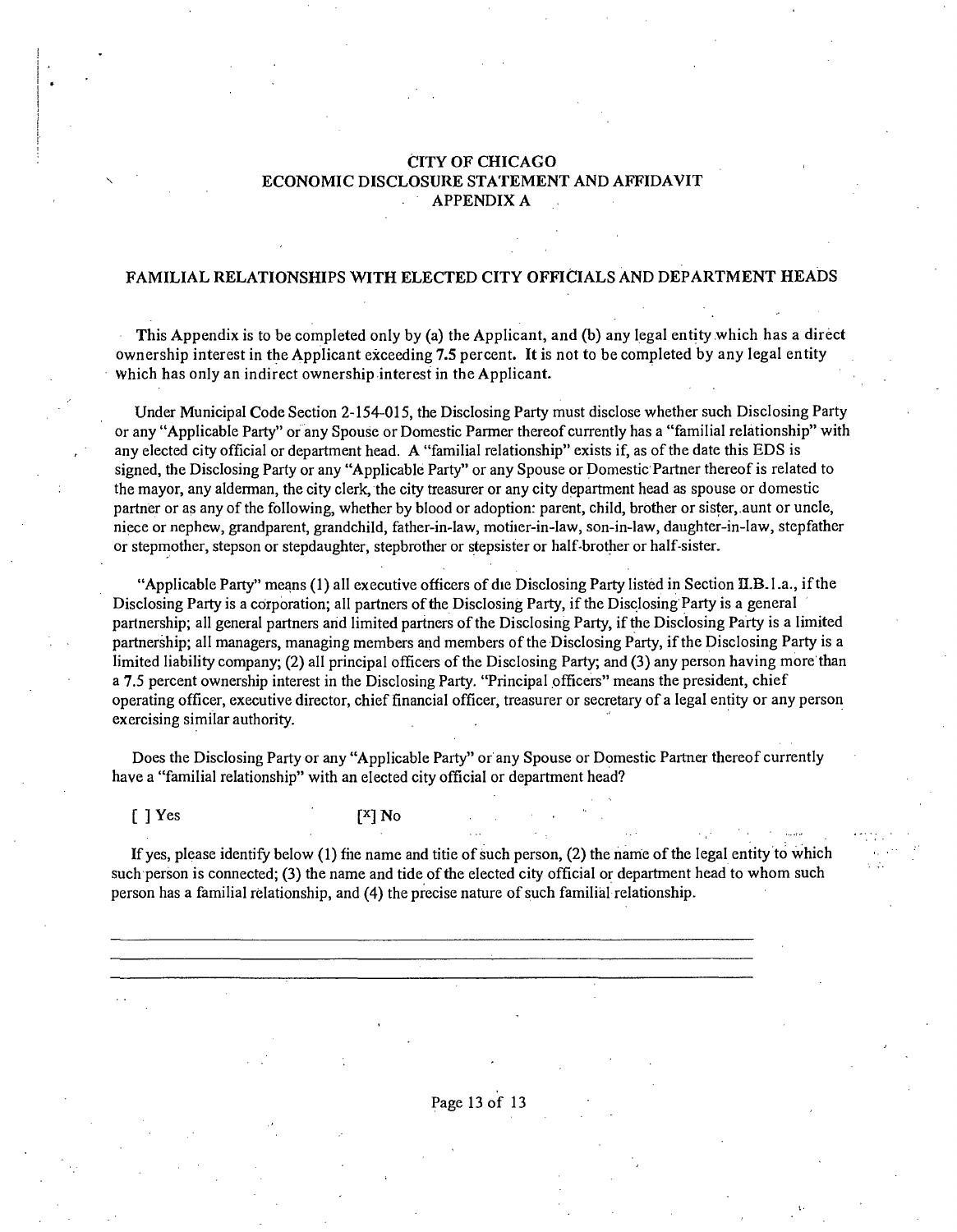Section IV - Disclosure of Subcontractors or Other Retained Parties

| Name (all parties have been               |                                      | Relationship to         |                       |              |
|-------------------------------------------|--------------------------------------|-------------------------|-----------------------|--------------|
| retained for services)                    | <b>Business address</b>              | <b>Disclosing Party</b> | <b>Estimated fees</b> |              |
|                                           |                                      |                         |                       |              |
|                                           | 4327 W Roosevelt Rd                  |                         |                       |              |
| <b>SAFEWAY CONSTRUCTION, INC.</b>         | Ste 1 · Chicago, IL 60624 Contractor |                         | \$                    | 7,005,039.20 |
|                                           |                                      |                         |                       |              |
|                                           | 1550 17th Street, Suite              |                         |                       |              |
| IMA of Colorado, Inc.                     | 600, Denver, CO 80202                | Insurance               | \$                    | 22,745.49    |
|                                           | 322 S. Green Street                  |                         |                       |              |
|                                           | Suite 400                            |                         |                       |              |
|                                           | Chicago, IL 60607                    |                         |                       |              |
| Applegate & Thorne-Thomsen                |                                      | Attorney                | \$.                   | 34,000.00    |
|                                           | 171 N. Clark street,                 |                         |                       |              |
| Chicago Title and Trust Company           | Chicago                              | <b>Title Company</b>    | \$                    | 6,675.00     |
|                                           | 734 N Milwaukee Ave                  |                         |                       |              |
|                                           | Chicago, IL 60642                    |                         |                       |              |
| Landon Bone Baker                         |                                      | <b>Architect</b>        | \$                    | 245,176.00   |
| <b>PRECISION CONSULTING LLC</b>           |                                      | Insurance Consultant    | $\mathsf{S}$          | 975.00       |
|                                           | 205 W. Randolph Street,              |                         |                       |              |
| <b>Chicago Building and Consulting</b>    | Suitre 650 Chicago                   |                         |                       |              |
|                                           |                                      |                         |                       |              |
| Services, Inc                             | 60606                                | Permit Expeditor        | \$                    | 10,926.21    |
|                                           | 33 West Monroe,                      | Environmental           |                       |              |
| <b>Environmental Design International</b> | Chicago IL 60603                     | Consultant              | \$                    | 8,500.00     |
|                                           | 650 West Lake Street,                |                         |                       |              |
|                                           | Suite #120 Chicago IL                |                         |                       |              |
| Digital Imaging Resources, Inc.           | 60661                                | Blueprinting            | \$                    | 2,740.60     |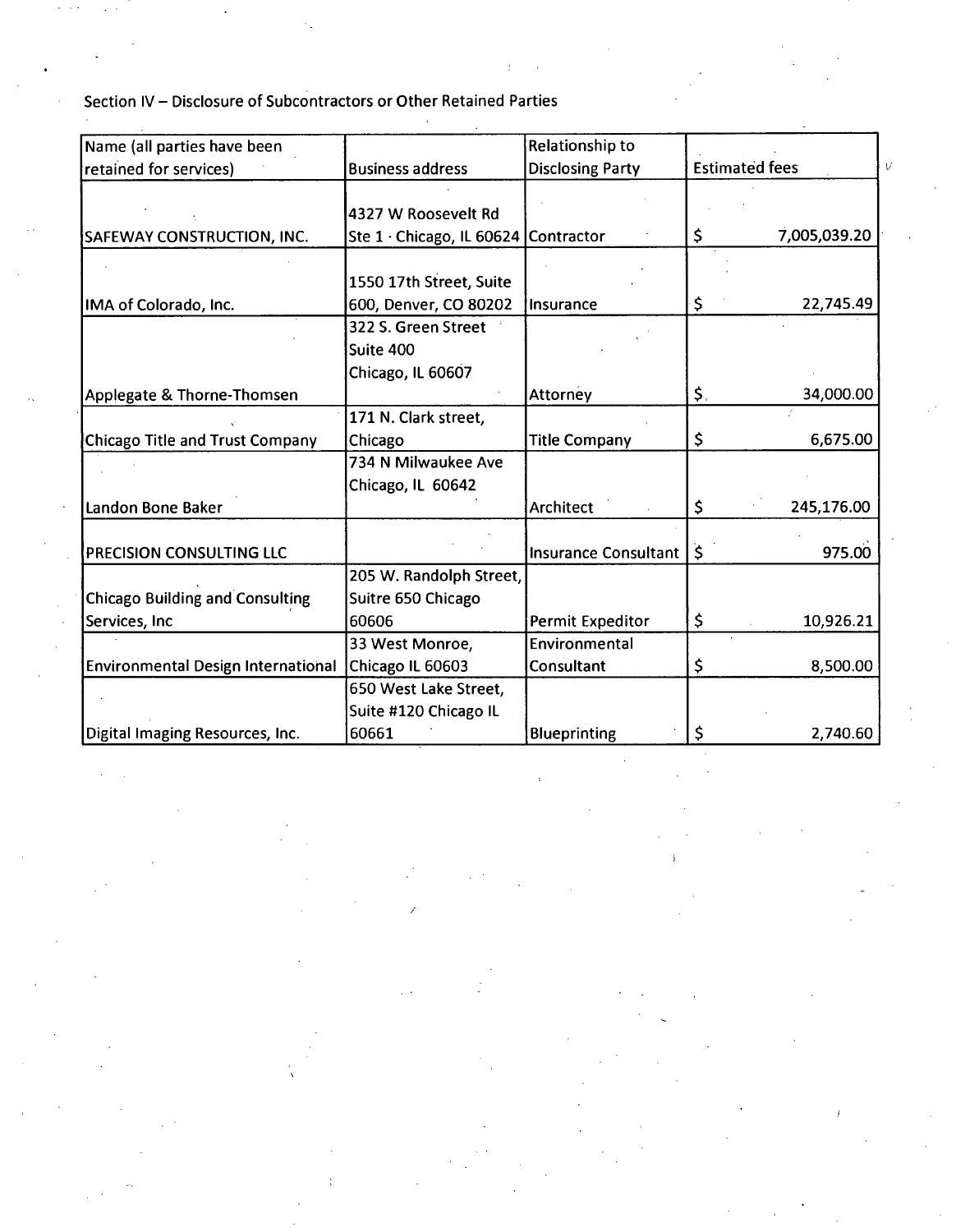### CITY OF CHICAGO ECONOMIC DISCLOSURE STATEMENT AND AFFIDAVIT

#### SECTION I - GENERAL INFORMATION

A. Legal name of the Disclosing Party submitfing this EDS. Include d/b/a/ if applicable:

Preservation of Affordable Housing, Inc.

Check ONE of the following three boxes:

Indicate whether the Disclosing Party submitting this EDS is:

1. [ ] the Applicant

OR

- 2. [X] a legal entity holding a direct or indirect interest in the Applicant. State the legal name of the Applicant in which the Disclosing Party holds an interest: POAH NSP Chicago, LLC OR
- ,3. [] a legal entity with a right of control (see Section n.B.l.) State the legal name of the entity in which the Disclosing Party holds a right of control: \_\_\_\_\_\_\_\_\_\_\_\_\_\_\_\_\_\_\_\_\_\_\_\_\_\_\_

|                                                                                                                                                                                                                                                                                                                                                                                  |                  | Chicago, IL 60602                 |                  |
|----------------------------------------------------------------------------------------------------------------------------------------------------------------------------------------------------------------------------------------------------------------------------------------------------------------------------------------------------------------------------------|------------------|-----------------------------------|------------------|
| C. Telephone: (312) 203-0033<br>Pax:                                                                                                                                                                                                                                                                                                                                             | $(312)$ 658-0666 | Email:                            | jcoates@poah.org |
| Johnathan Coates<br>D. Name of contact person:                                                                                                                                                                                                                                                                                                                                   |                  |                                   |                  |
|                                                                                                                                                                                                                                                                                                                                                                                  |                  |                                   |                  |
|                                                                                                                                                                                                                                                                                                                                                                                  |                  | and the state of the state of the |                  |
| E. Federal Employer Identification No. (if you have one): 4<br>F. Brief description of contract, transaction or other undertaking (referred to below as the "Matter") to<br>which this EDS pertains. (Include project number and location of property, if applicable):<br>EDS filed in conjunction with City of Chicago financing for proposed acquisition and rehabilitation of |                  |                                   |                  |

If the Matter is a contract being handled by the City's Department of Procurement Services, please complete the following;

Specification # and Contract #

Ver. 09-01-10 Page I of 13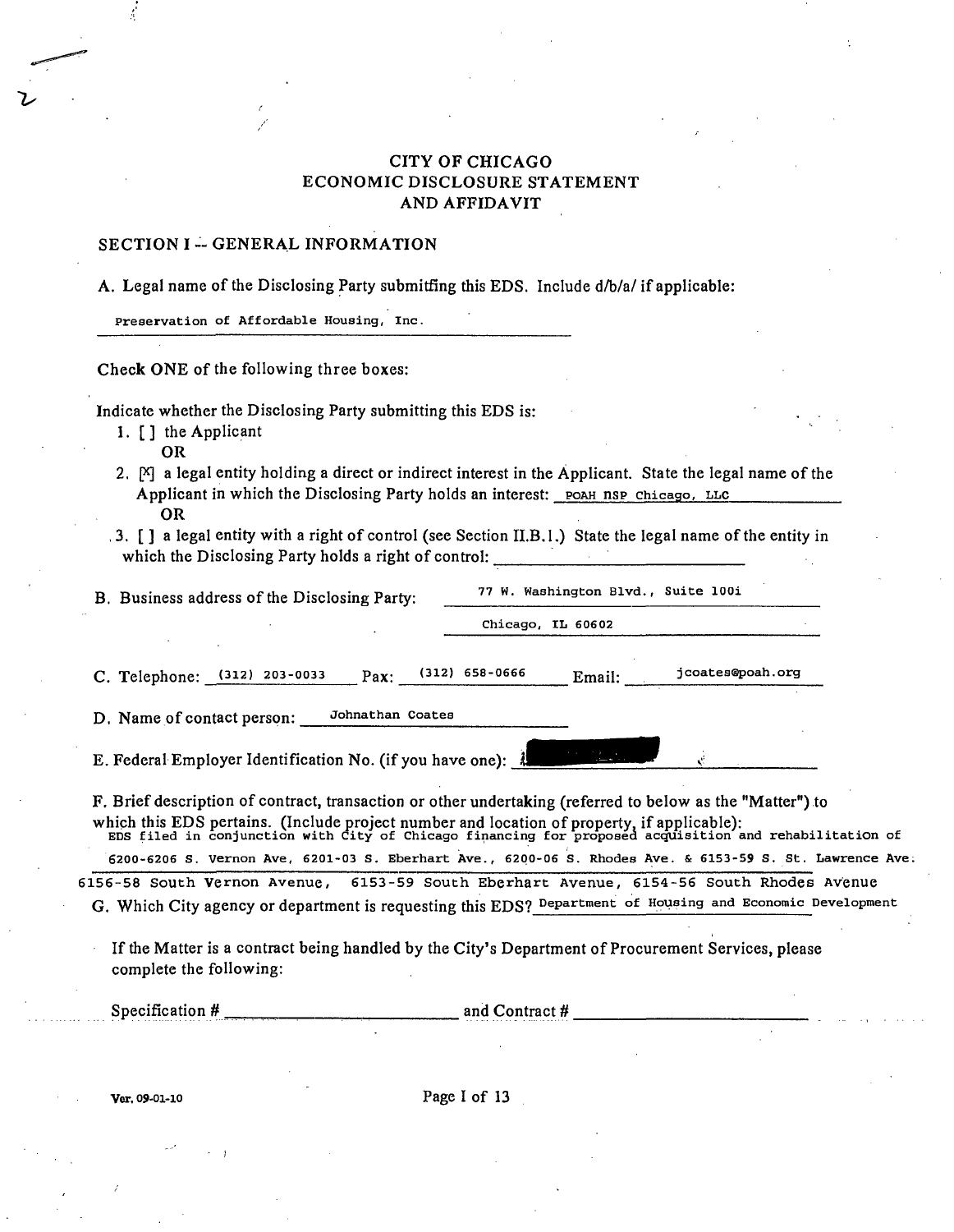#### **SECTION II -- DISCLOSURE OF OWNERSHIP INTERESTS**

#### A. NATURE OF THE DISCLOSING PARTY

- 1. Indicate the nature of the Disclosing Party;
- [ ] Person [ ] Company
- [] Publicly registered business corporation [] Limited liability partnership
- [] Privately held business corporation [] Joint venture
- 
- 
- 

[] Sole proprietorship [x] Not-for-profit corporation [] General partnership (Is the not-for-profit corporafion also a 501(c)(3))? [] Limited partnership [xl] Yes [] No [ ] Trust [ ] Other (please specify)

2. For legal entities, the state (or foreign country) of incorporation or organization, if applicable:

Illinois

^ 3. For legal entities not organized in the State of Illinois; Has the organization registered to do business in the State of Illinois as a foreign entity?

 $[ ]$  Yes  $[ ]$  No  $[$   $]$  N/A

B. IF THE DISCLOSING PARTY IS A LEGAL ENTITY:

1. List below the full names and titles of all executive officers and all directors ofthe enfity. NOTE: For not-for-profit corporations, also list below all members, if any, which are legal entities. If there are no such members, write "no members." For trusts, estates or other similar entities, list below the legal titieholder(s).

If the entity is a general partnership, limited partnership, fimited liability company, limited liability partnership or joint venture, list below the name and title of each general partner, managing member, manager or any other person or entity that controls the day-to-day management of the Disclosing Party. NOTE: Each legal entity listed below must submit an EDS on its own behalf.

| Name |  |  |  | Title<br>Please see list of officers and directors provided as Attachment 1. |  |  |  |
|------|--|--|--|------------------------------------------------------------------------------|--|--|--|
|      |  |  |  |                                                                              |  |  |  |
|      |  |  |  |                                                                              |  |  |  |

2. Please provide the following information concerning each person or entity having a direct or indirect beneficial interest (including ownership) in excess of 7.5% of the Disclosing Party. Examples of such an interest include shares in a corporation, partnership interest in a partnership or joint venture.

Page 2 of 13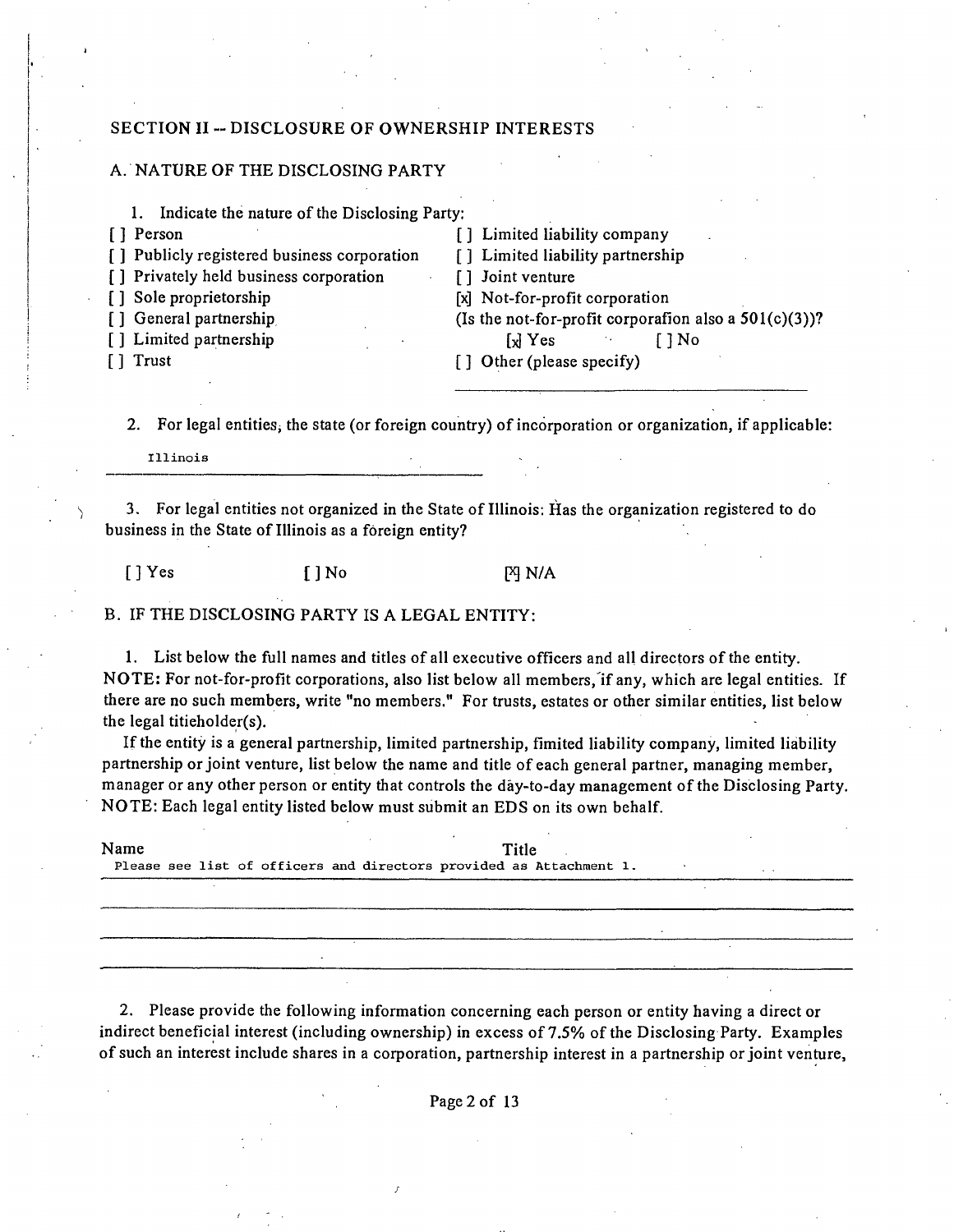interest of a member or manager in a limited liability company, or interest of a beneficiary of a trust, estate or other similar entity. If none, state "None." NOTE: Pursuant to Section 2-154-030 of the Municipal Code of Chicago ("Municipal Code"), the City may require any such additional infomiation from any applicant which is reasonably intended to achieve full disclosure.

| Name<br>NA | <b>Business Address</b> | Percentage Interest in the<br>Disclosing Party |  |
|------------|-------------------------|------------------------------------------------|--|
|            |                         |                                                |  |
|            |                         |                                                |  |
|            |                         |                                                |  |

#### **SECTION III - BUSINESS RELATIONSHIPS WITH CITY ELECTED OFFICIALS**

Has the Disclosing Party had a "business relationship," as defined in Chapter 2-156 of the Municipal Code, with any City elected official in the 12 months before the date this EDS is signed?

[] Yes [x] No

If yes, please identify below die name(s) of such City elected official(s) and describe such relationship(s):

#### **SECTION IV - DISCLOSURE OF SUBCONTRACTORS AND OTHER RETAINED PARTIES**

The Disclosing Party must disclose the name and business address of each subcontractor, attorney, lobbyist, accountant, consultant and any other person or entity whom the Disclosing Party has retained or expects to retain in connection with the Matter, as well as the nature of the relationship, and the total amount of the fees paid or estimated to be paid. The Disclosing Party is not required to disclose employees who are paid solely through the Disclosing Party's regular payroll.

"Lobbyist" means any person or entity who undertakes to influence any legislative or administrative action on behalf of any person or entity other than; (1) a not-for-profit entity, on an .unpaid basis, or (2) himself. "Lobbyist" also means any person or entity any part of whose duties as an employee of another includes undertaking to influence any legislative or administrative action.

Ifthe Disclosing Party is uncertain whether a disclosure is required under this Section, the Disclosing Party must either ask the City whether disclosure is required or make the disclosure.

Page 3 of 13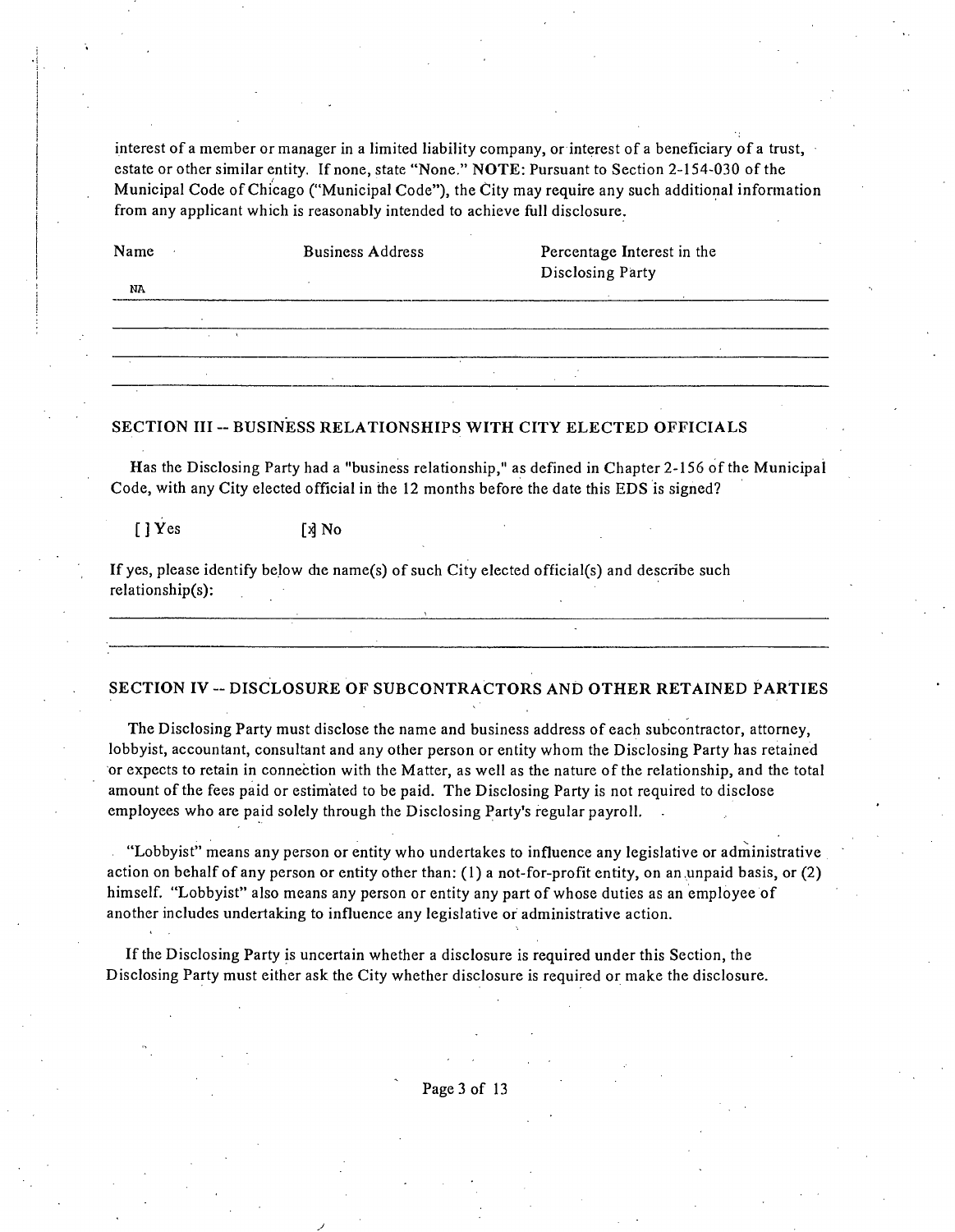Name (indicate whether Business retained or anticipated Address to be retained)

Relationship to Disclosing Party (subcontractor, attorney, lobbyist, etc.)

Fees (indicate whether paid or estimated.) NOTE: "hourly rate" or "t.b.d." is not an acceptable response.

(Add sheets if necessary)

[x] Check here if the Disclosing Party has not retained, nor expects to retain, any such persons or entities.

#### SECTION V -- CERTIFICATIONS

#### A. COURT-ORDERED CHILD SUPPORT COMPLIANCE

Under Municipal Code Secfion 2-92-415, substantial owners of business entities that contract with the City must remain in compliance with their child support obligations throughout the contract's term.

Has any person who directiy or indirectly owns 10% or more of the Disclosing Party been declared in arrearage on any child support obligations by any Illinois court of competent jurisdiction?

[ ] Yes [ ] No [x] No person directly or indirectly owns 10% or more of the Disclosing Party.

If "Yes," has the person entered into a court-approved agreement for payment of all support owed and is the person in compliance with that agreement?

[JYes [JNo

#### B. FURTHER CERTIFICATIONS

1. Pursuant to Municipal Code Chapter 1-23, Article I ("Article I")(which the Applicant should consult for defined terms (e.g., "doing business") and legal requirements), if the Disclosing Party submitting this EDS is the Applicant and is doing business with the City, then the Disclosing Party certifies as follows: (i) neither the Applicant nor any controlling person is currently indicted or charged with, or has admitted guilt of, or has ever been convicted of, or placed under supervision for, any criminal offense involving actual, attempted, or conspiracy to commit bribery, theft, fraud, forgery, perjury, dishonesty or deceit against an officer or employee of the City or any sister agency; and (ii) the Applicant understands and acknowledges that compliance with Article I is a continuing requirement for doing business with the City. NOTE: If Article I applies to the Applicant, the permanent compliance timeframe in Article I supersedes some five-year compliance timeframes in certifications 2 and 3 below.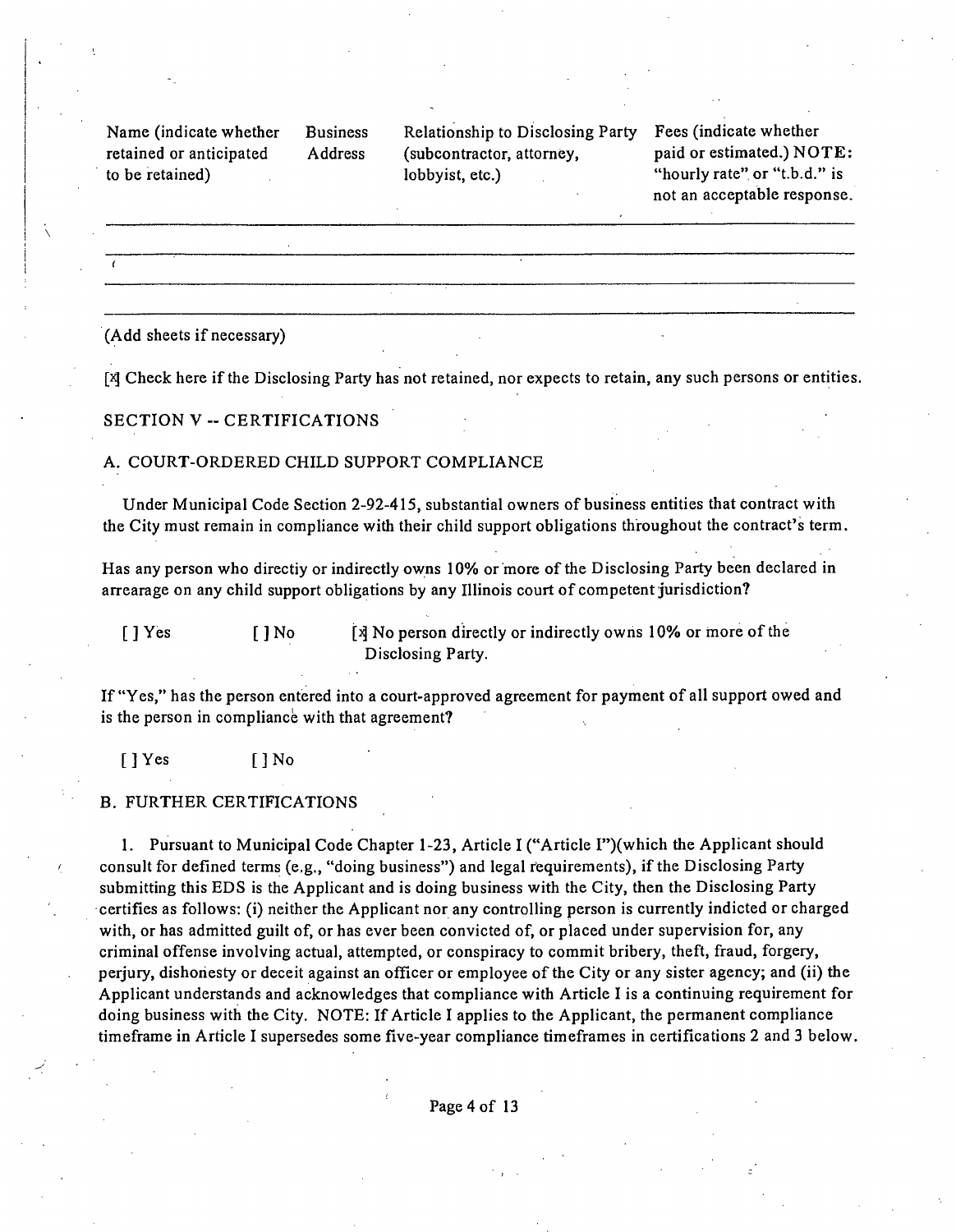2. The Disclosing Party and, if the Disclosing Party is a legal entity, all of those persons or entities identified in Section II.B.l. of this EDS;

- a. are not presentiy debarred, suspended, proposed for debarment, declared ineligible or voluntarily excluded from any transactions by any federal, state or local unit of government;
- have not, within a five-year period preceding the date of this EDS, been convicted of a criminal offense, adjudged guilty, or had a civil judgment rendered against them in connection with; obtaining, attempting to obtain, or performing a pubhc (federal, state or local) transaction or contract under a public transaction; a violation of federal or state antitrust statutes; fraud; embezzlement; theft; forgery; bribery; falsification or destruction of records; making false statements; or receiving stolen property;
- c. are not presently indicted for, or criminally or civilly charged by, a governmental entity (federal, $\cdot$ state or local) with committing any of the offenses set forth in clause B.2.b. of this Section V;
- d. have not, within a five-year period preceding the date of this EDS, had one or more public transactions (federal, state or local) terminated for cause or default; and
- e. have not, within a five-year period preceding the date of this EDS, been convicted, adjudged guilty or found liable in a civil proceeding, or in any criminal or civil action, including actions conceming environmental violations, instituted by the City or by the federal government, any state, or any other unit of local govemment.
- 3. The certifications'in subparts 3, 4 and 5 concern:
- the Disclosing Party;

• any "Contractor" (meaning any contractor or subcontractor used by the Disclosing Party in connection with the Matter, including but not limited to all persons or legal entities disclosed under Section IV, "Disclosure of Subcontractors and Other Retained Parties");

• any "Affiliated Entity" (meaning a person or entity that, directly or indirectiy; controls the Disclosing Party, is controlled by the Disclosing Party, or is, with the Disclosing Party, under common control of another person or entity. Indicia of control include, without limitation: interlocking management or ownership; identity of interests among family members, shared facilities and equipment; common use of employees; or organization of a business entity following the ineligibility of a business entity to do business with federal or state or local government, including the City, using substantially the same management, ownership, or principals as the ineligible entity); $\cdot$ with respect to Contractors, the term Affiliated Entity means a person or entity that directly or indirectly controls the Contractor, is controlled by it, or, with the Contractor, is under common control of another person or entity;

• any responsible official ofthe Disclosing Party, any Contractor or any Affiliated Entity or any other official, agent or employee of the Disclosing Party, any Contractor or any Affiliated Entity, acting pursuant to the direction or authorization of a responsible official of the Disclosing Party, any Contractor or any Affiliated Entity (collectively "Agents").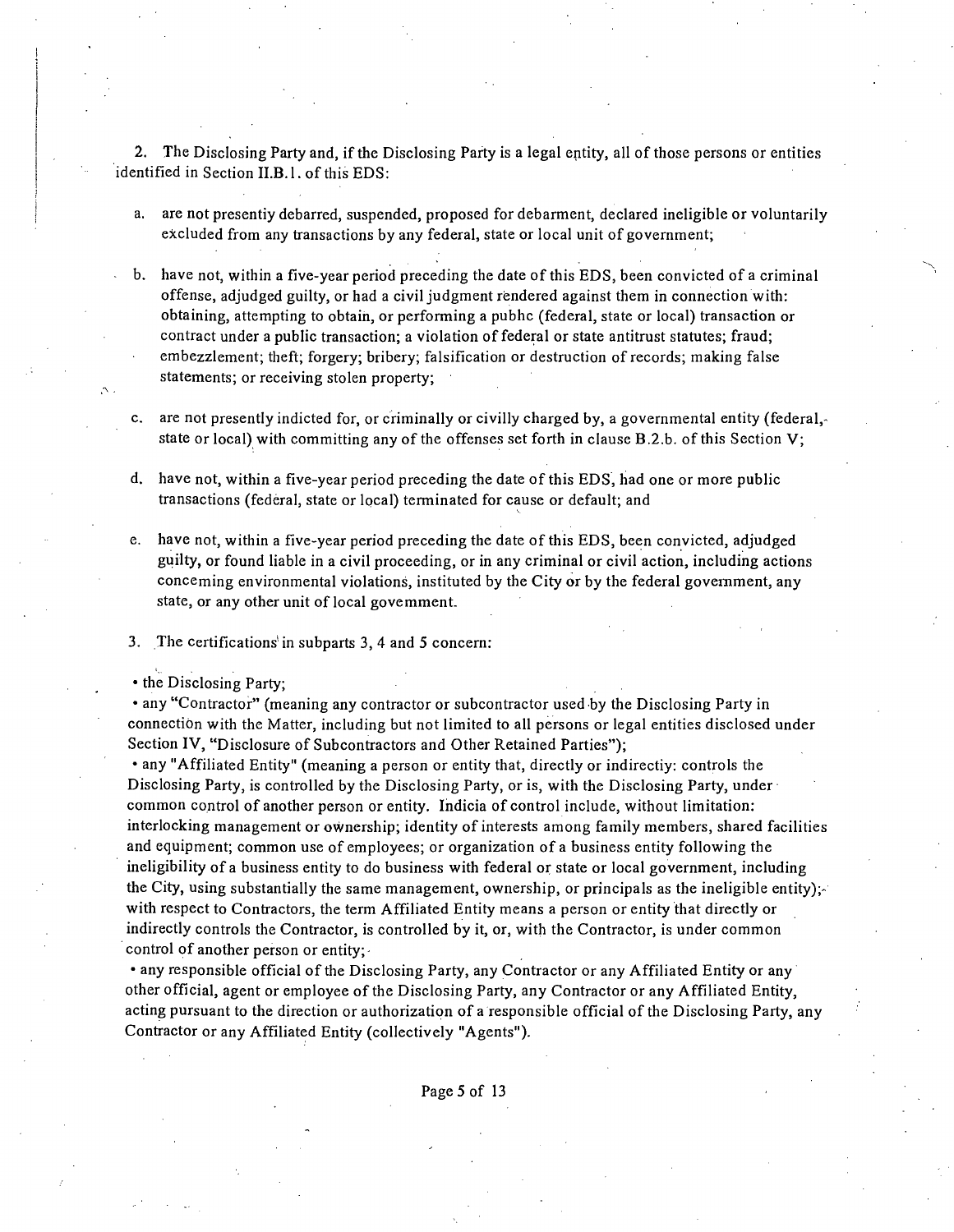Neither the Disclosing Party, nor any Contractor, nor any Affiliated Entity of either the Disclosing Party or any Contractor nor any Agents have, during the five years before the date this EDS is signed, or, with respect to a Contractor, an Affiliated Entity, or an Affiliated Entity of a Contractor during the five years before the date of such Contractor's or Affiliated Entity's contract or engagement in connection with the Matter:

- a. bribed or attempted to bribe, or been convicted or adjudged guilty of bribery or attempting to bribe, a public officer or employee of the City, the State of Illinois, or any agency of the federal government or of any state or local government in the United Slates of America, in that officer's or employee's official capacity;
- b. agreed or colluded with other bidders or prospective bidders, or been a party to any such , agreement, or been convicted or adjudged guilty of agreement or collusion among bidders or prospective bidders, in restraint of freedom of competition by agreement to bid a fixed price or otherwise; or
- c. made an admission of such conduct described in a. or b. above that is a matter of record, but have not been prosecuted for such conduct; or

d. violated the provisions of Municipal Code Section 2-92-610 (Living Wage Ordinance).

4. Neither the Disclosing Party, Affiliated Entity or Contractor, or any of their employees, officials, agents or partners, is barred from contracting with any unit of state or local government as a result of engaging in or being convicted of (1) bid-rigging in violation of 720 ILCS 5/33E-3; (2) bid-rotating in violation of 720 ILCS 5/33E-4; or (3) any similar offense of any state or of the United States of America that contains the same elements as the offense of bid-rigging or bid-rotating.

5. Neither the Disclosing Party nor any Affiliated Entity is listed on any of the following lists maintained by the Office of Foreign Assets Control of the U.S. Department of the Treasury or the Bureau of Industry and Security of the U.S. Department of Commerce or their successors: the Specially Designated Nationals List, the Denied Persons List, the Unverified List, the Entity List and the Debarred List.

I.

6. The Disclosing Party understands and shall comply with the applicable requirements of Chapters 2-55 (Legislative Inspector General), 2-56 (Inspector General) and 2-156 (Governmental Ethics) of the Municipal Code.

7. If the Disclosing Party is unable to certify to any of the above statements in this Part B (Further Certifications), the Disclosing Party must explain below:

Page 6 of 13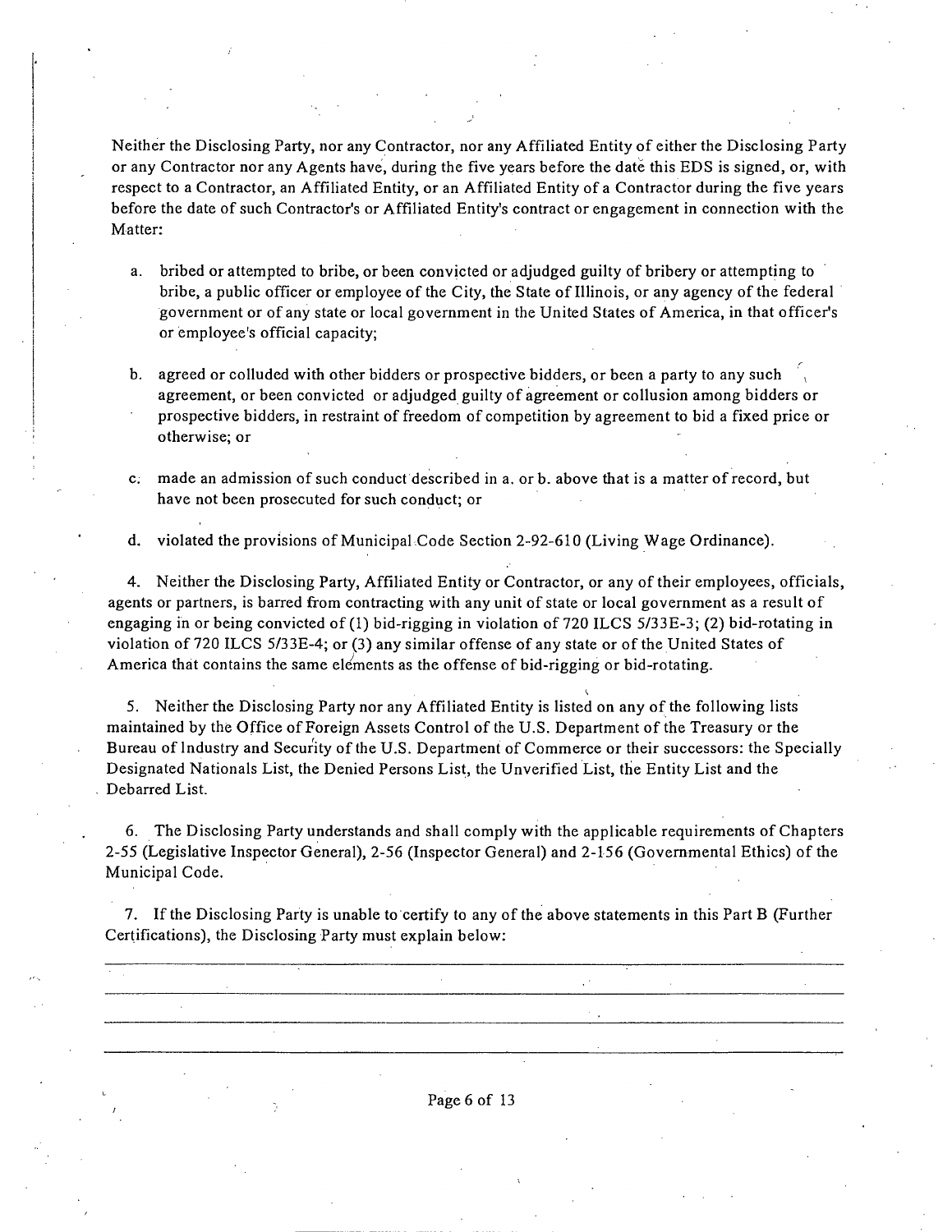Ifthe letters "NA," the word "None," or no response appears on the lines above, it will be conclusively presumed that the Disclosing Party certified to the above statements.

### C. CERTIFICATION OF STATUS AS FINANCIAL INSTITUTION

1. The Disclosing Party certifies that the Disclosing Party (check one)

[ ] is  $[x]$  is not

a "financial institution" as defined in Section 2-32-455(b) of the Municipal Code.

2. If the Disclosing Party IS a financial institution, then the Disclosing Party pledges:

"We are not and will not become a predatory lender as defined in Chapter 2-32 of the Municipal Code. We further pledge that none of our affiliates is, and none of them will become, a predatory lender as defined in Chapter 2-32 of the Municipal Code. We understand that becoming a predatory lender or becoming an affiliate of a predatory lender may result in the loss of the privilege of doing business with the City."

If the Disclosing Party is unable to make this pledge because it or any of its affiliates (as defined in Section 2-32-455(b) of the Municipal Code) is a predatory lender within the meaning of Chapter 2-32 of the Municipal Code, explain here (attach additional pages if necessary):

If the letters "NA," the word "None," or no response appears on the lines above, it will be conclusively presumed that the Disclosing Party certified to the above statements.

D. CERTIFICATION REGARDING INTEREST IN CITY BUSINESS

Any words or tehns that are defined in Chapter 2-156 of the Municipal Code have the same meanings when used in this Part D.

1. In accordance with Section 2-156-110 of the Municipal.Code: Does any official or employee of the City have a financial interest in his or her own name or in the name of any other person or entity in the Matter?

[ ] Yes [x] No

NOTE: If you checked "Yes" to Item D.1., proceed to Items D.2. and D.3. If you checked "No" to Item D.L, proceed to Part E.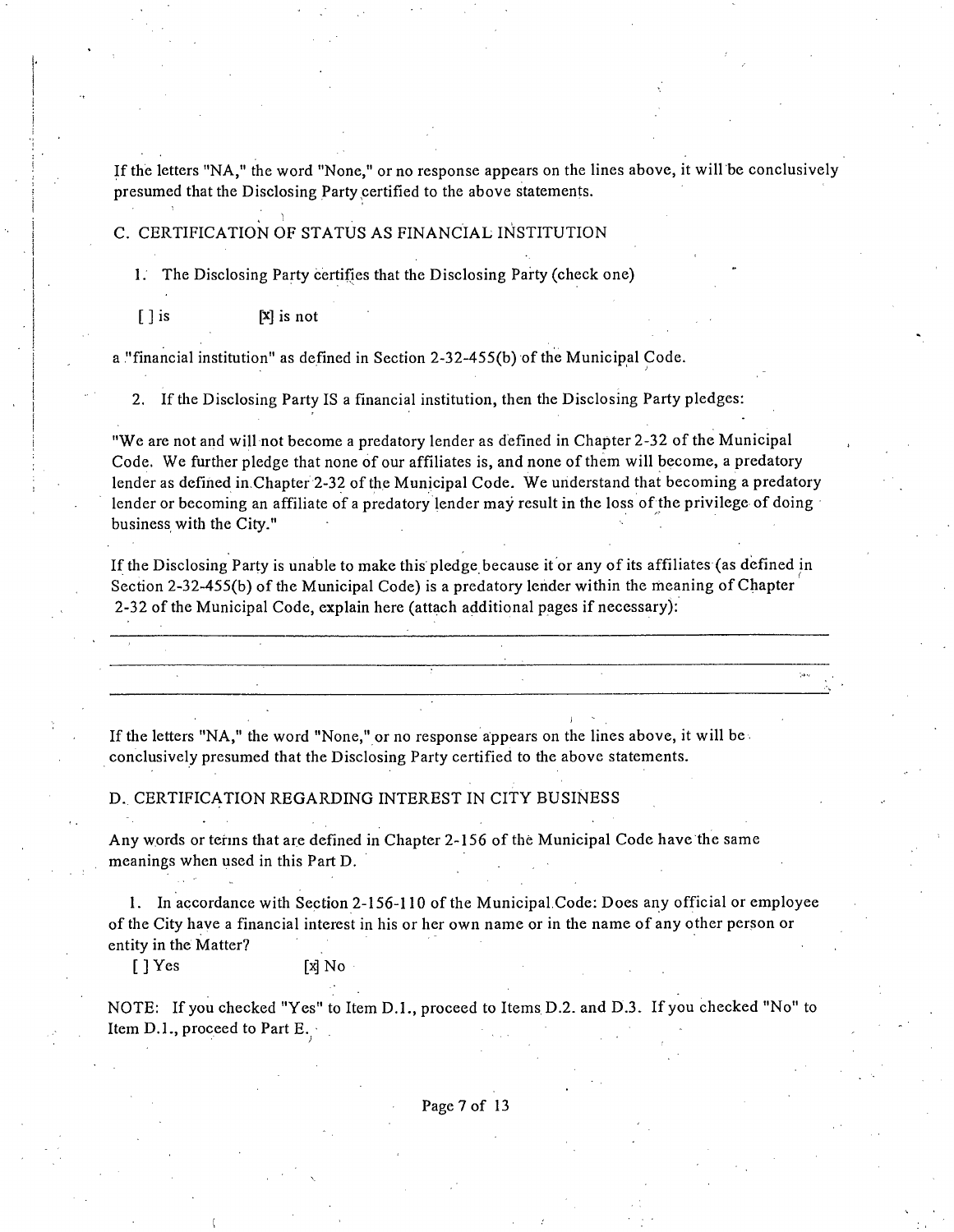2. Unless sold pursuant to a process of competitive bidding, or otherwise permitted, no City elected official or employee shall have a financial interest in his or her own name or in the name of any other person or entity in the purchase of any property that (i) belongs to the City, or (ii) is sold for taxes or assessments, or (iii) is sold by virtue of legal process at the suit of the City (collectively, "City Property Sale"). Compensation for property taken pursuant to the City's eminent domain power does not constitute a financial interest within the meaning of this Part D.

Does the Matter involve a City Property Sale?

 $[$   $]$  Yes  $[$   $]$  No

3. If you checked "Yes" to Item  $D.1$ , provide the names and business addresses of the City officials or employees having such interest and identify the nature of such interest:

| Name | <b>Business Address</b> | Nature of Interest |
|------|-------------------------|--------------------|
|      |                         |                    |
|      |                         |                    |
|      |                         |                    |
|      |                         |                    |

4. The Disclosing Party further certifies that no prohibited financial interest in the Matter will be acquired by any City official or employee.

#### E. CERTIFICATION REGARDING SLAVERY ERA BUSINESS

Please check either 1. or 2. below. If the Disclosing Party checks 2., the Disclosing Party must disclose below or in an attachment to this EDS all information required by paragraph 2. Failure to comply with these disclosure requirements may make any contract entered into with the City in connection with the Matter voidable by the City.

X 1. The Disclosing Party verifies that the Disclosing Party has searched any and all records of the Disclosing Party and any and all predecessor entities regarding records of investments or profits from slavery or slaveholder insurance policies during the slavery era (including insurance policies issued to slaveholders that provided coverage for damage to or injury or death of their slaves), and the Disclosing Party has found no such records.

2. The Disclosing Party verifies that, as a result of conducting the search in step 1 above, the Disclosing Party has found records of investments or profits from slavery or slaveholder insurance policies. The Disclosing Party verifies that the following constitutes full disclosure of all such records, including the names of any and all slaves or slaveholders described in those records: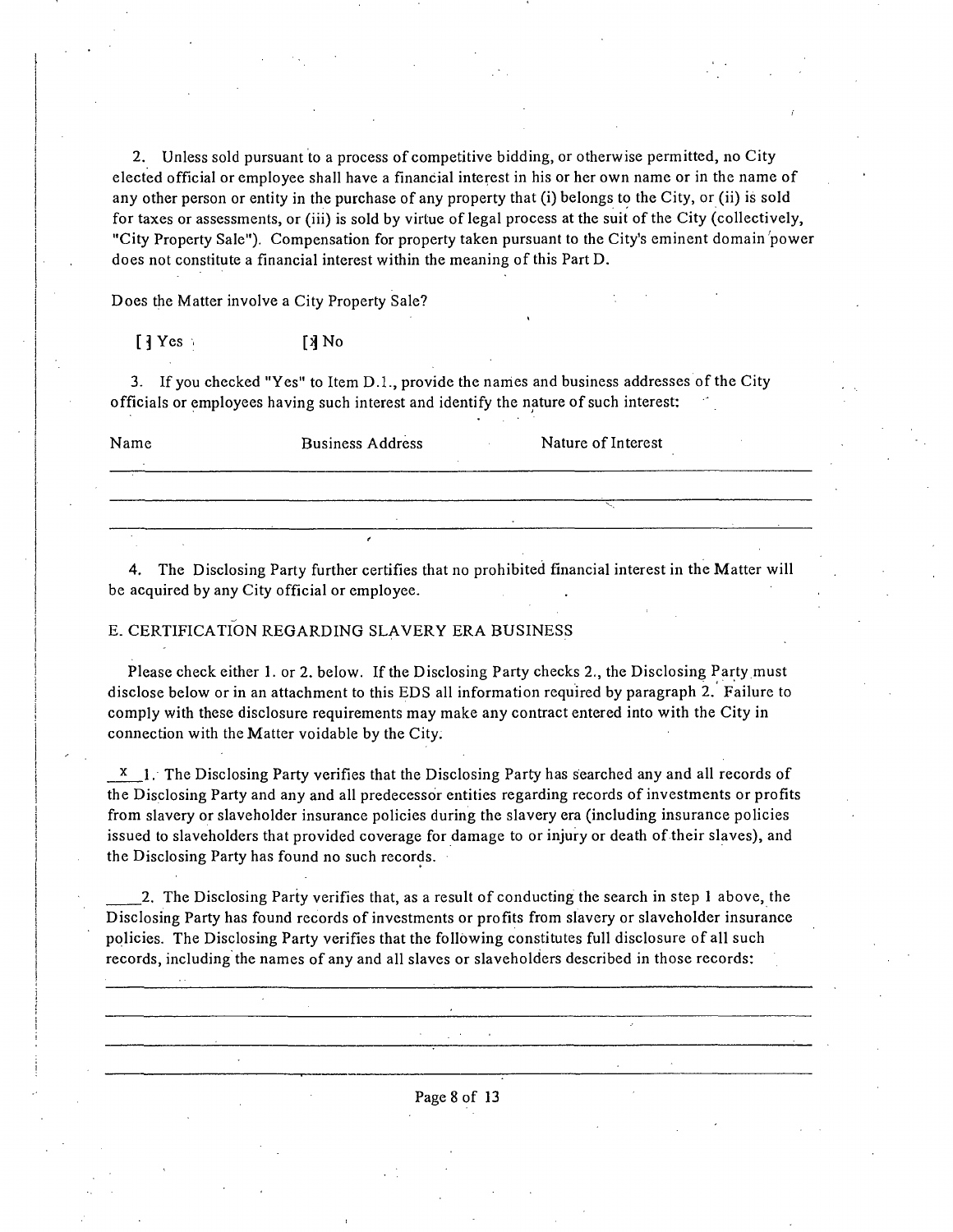### **SECTION VI - CERTIFICATIONS FOR FEDERALLY FUNDED MATTERS**

NOTE: If the Matter is federally funded, complete this Section VI. If the Matter is not federally funded, proceed to Section VII. For purposes of this Section VI, tax credits allocated by the City and proceeds of debt obligations of the City are not federal funding.

#### A. CERTIFICATION REGARDING LOBBYING

1. List below the names of all persons or entities registered under the federal Lobbying Disclosure Act of 1995 who have made lobbying contacts on behalf of the Disclosing Party with respect to the Matter: (Add sheets if necessary): None

(If no explanation appears or begins on the lines above, or if the letters "NA" or if the word "None" appear, it will be conclusively presumed that the Disclosing Party means that NO persons or entities registered under the Lobbying Disclosure Act of 1995 have made lobbying contacts on behalf ofthe Disclosing Party with respect to the Matter.)

2. The Disclosing Party has not spent and will not expend any federally appropriated funds to pay any person or entity listed in Paragraph A.l . above for his or her lobbying activities or to pay any person or entity to influence or attempt to influence an officer or employee of any agency, as defined by applicable federal law, a member of Congress, an officer or employee of Congress, or an employee of a member of Congress, in connection with the award of any federally funded contract, making any federally funded grant or loan, entering into any cooperative agreement, or to extend, continue, renew, amend, or modify any federally funded contract, grant, loan, or cooperative agreement.

3. The Disclosing Party will submit an updated certification at the end of each calendar quarter in which there occurs any event that materially affects the accuracy of the statements and information set forth in paragraphs A.1. and A.2. above.

4. The Disclosing Party certifies that either: (i) it is not an organization described in section 501(c)(4) of the Internal Revenue Code of 1986; or (ii) it is an organization described in section 501(c)(4) of the Internal Revenue Code of 1986 but has not engaged and will not engage in "Lobbying Activities".

5. If the Disclosing Party is the Applicant, the Disclosing Party must obtain certifications equal in form and substance to paragraphs A. I. through A.4. above from all subcontractors before it awards any subcontract and the Disclosing Party must maintain all such subcontractors' certifications for the duration of the Matter and must make such certifications promptly available to the City upon request.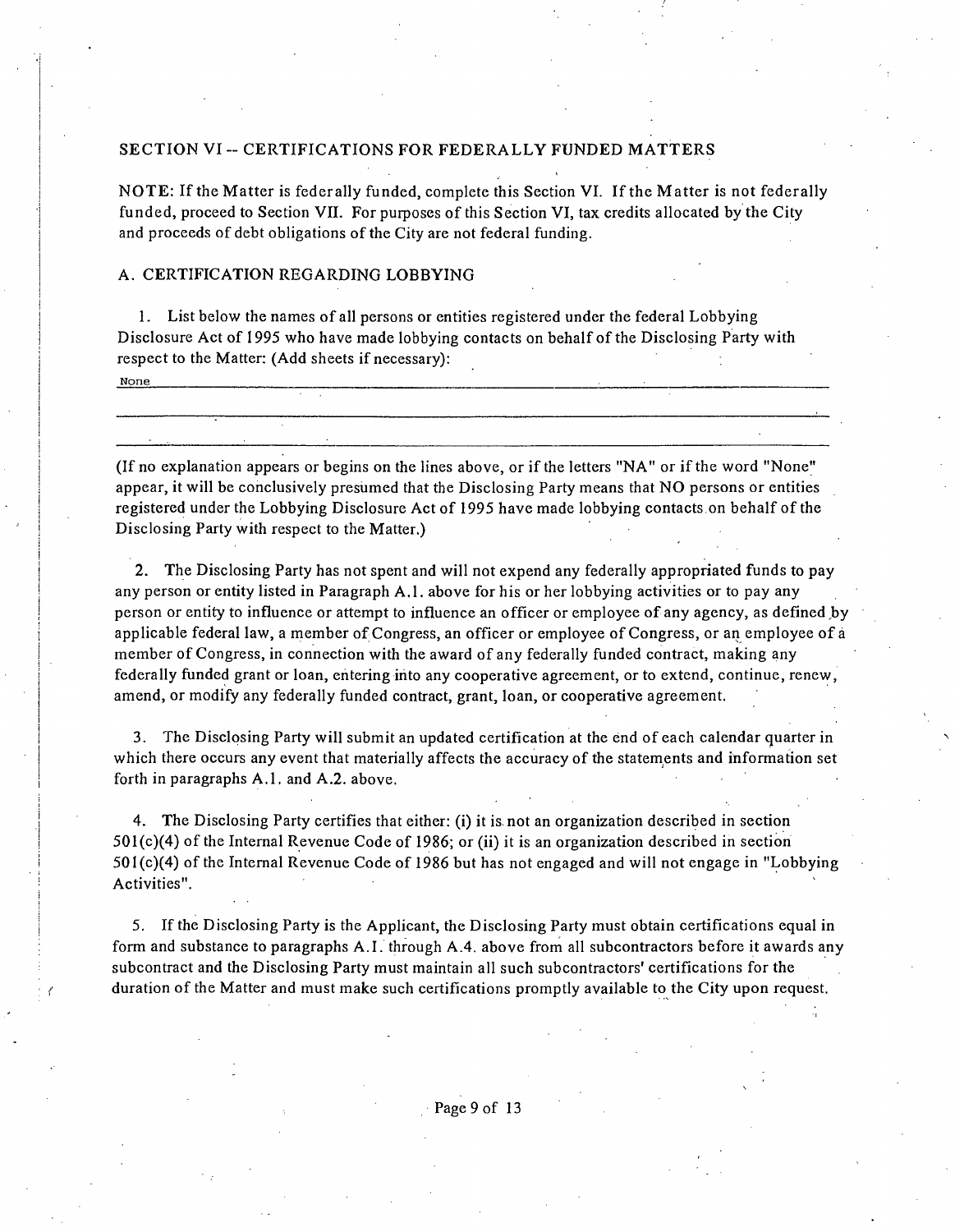#### B. CERTIFICATION REGARDING EQUAL EMPLOYMENT OPPORTUNITY

Ifthe Matter is federally funded, federal regulations require the Applicant and all proposed subcontractors to submit the following information with their bids or in writing at the outset of negotiations.

Is the Disclosing Party the Applicant?

[JYes [X]No •

If "Yes," answer the three questions below;

1. Have you developed and do you have on file affirmative action programs pursuant to applicable federal regulations? (See 41 CFR Part 60-2.)

[] Yes [] No

2. Have you filed with the Joint Reporting Committee, the Director of the Office of Federal Contract Compliance Programs, or the Equal Employment Opportunity Commission all reports due under the applicable filing requirements?

[] Yes • . []No

3. Have you participated in any previous contracts or subconttacts subject to the equal opportunity clause?

[] Yes [] No

If you checked "No" to question 1. or 2. above, please provide an explanation;

### **SECTION VII - ACKNOWLEDGMENTS, CONTRACT INCORPORATION, COMPLIANCE, PENALTIES, DISCLOSURE**

The Disclosing Party understands and agrees that;

A. The certifications, disclosures, and acknowledgments contained in this EDS will become part of any contract or other agreement between the Applicant and the City in connection with the Matter, whether procurement. City assistance, or other City action, and are material inducements to the City's execution of any contract or taking other action with respect to the Matter. The Disclosing Party understands that it must comply with all statutes, ordinances, and regulations on which this EDS is based.

B. The City's Governmental Ethics and Campaign Financing Ordinances, Chapters 2-156 and 2-164 of the Municipal Code, impose certain duties and obligations on persons or entities seeking City contracts, work, business, or transactions. The full text of these ordinances and a training program is available on line at www.cityofchicago.org/Ethics, and may also be obtained from the City's Board of Ethics, 740 N.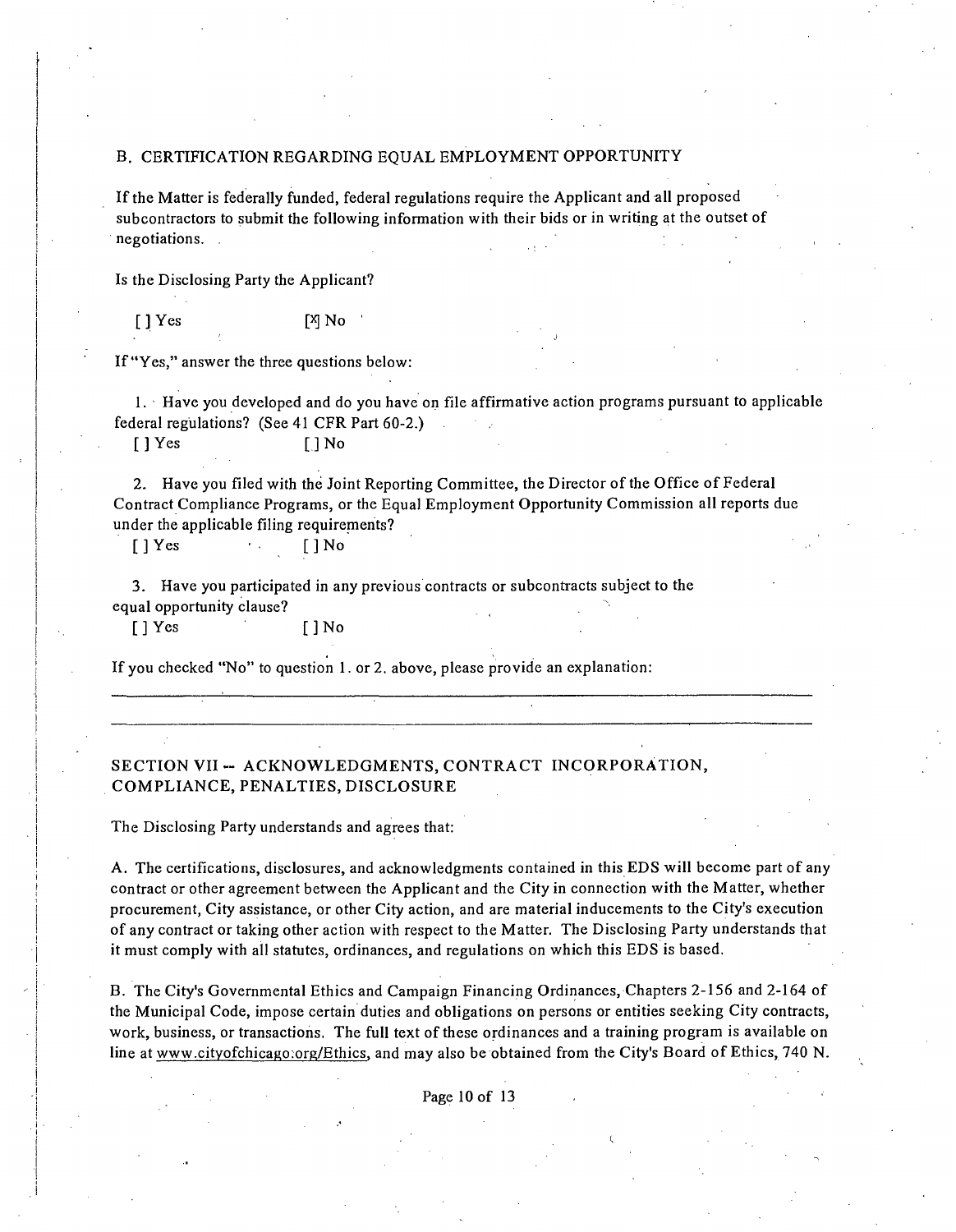Sedgwick St., Suite 500, Chicago, IL 60610, (312) 744-9660. The Disclosing Party must comply fully with the applicable ordinances.

C. Ifthe City determines that any information provided in this EDS is false, incomplete or inaccurate, any contract or other agreement in connection with which it is submitted may be rescinded or be void or  $\theta$ voidable, and the City may pursue any remedies under the contract or agreement (if not rescinded or void), at law, or in equity, including terminating the Disclosing Party's participation in the Matter and/or declining to allow the Disclosing Party to participate in other transactions with the City. Remedies at law for a false statement of material fact may include incarceration and an award to the City of treble damages.

D. It is the City's policy to make this document available to the public on its Internet site and/or upon request. Some or all of the information provided on this EDS and any attachments to this EDS may be made available to the public on the Internet, in response to a Freedom of Information Act request, or otherwise. By completing and signing this EDS, the Disclosing Party waives and releases any possible rights or claims which it may have against the City in connection with the public release of information contained in this EDS and also authorizes the City to verify the accuracy of any information submitted in this EDS.

E. The information provided in this EDS must be kept current. In the event of changes, the Disclosing Party must supplement this.EDS up to the time the City takes action on the Matter. If the Matter is a contract being handled by the City's Department of Procurement Services, the Disclosing Party must update this EDS as the contract requires. NOTE: With respect to Matters subject to Article I of Chapter 1-23 of the Municipal Code (imposing PERMANENT INELIGIBILITY for certain specified offenses), the information provided herein regarding eligibility must be kept current for a longer period, as required by Chapter 1-23 and Section 2-154-020 of the Municipal Code.

The Disclosing Party represents and warrants that:

 $\left\langle \cdot \right\rangle$ 

F.1. The Disclosing Party is not delinquent in the payment of any tax administered by the Illinois Department of Revenue, nor are the Disclosing Party or its Affiliated Entities delinquent in paying any fine, fee, tax or other charge owed to the City. This includes, but is not limited to, all water charges, sewer charges, license fees, parking tickets, property taxes or sales taxes.

F.2 If the Disclosing Party is the Applicant, the Disclosing Party and its Affiliated Entities will not use, nor permit their subcontractors to use, any facility listed by the U.S. E.P.A. on the federal Excluded Parties List System ("EPLS") maintained by the U- S. General Services Administration.

F.3 If the Disclosing Party is the Applicant, the Disclosing Party will obtain from any contractors/subcontractors hired or to be hired in connection with the Matter certifications equal in form and substance to those in F.l. and F.2. above and will not, without the prior written consent of the City, use any such contractor/subcontractor that does not provide such certifications or that the " Disclosing Party has reason to believe has not provided or cannot provide truthful certifications.

Page 11 of 13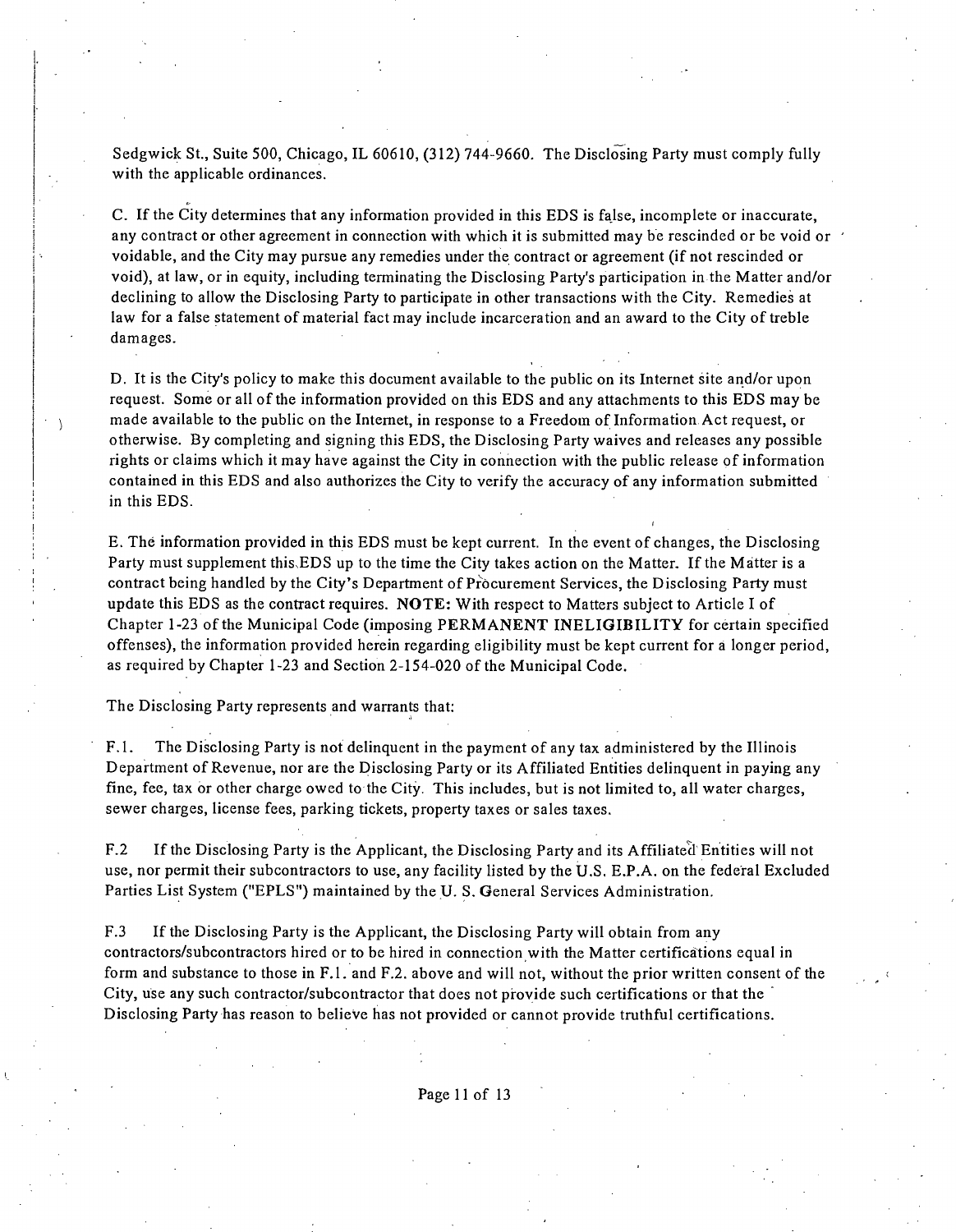NOTE: If the Disclosing Party cannot certify as to any of the items in F.I., F.2. or F.3. above, an explanatory statement must be attached to this EDS.

#### CERTIFICATION

Under penally of perjury, the person signing below; (1) warrants that he/she is authorized to execute this EDS and Appendix A (if applicable) on behalf of the Disclosing Party, and (2) warrants that all certifications and statemenis contained in this EDS and Appendix A (if applicable) are true, accurate and complete as of the date furnished to the City.

Preservation of Affordable Housing, Inc.

(Print or type name of Disclosing Barty) By řen liere)

Amy S. Anthony

(Print or type name of person signing)

President, Preservation of Affordable Housing, Inc.

(Print or type title of person signing)

Signed and sworn to before me on (date)  $\frac{1}{2}$  $at$  survey County, these chosens (state).

Notary Public.

*Commission expires: 7/4/2014* 

PATRICK W. NIEBAUER Notary Public Commonv/ealth ol Massachusetts My Commission Expires July 4,2014

Page 12 of 13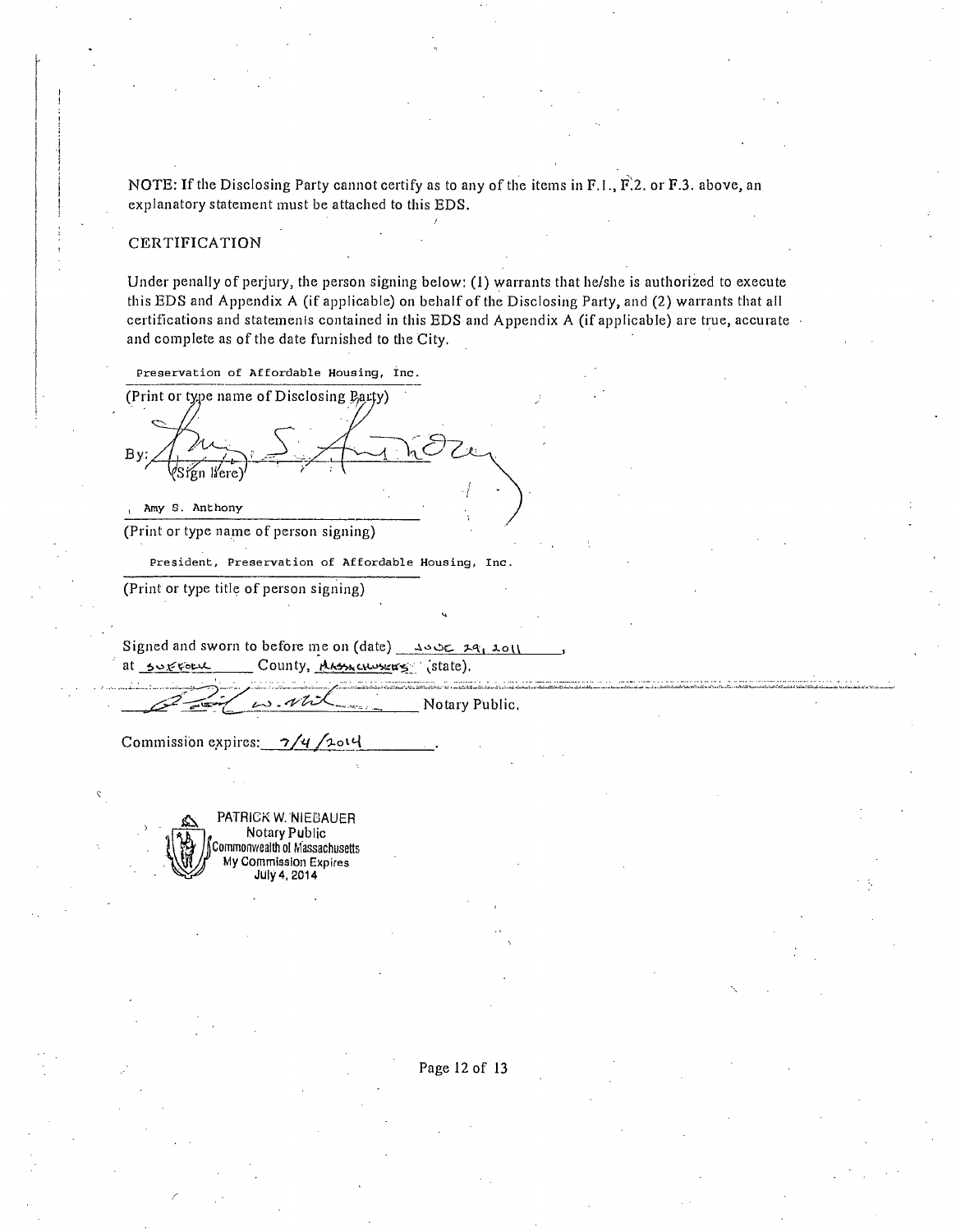### **CITY OF CHICAGO ECONOMIC DISCLOSURE STATEMENT AND AFFIDAVIT APPENDIXA**

### **FAMILIAL RELATIONSHIPS WITH ELECTED CITY OFFICIALS AND DEPARTMENT HEADS**

**This Appendix is to be completed only by (a) the Applicant, and (b) any legal entity which has a direct ownership interest in the Applicant exceeding 7.5 percent. It is not to be completed by any legal entity vvhich has only an indirect ownership interest in the Applicant.** 

Under Municipal Code Section 2-154-015, the Disclosing Party must disclose whether such Disclosing Party or any "Applicable Party" or any Spouse or Domestic Partner thereof currently has a "familial relationship" with any elected city official or department head. A "familial relationship" exists if, as of the date this EDS is signed, the Disclosing Party or any "Applicable Party" or any Spouse or Domestic Partner thereof is related to the mayor, any alderman, the city clerk, the city treasurer or any city department head as spouse or domestic partner or as any of the following, whether by blood or adoption: parent, child, brother or sister, aunt or uncle, niece or nephew, grandparent, grandchild, father-in-law, modier-in-Iaw, son-in-law, daughter-in-law, stepfather or stepmother, stepson or stepdaughter, stepbrother or stepsister or half-brother or half-sister.

"Applicable Party" means (1) all executive officers of the Disclosing Party listed in Section II.B.1.a., if the Disclosing Party is a corporation; all partners of the Disclosing Party, if the Disclosing Party is a general partnership; all general paitners and limited partners of the Disclosing Party, if the Disclosing Party is a limited partnership; all managers, managing members and members of the Disclosing Party, ifthe Disclosing Party is a limited liability company; (2) all principal officers of the Disclosing Party; and (3) any person having more than a 7.5 percent ownership interest in the Disclosing Party. "Principal officers" means the president, chief operating officer, executive director, chief financial officer, treasurer or secretary of a legal entity or any person exercising similar authority.

Does the Disclosing Party or any "Applicable Party" or any Spouse or Domestic Partner thereof currently have a "familial relationship" with an elected city official or department head?

 $[\ ]$  Yes  $[\ ]$  No

If yes, please identify below  $(1)$  the name and title of such person,  $(2)$  the name of the legal entity to which such person is connected; (3) the name and titie of the elected city official or department head to whom such person has a familial relationship, and (4) the precise nature of such familial relationship.

Page 13 of 13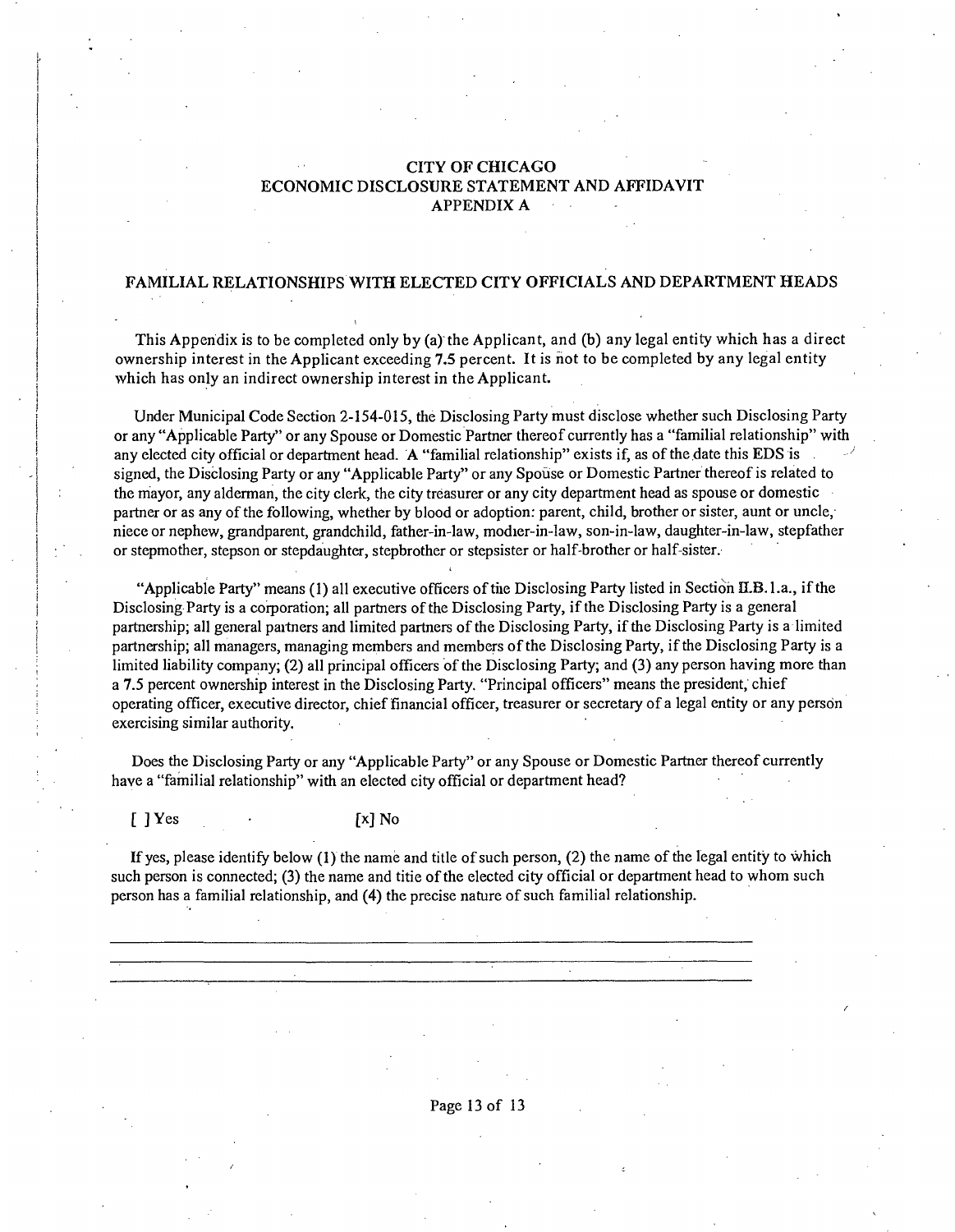# **City of Chicago Economic Disclosure Statement**  Preservation of Affordable Housing, Inc.

## **Attachment 1 List of Officers and Directors**

# **Officers:**

| Name                  | Title                            |
|-----------------------|----------------------------------|
| Amy S. Anthony        | President and Executive Director |
| Herbert Morse         | <b>Executive Vice President</b>  |
| W. Bart Lloyd         | Vice President                   |
| Laura Vennard         | Treasurer                        |
| Kathleen M. Carpenter | Secretary                        |

### **Directors:**

| Name           | Title                              |
|----------------|------------------------------------|
| Herbert Morse  | Director and Chairman of the Board |
| George Latimer | Director                           |
| Reese Fayde    | Director                           |
| Mark Goldhaber | Director                           |
| Georgia Murray | Director                           |
| Kit Hadley     | Director                           |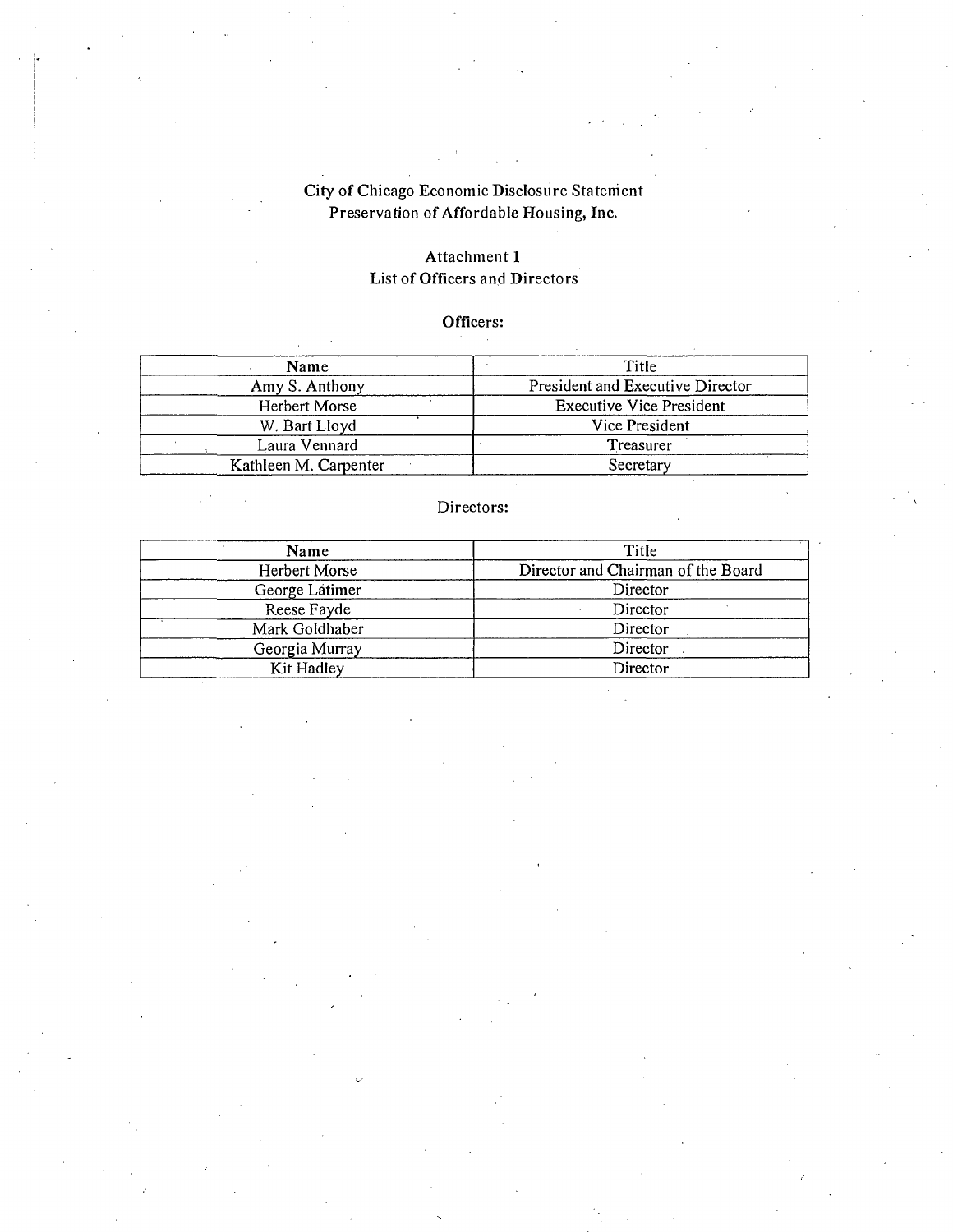## CITY OF CHICAGO ECONOMIC DISCLOSURE STATEMENT AND AFFIDAVIT

### SECTION I -- GENERAL INFORMATION

A. Legal name of the Disclosing Party submitting this EDS. Include d/b/a/ if applicable:

CELAPON - PULASKY, LLC

Check ONE of the following three boxes:

Indicate whether the Disclosing Party submitting this EDS is:

- 1.  $\mathbb{N}^{\uparrow}$  the Applicant
	- OR
- 2. [ ] a legal entity holding a direct or indirect interest in the Applicant. State the legal name of the Applicant in which the Disclosing Party holds an interest: OR  $\sim$
- 3. [ ] a legal entity with a right of control (see Section II.B. 1.) State the legal name of the entity in which the Disclosing Party holds a right of control:

*B. Business address of the Disclosing Party:* <u>30 S. Wacker SUITE 2200</u><br>CHICAGO,  $F_1$ . 60606

*C. Telephone: (SIZ)343-3285 Fax: (BBB) 895-5919 Email: shenry@celadonco. com* 

D. Name of contact person:  $\frac{\mathcal{S}_{cc\pi}}{\mathcal{S}_{cc\pi}}$  HENRY

E. Federal Employer Identification No. (if you have one):

F. Brief description of contract, transaction or other undertaking (referred to below as the "Matter") to which this EDS pertains. (Include project number and location of property, if applicable):

| FINANCING, USING NSP FUNDS, OF THE ACQUISITION/REDEVELOPMENT                                                                  |
|-------------------------------------------------------------------------------------------------------------------------------|
| 1015N, Pousk.<br>DΕ                                                                                                           |
| G. Which City agency or department is requesting this EDS? HouSING AND ECONOMIC                                               |
| DEVELOPMENT (HED)                                                                                                             |
| If the Matter is a contract being handled by the City's Department of Procurement Services, please<br>complete the following: |
|                                                                                                                               |

Specification  $#$   $\qquad \qquad \qquad$  and Contract  $#$ 

Ver. 09-01-10 Page 1 of 13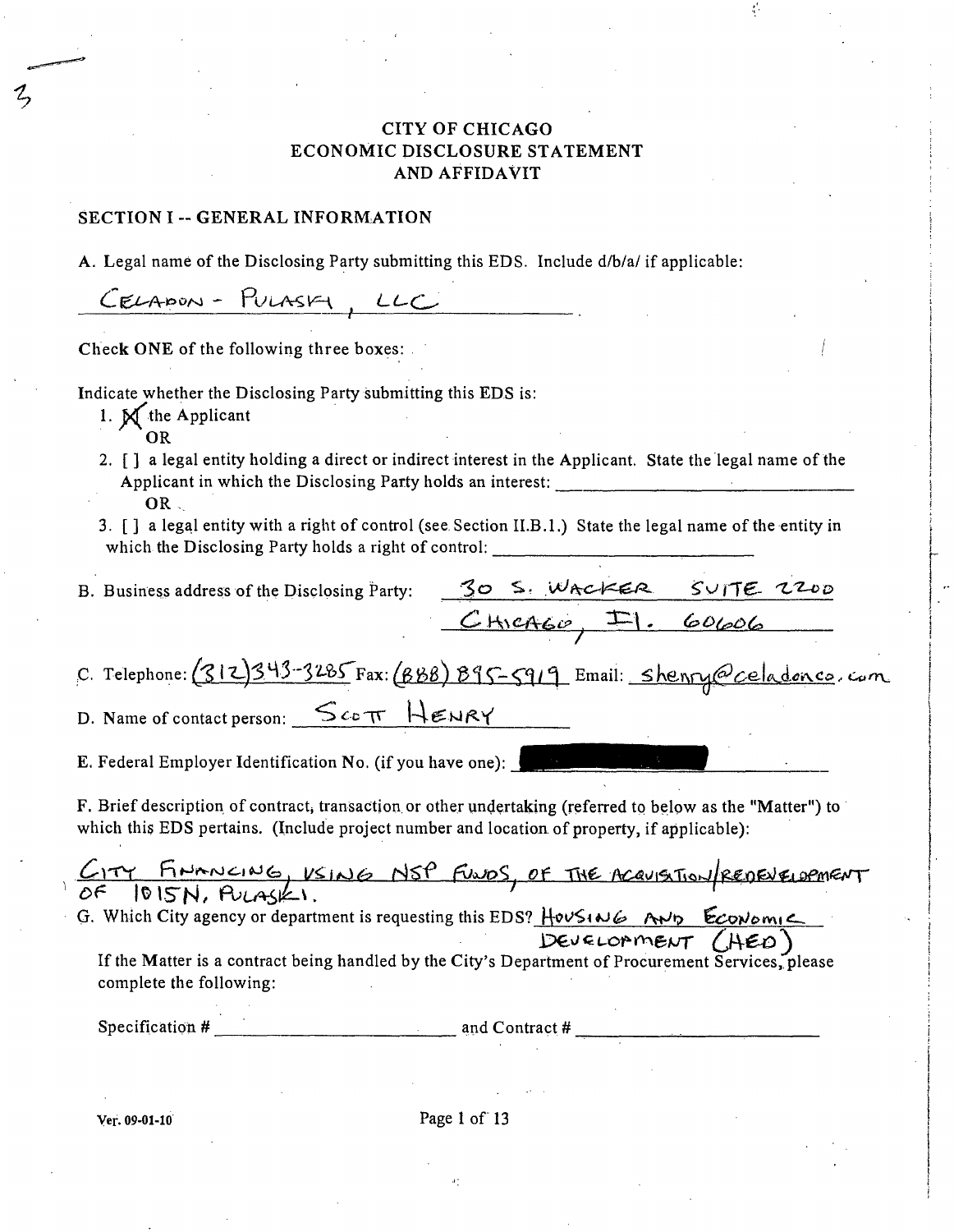### **SECTION II - DISCLOSURE OF OWNERSHIP INTERESTS**

### A. NATURE OF THE DISCLOSING PARTY

1. Indicate the nature of the Disclosing Party:

[ ] Publicly registered biisiness corporation [ ] Limited liabi<br>[ ] Privately held business corporation [ ] Joint venture

[] Privately held business corporation [] Sole proprietorship

[] Person [1] Person [1] Person [1] Person [1] Person [1] Person [1] Publicly registered business corporation [1] Limited liability partnership [ ] Sole proprietorship [ ] Not-for-profit corporation [ ] General partnership (Is the not-for-profit corporation (Is the not-for-profit corporation also a  $501(c)(3)$ )?<br>[] Yes [] No [ ] Limited partnership [ ] ] Trust [ ] Trust [ ] Trust [ ] Ro [ ] Des [ ] Des [ ] Des [ ] Des [ ] Des [ ] Des [ ] Des [ ] Des [ ] Des [ ] Des [ ] Des [ ] Des [ ] Des [ ] Des [ ] Des [ ] Des [ ] Des [ ] Des [ ] Des [ ] Des [ ] Other (please specify)

2. For legal entitles, the state (or foreign country) of incorporation or organization, if applicable:

 $|UU|$ NOIS

3. For legal entities not organized in the State of Illinois: Has the organization registered to do business in the State of Illinois as a foreign entity?

 $[ ]$  Yes  $\mathcal{Y}_{\Lambda}^{(N_{0})}$  []N/A

B. IF THE DISCLOSING PARTY IS A LEGAL ENTITY:

1. List below the full names and titles of all executive officers and all directors of the entity. NOTE: For not-for-profit corporations, also list below all members, if any, which are legal entities. If there are no such members, write "no members," For trusts, estates or other similar entities, list below the legal titieholder(s).

If the entity is a general partnership, limited partnership, limited liability company, limited liability partnership or joint venture, list below the name and title of each general partner, managing member, manager or any other person or entity that controls the day-to-day management of the Disclosing Party. NOTE: Each legal entity listed below must submit an EDS on its own behalf.

| Narhc       | Title           |
|-------------|-----------------|
| SCOTT HENRY | MANAGINE MEABER |
| THAD GARVER | MEMBER          |
|             |                 |

2. Please provide the following information concerning each person or entity having a direct or indirect beneficial interest (including ownership) in excess of  $7.5%$  of the Disclosing Party. Examples of such an interest include shares in a corporation, partnership interest in a partnership or joint venture.

Page 2 of 13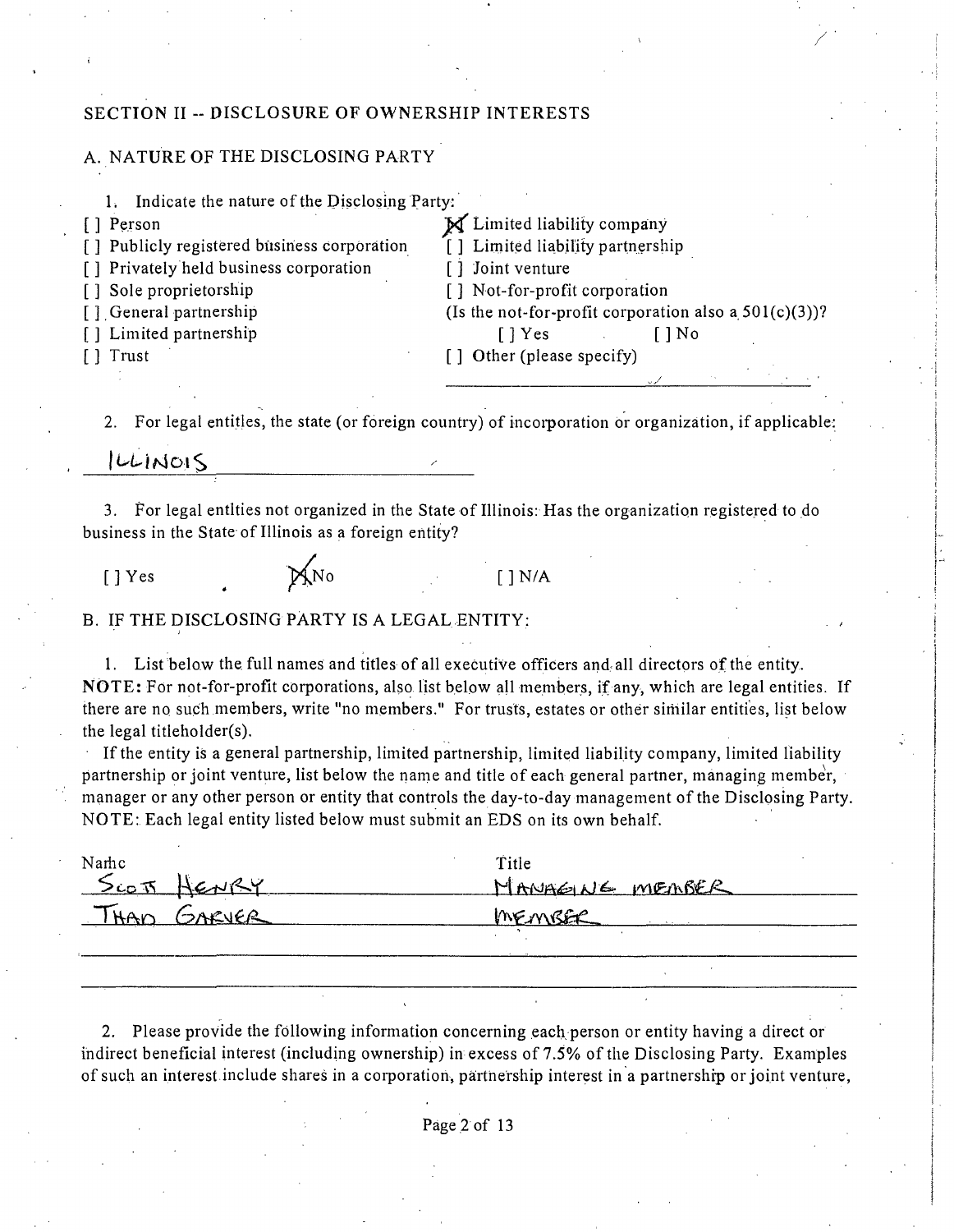interest of a member or manager in a limited liability company, or interest of a beneficiary of a trust, estate or other similar entity. If none, state "None,"  $NOTE$ : Pursuant to Section 2-154-030 of the Municipal Code of Chicago ("Municipal Code"), the City may require any such additional information from any applicant which is reasonably intended to achieve full disclosure.

| Name                   |            | <b>Business Address</b>                   | Percentage Interest in the |  |
|------------------------|------------|-------------------------------------------|----------------------------|--|
|                        |            |                                           | Disclosing Party           |  |
| $\mathcal{S}$ co $\pi$ | $H$ $ENCY$ | 30 S. WALKER CHICAEO, FI 60606            |                            |  |
|                        |            | THAD GARVER 30 S. WACKER CACAGO, FI-60606 |                            |  |
|                        |            |                                           |                            |  |

### **SECTION III - BUSINESS RELATIONSHIPS WITH CITY ELECTED OFFICIALS**

Has the Disclosing Party had a "business relationship," as defined in Chapter 2-156 of the Municipal Code, with any City elected official in the 12 months before the date this EDS is signed?

 $[$   $]$  Yes  $\mathbb{X}^{\mathbb{N}}$ o .

If yes, please identify below the name(s) of such City elected official(s) and describe such  $relationship(s)$ :

#### **SECTION IV - DISCLOSURE OF SUBCONTRACTORS AND OTHER RETAINED PARTIES**

The Disclosing Party must.disclose the name and business address of each subcontractor, attorney, lobbyist, accountant, consultant and any other person or entity whom the Disclosing Party has retained or expects to retain in connection with the Matter, as well as the nature of the relationship, and the total amount of the fees paid or estimated to be paid. The Disclosing Party is not required to disclose employees who are paid solely through the Disclosing Party's regular payroll.

"Lobbyist" means any person or entity who undertakes to influence any legislative or administrative action on behalf of any person or entity other than: (1) a not-for-profit entity, on an unpaid basis, or (2) himself. "Lobbyist" also means any person or entity any part of whose duties as an employee of another includes undertaking to influence any legislative or administrative action.

If the Disclosing Party is uncertain whether a disclosure is required under this Secfion, the Disclosing Party must either ask tiie City whether disclosure is required or make the disclosure.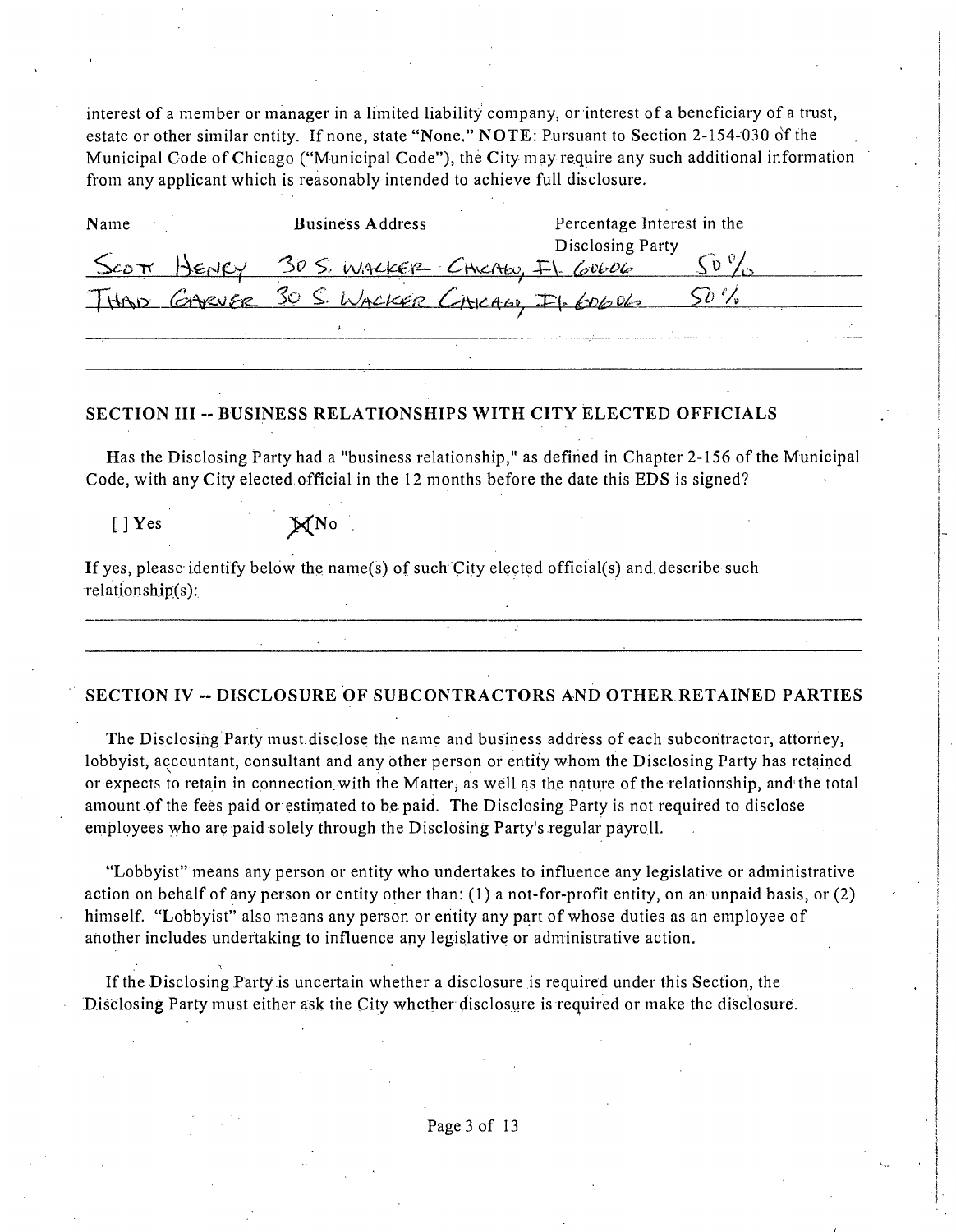to be retained) lobbyist, etc.) The mode of the extractional telectricity is to be retained in the local value of the extraction of the extraction of the extraction of the extraction of the extraction of the extraction of

**Name (indicate whether Business Relationship to Disclosing Party Fees (indicate whether retained or anticipated Address (subcontractor, attorney, paid or estimated.) NOTE:** 

not an acceptable response.

SEE *AXincu^-^ ^sA'^.^X* 

(Add sheets if necessary)

**[ ] Check here ifthe Disclosing Party has not retained, nor expects to retain, any such persons or entities.** 

### **SECTION V - CERTIFICATIONS**

#### <sup>A</sup> ; COURT-ORDERED CHILD SUPPORT COMPLIANCE

Under Municipal Code Section 2-92-415, substantial owners of business entities that contract with the City must remain in compliance with their child support obligations throughout the contract's term.

Has any person who directly or indirectly owns 10% or more of the Disclosing Party been declared in arrearage on any child support obligations by any Illinois court of competent jurisdiction?

 $[ ]$  Yes  $M_N$ <sup>No</sup> [ ] No person directly or indirectly owns-10% or more of the Disclosing Party.

If "Yes," has the person entered into a court-approved agreement for payment of ali support owed and is the person in compliance with that agreement?

[JYes • [JNo

#### B. FURTHER CERTIFICATIONS

1. Pursuant to Municipal Code Chapter 1-23, Article L("Arficle I")(which the Applicant should consult for defined terms (e.g., "doing business") and legal requirements), if the Disclosing Party submitting this EDS is the Applicant and is doing business with the City, then the Disclosing Party certifies as follows: (i) neither the Applicant nor any controlling person is currently indicted or charged with, or has admitted guilt of, or has ever been convicted of, or placed under supervision for, any criminal offense involving actual, attempted, or conspiracy to commit bribery, theft, fraud, forgery, perjury, dishonesty or deceit against an officer or employee of the City or any sister agency; and (ii) the AppUcant understands and acknowledges that compliance with Article I is a continuing requirement for doing business with the City. NOTE: If Article I applies to the Applicant, the permanent compliance timeframe in Article I supersedes some five-year compliance timeframes in certifications 2 and 3 below.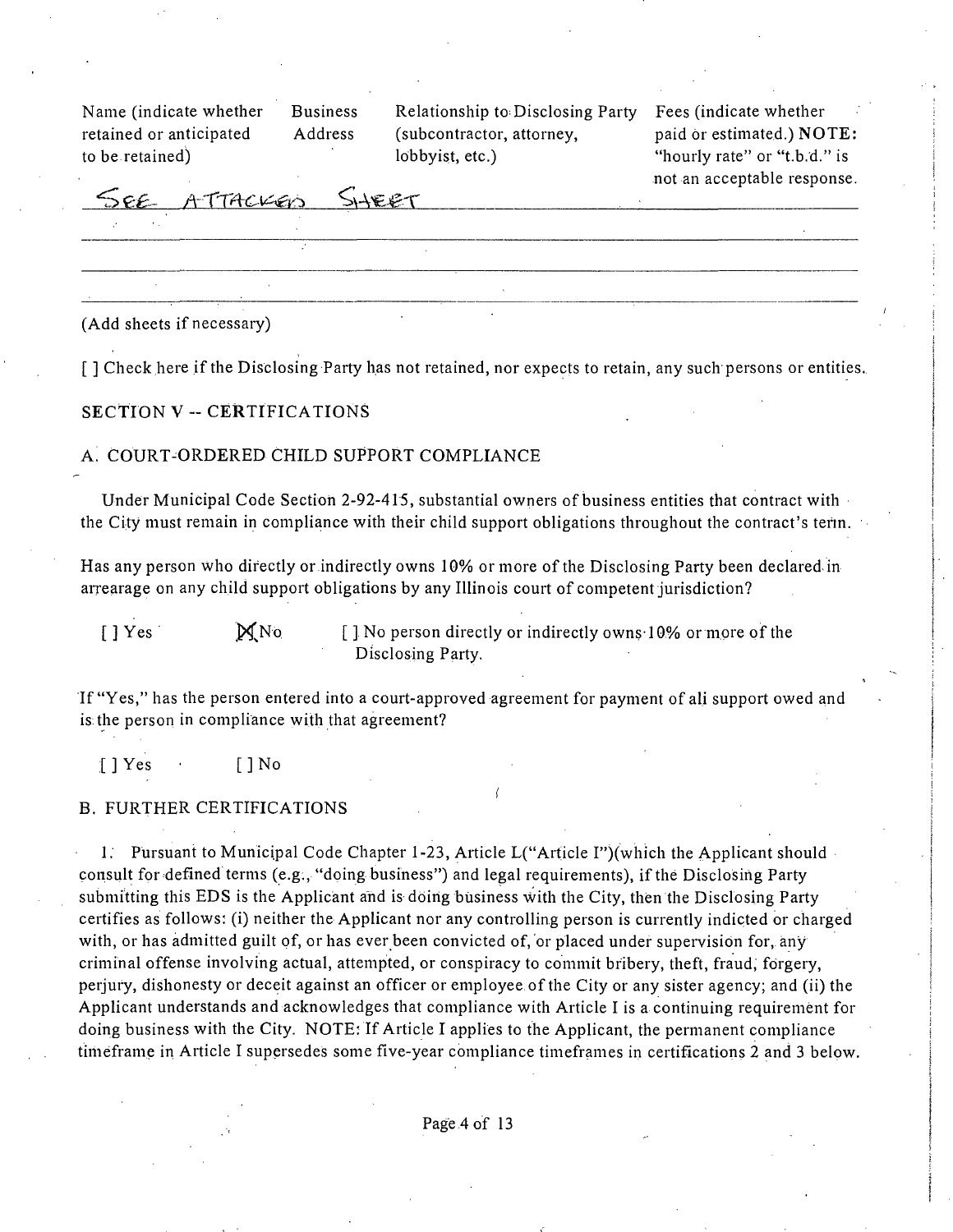# **Section IV - Disclosure of Subcontractors or Other Retained Parties**

| Name (indicate whether<br>retained or anticipated to<br>be retained) | <b>Business address</b>                              | Relationship to Disclosing<br>Party        | (indicate<br>whether<br>Fees<br>paid or estimated)                                |
|----------------------------------------------------------------------|------------------------------------------------------|--------------------------------------------|-----------------------------------------------------------------------------------|
| RJ Galla (retained)                                                  | 42 North Lake Street,<br>Grayslake, IL 60030         | Insurance vendor                           | \$3,000 (estimated)                                                               |
| <b>FitzGerald Associates</b><br>(retained)                           | 912 West Lake Street,<br>Chicago, IL 60607-1707      | Architect                                  | \$120,000 (estimated;<br>\$18,000 paid)                                           |
| Vogt Santer Insights<br>(anticipated to be retained)                 | 869 West Goodale Blvd,<br>Columbus, OH 43202         | Market study vendor                        | \$8,000 (estimated)                                                               |
| <b>Gabriel Environmental</b><br>Services (retained)                  | 1421 N. Elston Avenue<br>Chicago, 11. 60642          | Environmental                              | \$5,000 (estimated)                                                               |
| Professionals Associated<br>Survey, Inc. (retained)                  | 4711 West Golf Road<br>Suite 200 Skokie, 11 60076    | Surveyor                                   | \$1,500 (estimated)                                                               |
| Bruce Schiff, FLS Group<br>LLC (anticipated to be<br>retained)       | 4711 West Golf Rd, suite<br>200, Skokie, IL 60076    | Accounting/cost cert<br>preparation vendor | \$25,000 (estimated)                                                              |
| Applegate & Thome-<br>Thomsen (retained)                             | 322 South Green St., suite<br>400; Chicago, IL 60607 | Legal .                                    | \$160,000 (estimated;<br>includes upper tier org<br>costs)                        |
| Relocation manager<br>(anticipated to be retained)                   | <b>TBD</b>                                           | Relocation manager                         | \$43,000 (estimated)                                                              |
| <b>VPS</b> (retained)                                                | 4010 S. Morgan St,<br>Chicago, IL 60609              | Security shutters and doors                | \$50,000 (estimated)                                                              |
| Nawrocki Systems<br>(retained)                                       | 820 Audubon Ct, Aurora,<br>IL 60506                  | Camera security installation               | \$14,000 (esdmated)                                                               |
| Baxter construction<br>(retained)                                    | 3225 Avenue N<br>Fort Madison, Iowa                  | General Contractor                         | \$2,828,738 (estimated,<br>includes profit, overhead<br>and general requirements) |
| Appraiser (anticipated to be<br>retained)                            | $TBD -$ to be chosen by<br>lender                    | Appraiser                                  | \$4,000 (estimate)                                                                |
|                                                                      |                                                      |                                            |                                                                                   |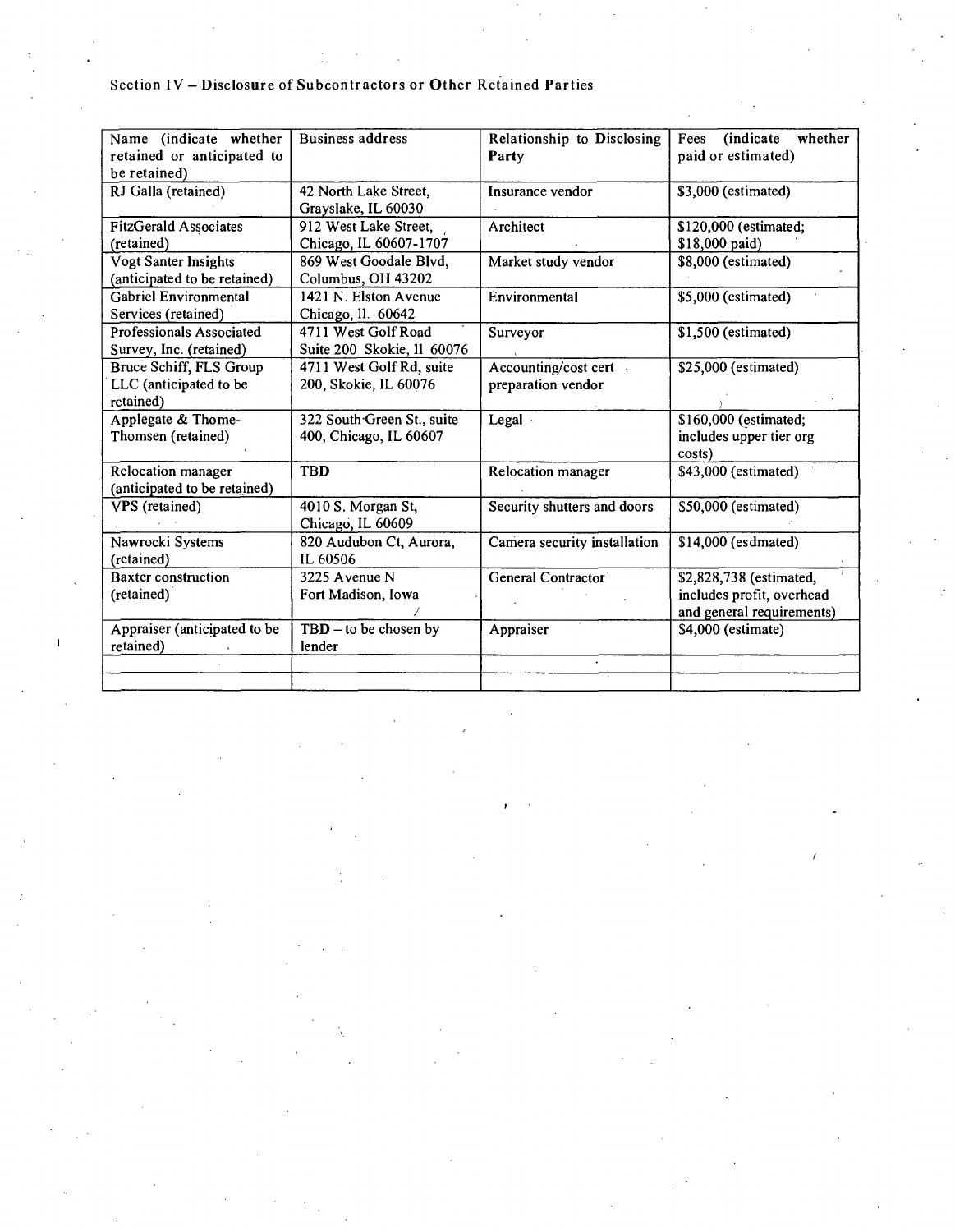2. The Disclosing Party and, if the Disclosing Party is a legal entity, all of those persons or entities identified in Section II.B. 1. of this EDS:

- a. are not presently debarred, suspended, proposed for debarment, declared ineligible or voluntarily excluded from any transactions by any federal, state or local unit of government;
- b. have not, within a five-year period preceding the date of this EDS, been convicted of a criminal offense, adjudged guilty. Or had a civil judgment rendered against them in connection with: obtaining, attempting to obtain, or performing a public (federal, state or local) transaction or contract-under a public transaction; a violation of federal or state antitrust statutes; fraud; embezzlement; theft; forgery; bribery; falsification or destruction of records; inaking false statements; or receiving stolen property;
- c. are not presently indicted for, or criminally or civilly charged by, a govemmental entity (federal, state or local) with committing any of the offenses set forth in clause  $B.2.b.$  of this Section V;
- d. have not, within a five-year period preceding the date of this EDS, had one or more public  $\cdot$ . transactions (federal, state or local) tenninated for cause or default; and
- e. have not, within a five-year period preceding the date of this EDS, been convicted, adjudged guilty, or found liable in a civil proceeding, or in any criminal or civil action, including actions concerning environmental violations, instituted by the City or by the federal government, any state, or any other unit of local government.
- 3. The certifications in subparts 3, 4 and 5 concern:
- the Disclosing Party;

• any "Contractor" (meaning any contractor or subcontractor used by the Disclosing Party in connection with the Matter, including but riot limited to all persons or legal entities disclosed under Section IV, "Disclosure of Subcontractors and Other Retained Parties");

• any "Affiliated Entity" (meaning a person or entity that, directiy or indirectly: controls the Disclosing Party, is controlled by the Disclosing Party, or is, with the Disclosing Party, under common control of another person or entity. Indicia of control include, without limitation: interlocking management or ownership; identity of interests among family members, shared facilities and equipment; common use of employees; or organization of a business entity following the ineligibility of a business entity to do business with federal or state or local govemment, including the City, using substantially the same management, ownership, or principals as the ineligible entity); with respect to Contractors, the term Affiliated Entity means a person or entity that directiy or indirectly controls the Contraotor, is controlled by it, or, with the Contractor, is under common control of another person or entity;

• any responsible official of the Disclosing Party, any Contractor or any Affitiated Entity or any other official, agent or employee of the Disclosing Party, any Contractor or any Affiliated^Entity, acting pursuant to the direction or authorization of a responsible official of the Disclosing Party, any Contractor or any Affiliated Enfity (collectively "Agents")..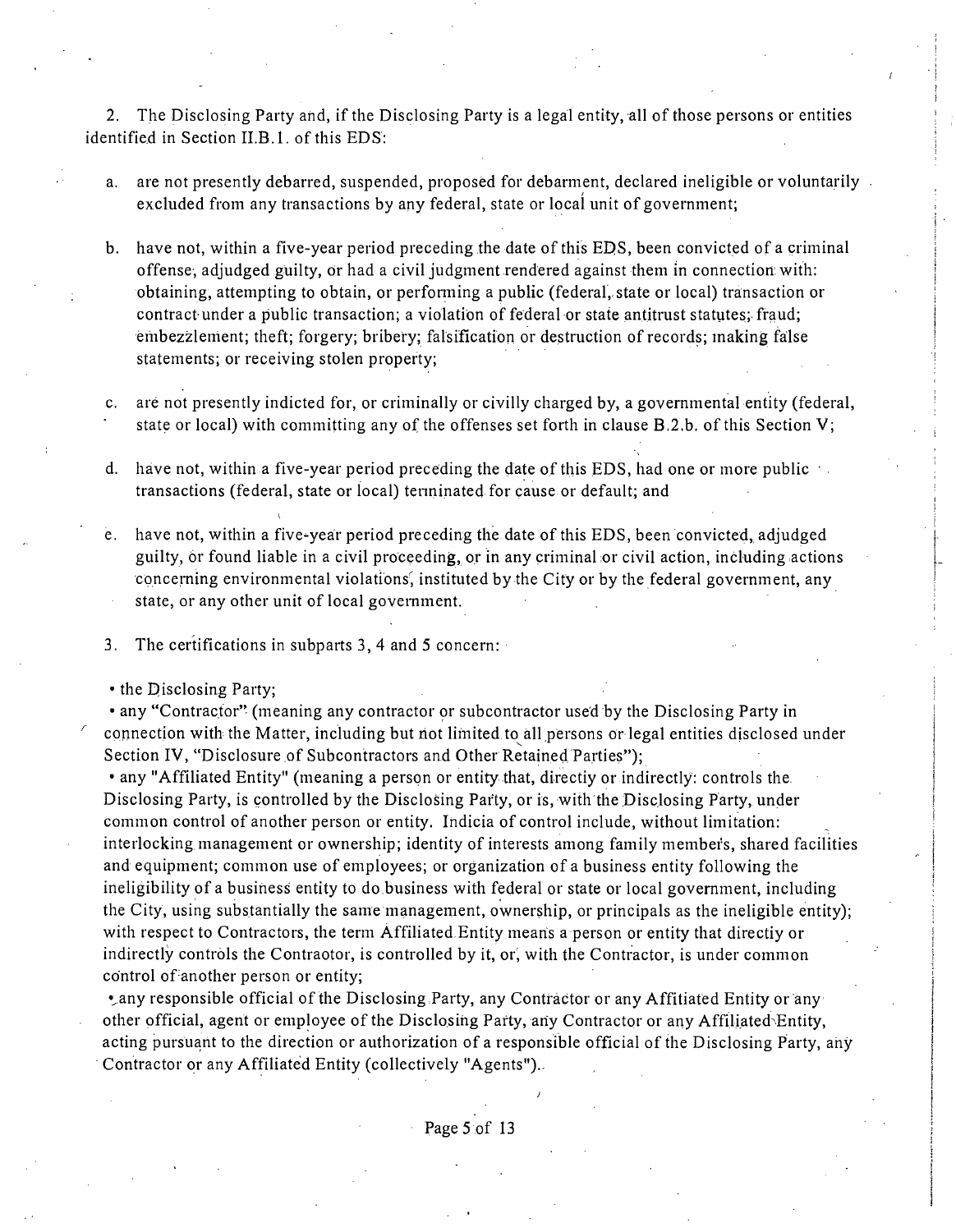Neither the Disclosing Party, nor any Contractor, nor any Affiliated. Entity of either the Disclosing Party or any Contractor nor any Agents have, during the five years before the date this EDS is signed, or, with respect to a Contractor, an Affiliated Entity, or an Affiliated, Enfity of a Contractor during the five years before the date of such Contractor's or Affiliated Enfity's contract or engagement in connection with the Matter:

- a. bribed or attempted lo bribe, or been convicted or adjudged guilty df bribery or attempting to bribe, a public officer or employee of the City, the State of Illinois, or any agency of the federal government or of any state or local government in the United States of America, in that officer's or employee's official capacity;
- b. agreed or colluded with other bidders or prospective bidders, or been a party to any such agreement, or been convicted or adjudged guilty of agreement or collusion among bidders or prospective bidders, in restraint of freedom of competition by agreement to bid a fixed price or otherwise; or -
- c. made an adihission of such conduct described in a. or b. above that is a matter of record, but have not been prosecuted for such conduct; or

d. violated the provisions of Municipal Code Section 2-92-610 (Living Wage Ordinance).

4. Neither the Disclosing Party, Affiliated Enfity or Contractor, or any of their employees, officials, agents or partners, is barred from contracting with any unit of state or local government as a result of engaging in or being convicted of  $(1)$  bid-rigging in violation of 720 ILCS 5/33E-3; (2) bid-rotating in violation of 720 ILCS 5/33E-4; or (3) any similar offense pf any state or of the United States of America that contains the same elements as the offense of bid-rigging or bid-rotating.

5. Neither the Disclosing Party nor any Affiliated Entity is listed on any of the following lists maintained by the Office of Foreign Assets Control of the U.S. Departinent: of the Treasury or the Bureau of Industry and Security of the U.S. Department of Commerce or their successors: the Specially Designated Nationals List, the Denied Persons List, the Unverified List, the Entity List and the Debarred List.

6. The Disclosing Party understands and shall comply with the applicable requirements of Chapters 2-55 (Legislative Inspector General), 2-56 (Inspector General) and 2-156 (Governmental Ethics) of the Municipal Code.

7. If the Disclosing Party is unable to certify to any of the above statements in this Part B (Further Certitications), the Disclosing Party must explain below:

 $\frac{1}{4}$ 

Page 6 of 13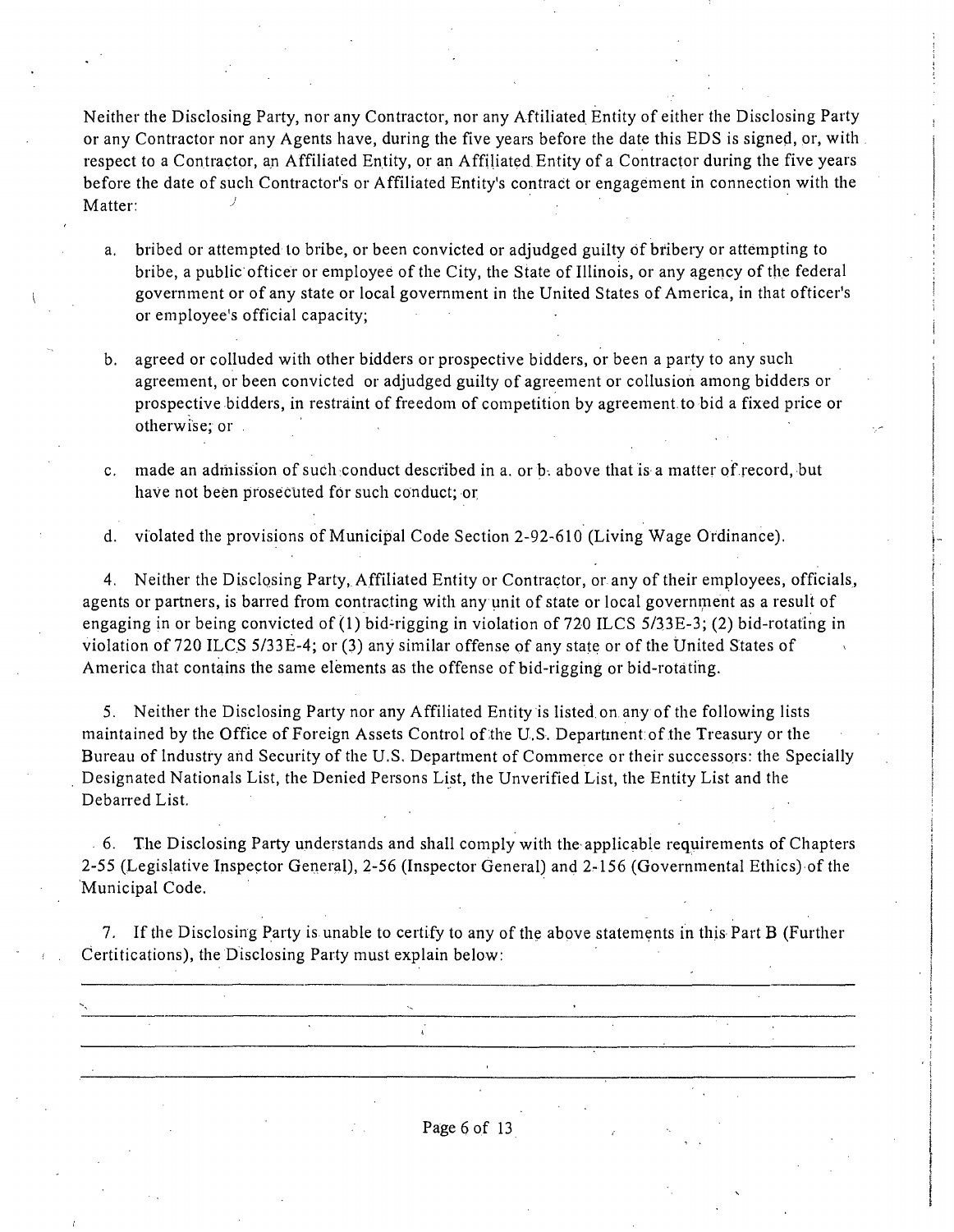If the letters "NA," the word "None," or no response appears on the lines above, it will be conclusively presumed that the Disclosing Party certified to the above statements.

### C. CERTIFICATION OF STATUS AS FINANCIAL INSTITUTION

1. The Disclosing Party certifies that the Disclosing Party (check one)

 $[ ]$  is  $\mathbb{X}$  is not

a "financial insfitution" as defined in Secfion 2-32-455(b) of the Municipal Code.

2. If the Disclosing Party IS a financial institution, then the Disclosing Party pledges:

"We are not and will not become a predatory lender as defined in Chapter 2-32 of the Municipal Code. We further pledge that none of our affiliates is, and none of them will become, a predatory lender as defined in Chapter 2-32 of the Municipal Code. We understand that becoming a predatory lender or becoming an affiliate of a predatory lender may result in the loss of the privilege of doing business with the City."

If the Disclosing Party is unable to make this pledge because it or any of its affiliates (as defined in Section 2-32-455(b) of the Municipal Code) is a predatory lender within the meaning of Chapter 2-32 of the Municipal Code, explain here (attach additional pages if necessary):

If the letters "NA," the word "None," or no response appears on the lines above, it will be conclusively presumed that the Disclosing Party certified to the above statements.

### D. CERTIFICATION REGARDING INTEREST IN CITY BUSINESS

Any words or terms that are detined in Chapter 2-156 of the Municipal Code have the same meanings when used in this Part D-

1. In accordance with Section 2-156-110 of the Municipal Code: Does any official or employee of the City have a financial interest in his or her own name or in the name of any other person or entity in the Matter?

 $[]$  Yes  $\mathbb{X}$  No

NOTE: If you checked "Yes" to Item D.1., proceed to Items D.2. and D.3. If you checked "No" to Item D.L, proceed to Part E.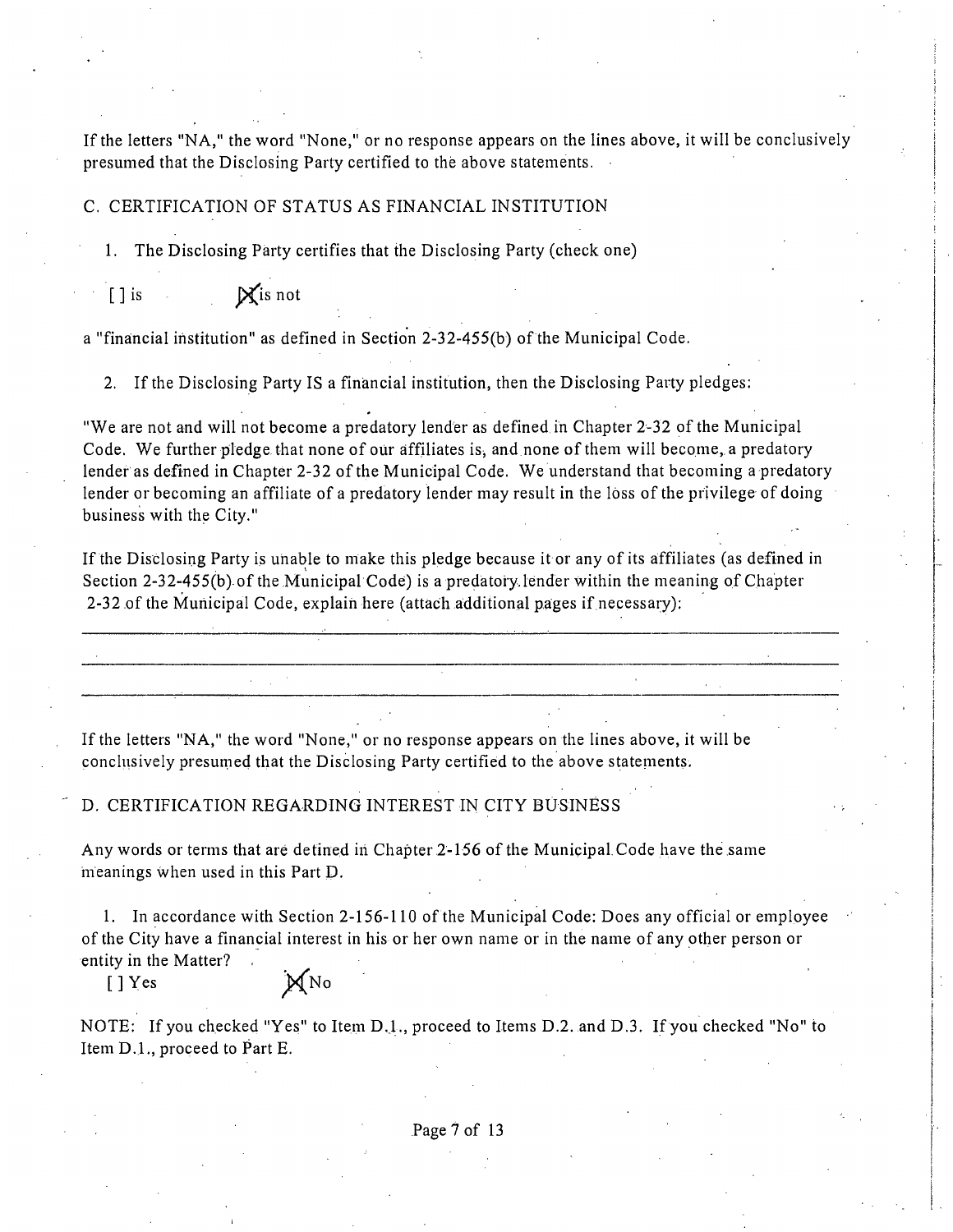2. Unless sold pursuant to a process of competitive bidding, or otherwise permitted, no City elected official or employee shall have a financial interest in his or her own name or in the name of any other person or entity in the purchase of any property that (i) belongs to the City, or (ii) is sold for taxes or assessments, or (iii) is sold by virtue of legal process at the suit of the City (collectively, "City Property Sale"). Compensation for property taken pursuant to the City's eminent domain power does not constitute a financial interest within the meaning of this Part D.

Does the Matter involve a City Property Sale?

[] Yes [] No

3. If you checked "Yes" to Item D.l. , provide the names and business addresses of the City officials or employees having such interest and .identify the nature of such interest:

| Name | <b>Business Address</b> | Nature of Interest |  |  |
|------|-------------------------|--------------------|--|--|
|      |                         |                    |  |  |
|      |                         |                    |  |  |

4. The Disclosing Party further certifies that no prohibited financial interest in the Matter will be acquired by any City official or employee.

### E. CERTIFICATION REGARDING SLAVERY ERA BUSINESS

Please check either 1. or 2. below. If the Disclosing Party checks 2., the Disclosing Party inust disclose below or in an attachment to this EDS all information required by paragraph 2. Failure to comply with these disclosure requirements may make any contract entered into with the City in connection with the Matter voidable by the City.

 $K_1$ . The Disclosing Party verifies that the Disclosing Party has searched any and all records of the Disclosing Party and any and all predecessor entities regarding records of investments or profits from slavery or slaveholder insurance policies during the slavery era (including insurance policies issued to slaveholders that provided coverage for damage to or injury or death of their slaves), and the Disclosing Party has found no such, records.

2. The Disclosing Party verifies that, as a result of conducting the search in step 1 above, the Disclosing Party has found records of investments or profits from slavery or slaveholder insurance policies. The Disclosing Party verifies that the following constitutes full disclosure of all such records, including the names of any and all slaves or slaveholders described in those records: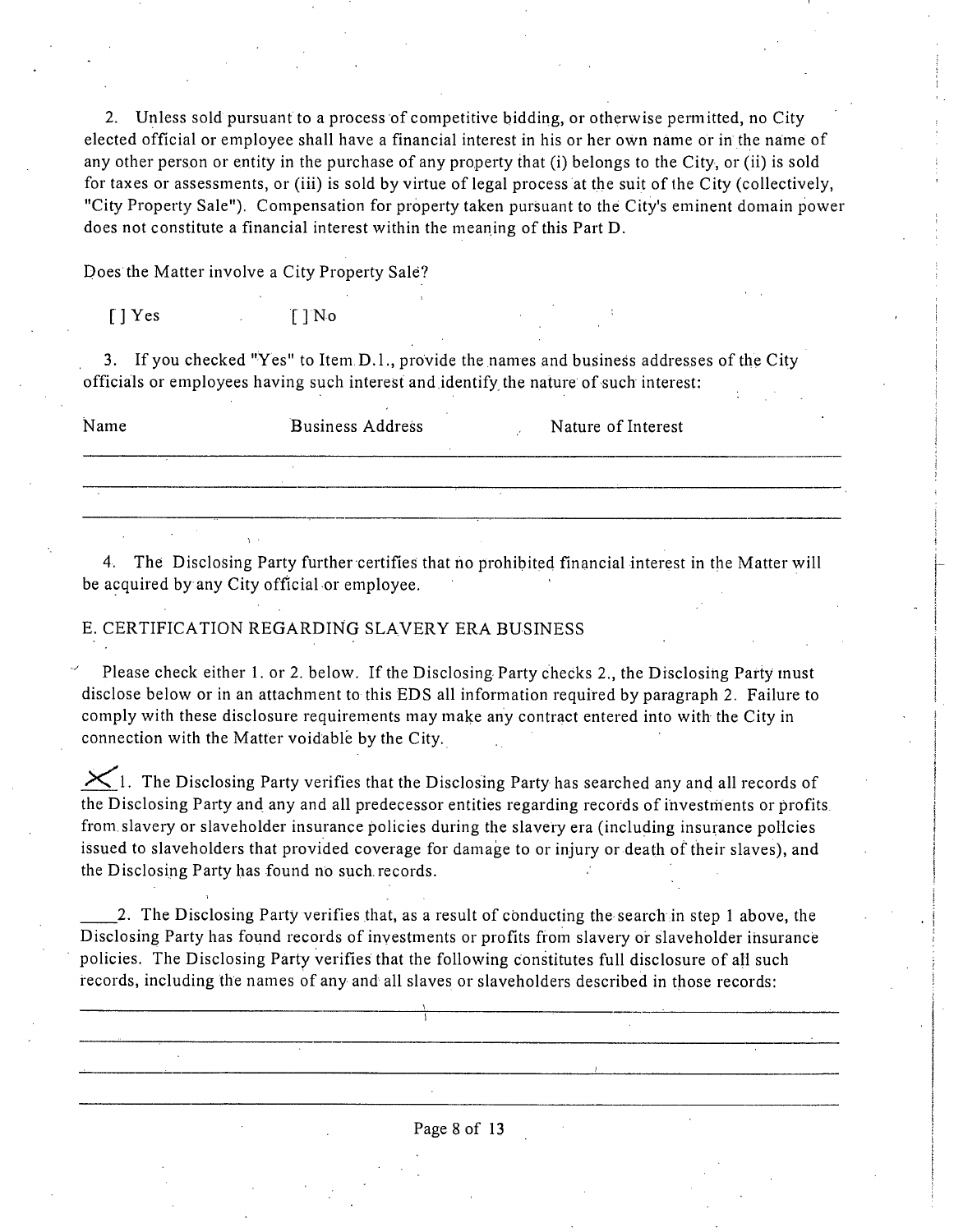### **SECTION VI - CERTIFICATIONS FOR FEDERALLY FUNDED MATTERS**

NOTE: If the Matter is federally funded, complete this Section Vl. If the Matter is not federally funded, proceed to Section VII, For purposes of this Section VI, tax credits allocated by the City and proceeds of debt obligations of the City are not federal funding.

### A. CERTIFICATION REGARDING LOBBYING

1. List below the names of all persons or entities registered under the federal Lobbying Disclosure Act of 1995 who have made lobbying contacts on behalf of the Disclosing Party with respect to the Matter: (Add sheets if necessary):

(If no explanation appears or begins on the lines above, or if the letters "NA" or ifthe word "None" appear, it will be conclusively presumed that the Disclosing Party means that NO persons or entities registered under the Lobbying Disclosure Act of 1995 have made lobbying contacts on behalf of the Disclosing Party with respect to the Matter.)

2. The Disclosing Party has not spent and will not expend any federally appropriated funds to pay any person or entity listed in Paragraph A.I. above for his or her lobbying activities or to pay any person or entity to influence or attempt to influence an officer or employee of any agency, as. defined by applicable federal law, a member of Congress, an officer or employee of Congress, or an employee of a member of Congress, in connection with the award of any federally funded contract, making any federally funded grant or loan, entering into any cooperative agreement, or to extend, continue, renew, amend, or modify any federally funded contract, grant, loan, or cooperative agreement.

3. The Disclosing Party will submit an updated certificafion at the end of each calendar quarter in which there occurs any event that materially affects the accuracy of the statements and information set forth in paragraphs A.1. and A.2. above.

4. The Disclosing Party certifies that either: (i) it is not an organization described in section  $501(c)(4)$  of the Internal Revenue Code of 1986; or (ii) it is an organization described in section  $501(c)(4)$  of the Internal Revenue Code of 1986 but has not engaged and will not engage in "Lobbying Activities".

5. If the Disclosing Party is the Applicant, the Disclosing Party must obtain certifications equal in form and substance to paragraphs A.1. through A.4. above from all subcontractors before it awards any subcontract and the Disclosing Party must maintain all such subcontractors' cerfifications for the duration of the Matter and must make such certifications promptly available to the City upon request.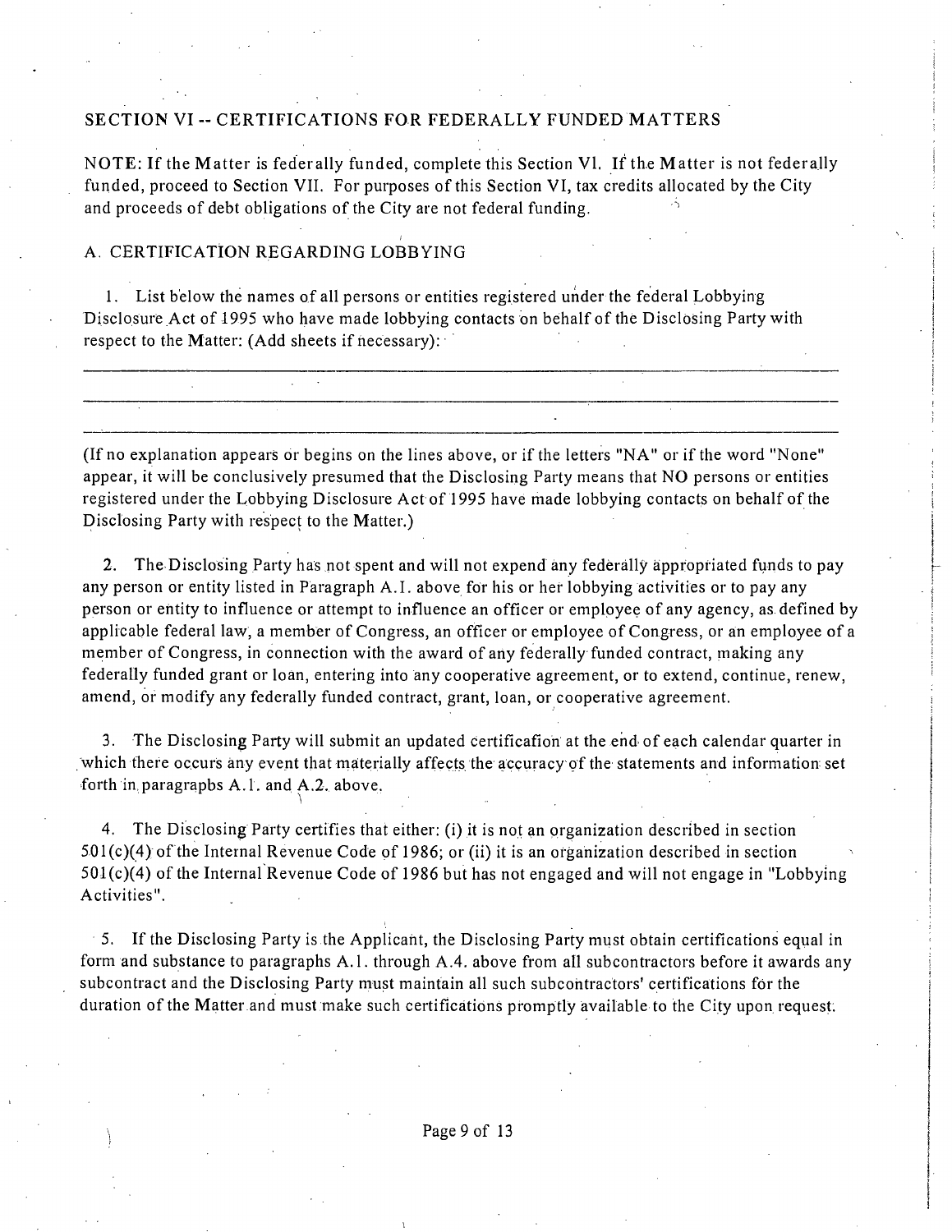## B. CERTIFICATION REGARDING EQUAL EMPLOYMENT OPPORTUNITY

If the Matter is federally funded, federal regulations require the Applicant and all proposed subcontractors to submit the following information with their bids or in writing at the outset of negotiations.

Is the Disclosing Party the Applicant?

 $\mathcal{X}$ Yes I ] No

If "Yes," answer the three questions below:

*1. Have you developed and do you have on file affirmative action programs pursuant to applicable federal regulafions? (See 41 CFR Part60-2.)* 

*[JYes "p^No* 

2.. Have you filed with the Joint Reporting Committee, the Director of the Office of Federal Contract Compliance Programs, or the Equal Employment Opportunity Commission all reports due under the applicable filing requirements?

 $\mathbb{X}$  Yes []No

3. Have you participated in any previous contracts or subcontracts subject to the equal opportunity clause?

P(YQ S []No

If you checked "No" to question 1. or 2. above, please provide an explanation:<br> $QVR = \frac{COMPMV}{S} = EMLQVCE = CQVVT$ 

REQUIRED THRESHOLD NECESSARY TO DEVELOR AFFIRMATIVE ACTION PROGRAMS,

**SECTION VII - ACKNOWLEDGMENTS, CONTRACT INCORPORATION, COMPLIANCE, PENALTIES, DISCLOSURE** 

The Disclosing Party understands and agrees that:

A. The certifications, disclosures, and acknowledgments contained in this EDS will become part of any contract or other agreement between the Applicant and the City in connection with the Matter, whether procurement. City assistance, or other City action, and are material inducements to the City's execution of any contract or taking other action with respect to the Matter. The Disclosing Party understands that it must comply with all statutes, ordinances, and regulations on which this EDS is based.

B. The City's Governmental Ethics and Campaign Financing Ordinances, Chapters 2-156 and 2-164 of the Municipal Code, impose certain duties and obligations on persons or entities seeking City contracts, work, business, or transactions. The full text of these ordinances and a training program is available on Une at www.citvofchicago.org/Ethics, and may also be obtained from the City's Board of Ethics, 740 N .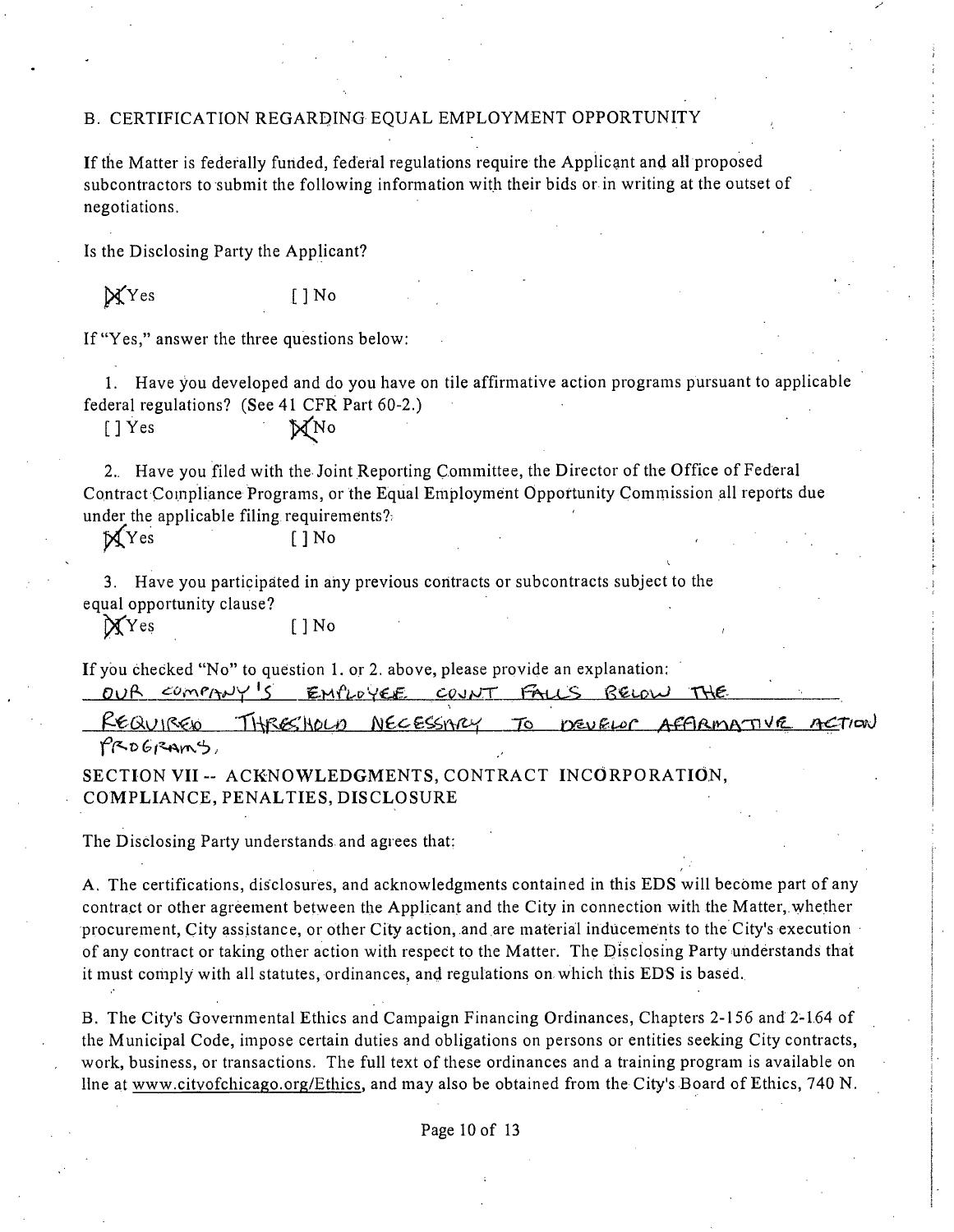Sedgwick St., Suite 500, Chicago, IL 60610, (312) 744-9660. The Disclosing Party must comply fully with the applicable ordinances,

C. If the City determines that any information provided in this EDS is false, incomplete or inaccurate, any contract or other agreement in connection with which it is submitted may be rescinded or be void or voidable, and the City may pursue any remedies under the contract or. agreement (if not rescinded or void), at law, or in equity, including tenninating the Disclosing Party's participation in the Matter and/Or declining to allow the Disclosing Party to participate in other transactions with the City, Remedies at law for a false statement of material fact may include incarceration and an award to the City of treble damages.

D. It is the City's policy to make this document available to the public on its Internet site and/or uponrequest. Some or all of the information provided on this EDS and any attachments to this EDS may be made available to the public on the Intemet, in response to a Freedom of Information Act request, or otherwise. By completing and signing this EDS, the Disclosing Party waives and releases any possible rights or claims which it may have against the City in connection with the public release of information contained in this EDS and also authorizes the City to verify the accuracy of any infonnation submitted in this EDS.

E. The information provided in this EDS must be kept current. In the event of changes, the Disclosing Party must supplement this EDS up to the time the City takes action on the Matter. If the Matter is a contract being handled by the City's Department of Procurement Services, the Disclosing Party must update this EDS as the contract requires, NOTE: With respect to Matters subject to Article I of Chapter 1-23 of the Municipal Code (imposing PERMANENT INELIGIBILITY for certain specified offenses), the information provided herein regarding eligibility must be kept current for a longer period, as required by Chapter 1-23 and Section 2-154-020 of the Municipal Code.

The Disclosing Party represents and warrants that:

F. 1. The Disclosing Party is not delinquent in the payment of any tax administered by the Illinois Department of Revenue, nor are the Disclosing Party or its Affiliated Entities delinquent in paying any fine, fee, tax or other charge owed to the City, This includes, but is not limited to, all water charges, sewer charges, license fees, parking tickets, property taxes or sales taxes.

F.2 If the Disclosing Party is the Applicant, the Disclosing Party and its Affihated Entities will not use, nor permit their subcontractors to use, any facility listed by the U.S. E.P.A. on the federal Excluded Parties List System ("EPLS") maintained by the U. S. General Services Administration.

F.3 If the Disclosing Party is the Applicant, the Disclosing Party will obtain from any contractors/subcontractors hired or to be hired in connection with the Matter certifications equal in form and substance to those in F.1. and F.2. above and will not, without the prior written consent of the City, use any such contractor/subcontractor that does not provide such certifications or that the Disclosing Party has reason to belleve has not provided or cannot provide truthful certifications.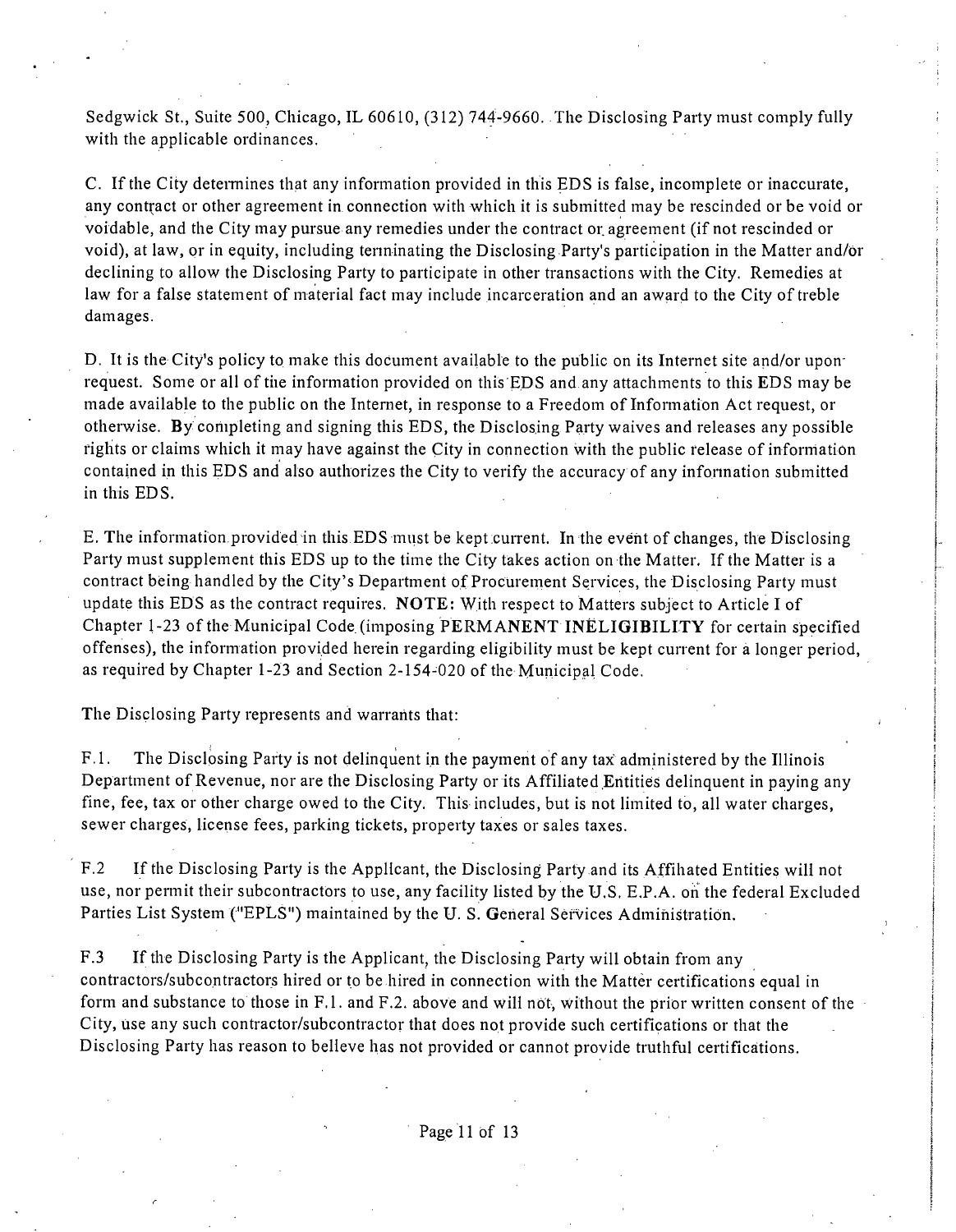NOTE: If the Disclosing Party cannot certify as to any of the items in F.1., F.2. or F.3. above, an explanatory statement must be attached to this EDS.

### CERTIFICATION

Under penalty of perjury, the person signing below: (1) warrants that he/she is authorized to execute this EDS and Appendix A (if applicable) on behalf ofthe Disclosing Party, and (2) warrants that all certifications and statements contained in this EDS and Appendix A (if applicable) are true, accurate and complete as of the date furnished to the City.

 $\mathcal L$  FLAOON -  $\mathsf{TV}$ LASKI, LLC

(Print or type name of Disclosing Party)

 $By:$ (Sigh here)

 $S_{\text{CPI}}$  HENRY<br>(Print or type name of person signing)

MANAGNG MEMBER<br>(Print or type title of person signing)

Signed and sworn to before me on (date)  $\frac{7}{20}$   $\frac{20}{10}$  at  $\frac{7}{20}$   $\frac{6}{10}$ . at  $\int \rho \rho \, k$ 1 Notary PubUc. Commission expires:  $\frac{1}{2} - \frac{\partial}{\partial z} - \frac{\partial}{\partial \alpha}$ 

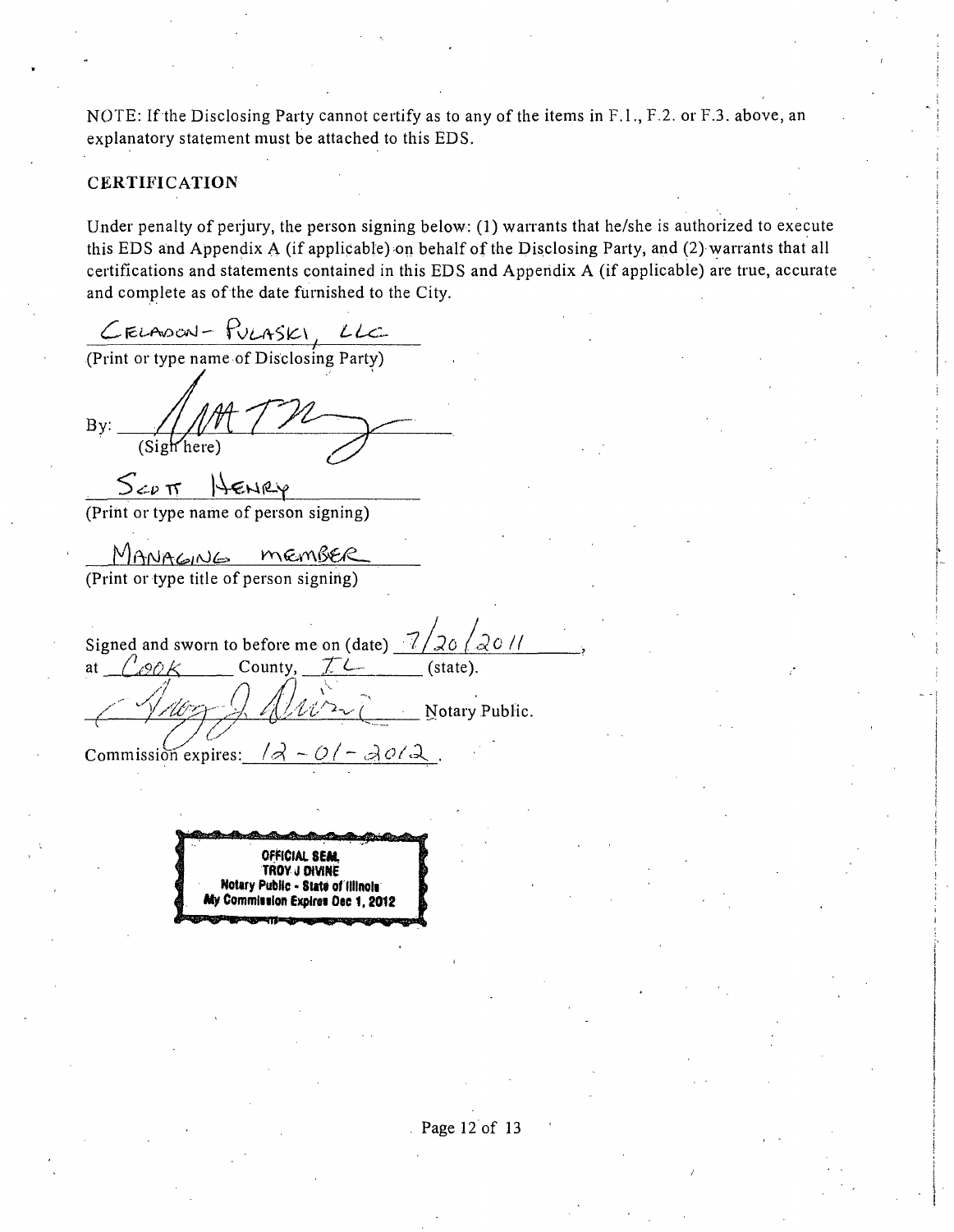### **CITYOFCHICAGO ECONOMIC DISCLOSURE STATEMENT AND AFFIDAVIT APPENDIXA**

#### **FAMILIAL RELATIONSHIPS WITH ELECTED CITY OFFICIALS AND DEPARTMENT HEADS**

**This Appendix is to be completed only by (a) the Applicant, and (b) any legal entity which has a direct ownership interest in the Applicant exceeding 7.5 percent. It is not to be completed by any legal entity which has only an indirect ownership interest in the Applicant.** 

Under Municipal Code Section 2-154-015, the Disclosing Party must disclose whether such Disclosing Party or any "Apphcable Party" or any Spouse or Domestic Partner thereof currently has a "familial relationship" with any elected city official or department head. A "familial relationship" exists if, as of the date this EDS is signed, tiie Disclosing Party or any "Applicable Party" or any Spouse or Domestic Partner thereof is related to the mayor, any aldeiman, the city clerk, the city treasurer or any city departmenf head as spouse or domestic partner or as any of the following, whether by blood or adoption: parent, child, brother or sister, aunt or uncle, niece or nephew, grandparent, grandchild, father-in-law, mother-in-law, son-in-law, daughter-in-law, stepfather or stepmother, stepson or stepdaughter, stepbrother or stepsister or half-brother or half-sister.

"Applicable Party" means (1) all executive officers of the Disclosing Party listed in Section  $II.B.1.a.,$  if the Disclosing Party is a corporation; all partners of the Disclosing Party, if the Disclosing Party is a general partnership; all general partners and limited partners of the Disclosing Party, if the Disclosing Party is a liinited partnership; all managers, managing members and members of the Disclosing Party, if the Disclosing Party is a limited liability company; (2) all principal officers of the Disclosing Party; and (3) any person having more than a 7.5 percent ownership interest in the Disclosing Party. "Principal officers" means the president, chief operating officer, executive director, chief financial officer, treasurer or secretary of a legal entity or any person exercising similar authority.

Does the Disclosing Party or any "Applicable Party" or any Spouse or Domestic Partner thereof currently have a "familial relationship" with an elected city official or department head?

 $[$  | Yes

If yes, please identify below (1) the name and title of such person, (2) the name of the legal entity to which such person is connected; (3) the name and title of the elected city official or department head to whom such person has a faiuilial relationship, and (4) the precise nature of such famihal relationship.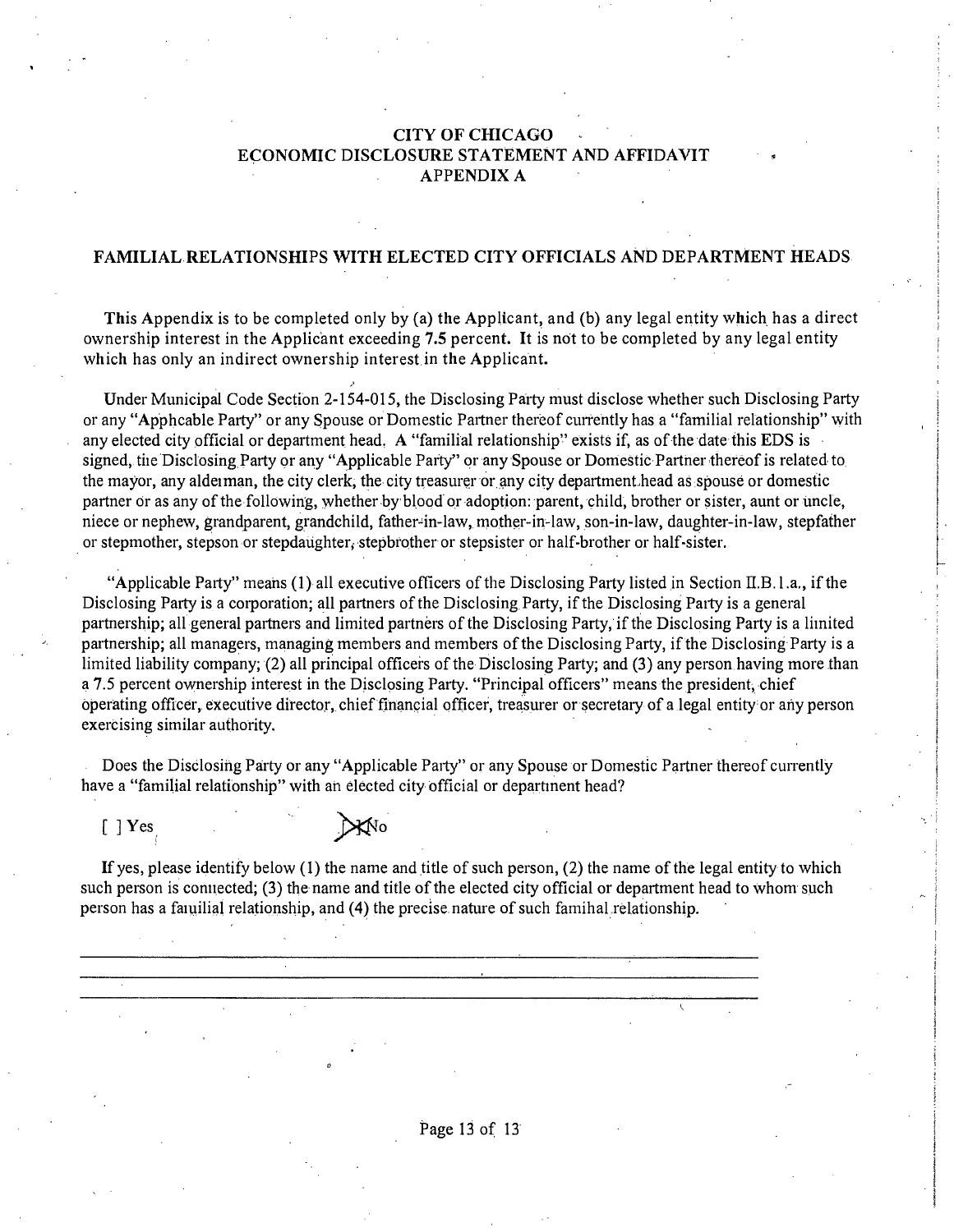# CITY OF CHICAGO ECONOMIC DISCLOSURE STATEMENT AND AFFIDAVIT

### SECTION I -- GENERAL INFORMATION

A. Legal name of the Disclosing Party submitting this EDS. Include d/b/a/ if applicable:

6034 Building LLC

Cheek ONE of the following three boxes:

Indicate whether the Disclosing Party submitting this EDS is:

1. [Xj the Applicant

OR .

- 2. [ ] a legal entity holding a direct or indirect interest in the Apphcant. State the legal name of the Applicant in which the Disclosing Party holds an interest: OR
- 3. [J a legal entity with a right of control (see Section II.B.l.) State the legal name of the entity in which the Disclosing Party holds a right of control:

B. Business address of the Disclosing Party:

15657 South 70th Court

Orland Park, Illinois 60462

C. Telephone: (708) 535 - 7716  $p_{ax}:$  (708) 525 - 7791  $E_{mail}:$ rob.ferrino@madisonconstruction.net

D. Name of contact person: Robert Ferrino

E. Federal Employer Identification No. (if you have one):

F. Brief description of contract, transaction or other undertaking (referred to below as the "Matter") to which this EDS pertains. (Include project number and location of property, if applicable):

The city will be providing NSP funds and bond financing for the proposed acquisition and rehabilitation of 6034-52 South Prairie.

G. Which City agency or department is requesting this EDS? DHED

If the Matter is a contract being handled by the City's Department of Procurement Services, please complete the following:

Specification  $#$   $N/A$  and Contract  $#$   $N/A$ 

 $\Gamma$  Ver. 09-01-10 **Page 1 of 13**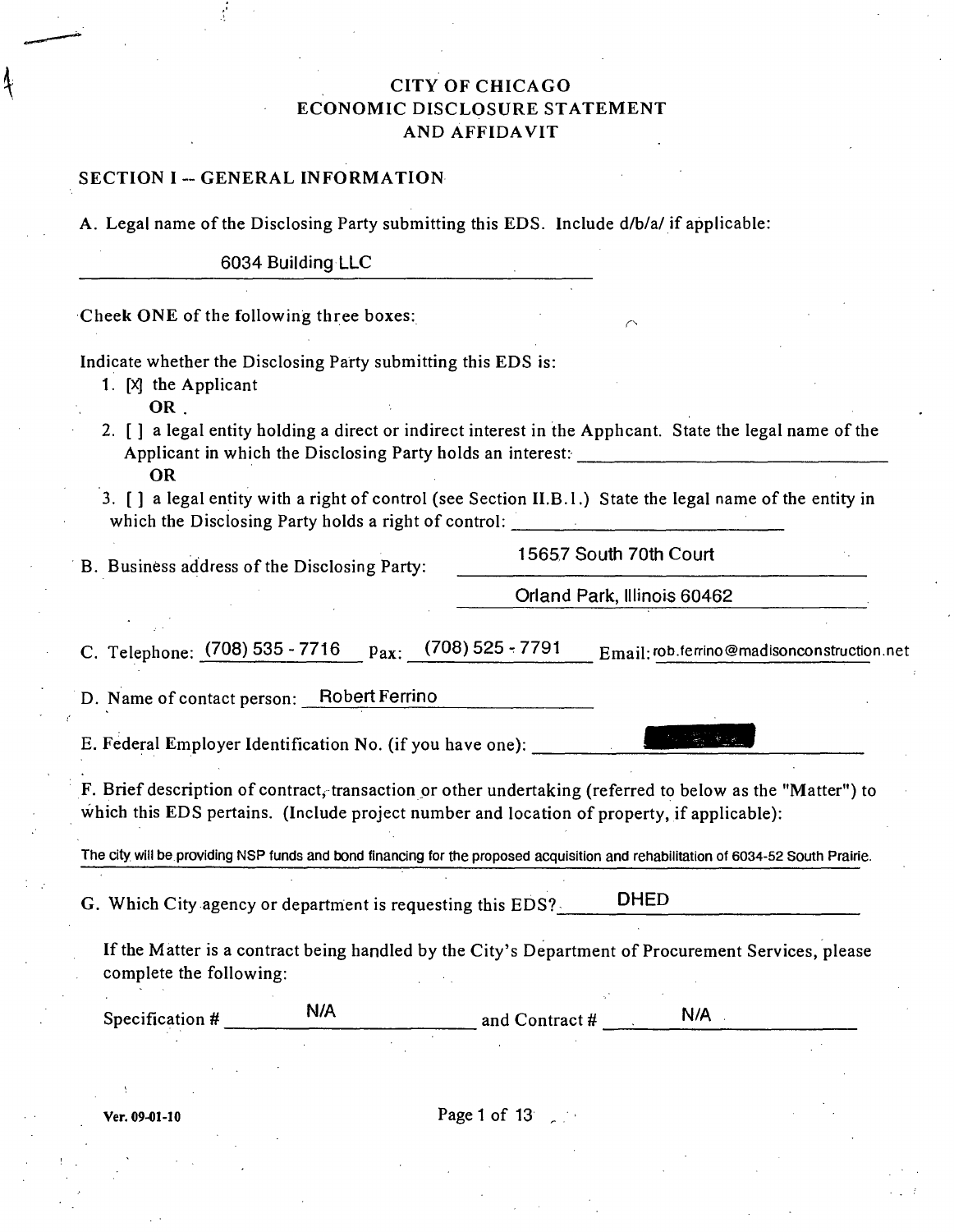### SECTION II -- DISCLOSURE OF OWNERSHIP INTERESTS

### A. NATURE OF THE DISCLOSING PARTY

1. Indicate the nature of the Disclosing Party:

- [] Person [x] Limited liability company<br>
[] Publicly registered business corporation [] Limited liability partnership [ ] Publicly registered business corporation [ ] Limited liabil<br>
[ ] Privately held business corporation [ ] Joint venture
- [ ] Privately held business corporation <br>[ ] Sole proprietorship
- 
- 
- [ ] Limited partnership [ ] Trust
- 

- 
- 
- [ ] Sole proprietorship [ ] Not-for-profit corporation [ ] General partnership ( Is the not-for-profit corporation (Is the not-for-profit corporation also a  $501(c)(3)$ )?<br>[] Yes [] No

 $[ ]$  Other (please specify)

2. For legal entities, the state (or foreign country) of incorporation or organization, if applicable:

Illinois

3. For legal entities not organized in the State of Illinois: Has the organization registered to do business in the State of Illinois as a foreign entity?

[ ] Yes [ ] No [X] N/A

### B. IF THE DISCLOSING PARTY IS A LEGAL ENTITY:

1. List below the full names and fitles of all execufive officers and all directors of the enfity. NOTE: For not-for-profit corporations, also list below all members, if any, which are legal entities. If there are no such members, write "no members." For trusts, estates or other similar entities, list below the legal titleholder(s).

If the entity is a general partnership, timited partnership, timited liability company, timited liability partnership or joint venture, list below the name and title of each general partner, managing member, manager or any other person or enfity that controls the day-to-day management of the Disclosing Party. NOTE: Each legal enfity listed below must submit an EDS on its own behalf ;

| Name                  | Title   |  |
|-----------------------|---------|--|
| <b>Robert Ferrino</b> | Manager |  |
|                       |         |  |

2. Please provide the following information concerning each person or entity having a direct or indirect beneficial interest (including ownership) in excess of 7.5% of the Disclosing Party. Examples of such an interest include shares in a corporafion, partnership interest in a partnership or joint venture,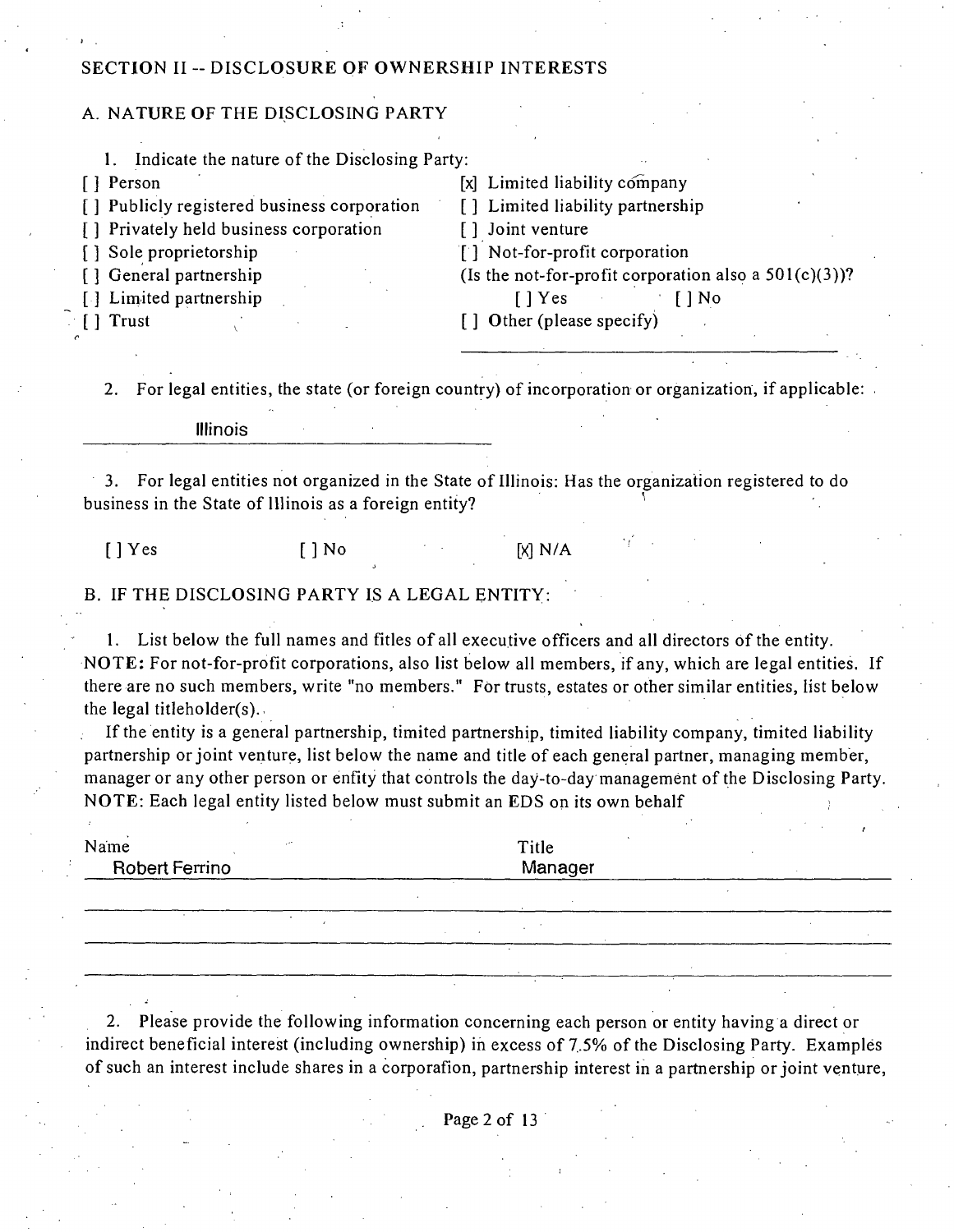interest of a member or manager in a limited liability company, or interest of a beneficiary of a trust, estate or other similar entity. If none, state "None." NOTE: Pursuant to Secfion 2-154-030 of the Municipal Code of Chicago ("Municipal Code"), the City may require any such additional information from any applicant which is reasonably intended to achieve full disclosure.

| Name           | <b>Business Address</b>                             | Percentage Interest in the<br>Disclosing Party |       |  |
|----------------|-----------------------------------------------------|------------------------------------------------|-------|--|
| Robert Ferrino | 15657 South 70th Court, Orland Park, Illinois 60462 |                                                | 92.5% |  |
|                |                                                     |                                                |       |  |
|                |                                                     |                                                |       |  |
|                |                                                     |                                                |       |  |

### **SECTION III - BUSINESS RELATIONSHIPS WITH CITY ELECTED OFFICIALS**

Has the Disclosing Party had a "business relationship," as detined in Chapter 2-156 of the Municipal Code, with any City elected official in the 12 months before the date this EDS is signed?

 $\begin{bmatrix} 1 & Y \end{bmatrix}$  Yes  $\begin{bmatrix} x \\ y \end{bmatrix}$  No

If yes, please identify below the name(s) of such City elected official(s) and describe such  $relationship(s)$ : N/A

# **SECTION IV -- DISCLOSURE OF SUBCONTRACTORS AND OTHER RETAINED PARTIES**

The Disclosing Party must disclose the name and business address of each subcontractor, attomey, lobbyist, accountant, consultant and any other person or entity whom the Disclosing Party has retained or expects to retain in connection with the Matter, as well as the nature of the relationship, and the total amount of the fees paid or estimated to be paid. The Disclosing Party is not required to disclose employees who are paid solely through the Disclosing Party's regular payroll.

"Lobbyist" means any person or entity who undertakes to influence any legislative or administrative action on behalf of any person or entity other than:  $(1)$  a not-for-profit entity, on an unpaid basis, or  $(2)$ himself. "Lobbyist" also means any person or entity any part of whose duties as an employee of another includes undertaking to influence any legislative or administrative action.

Ifthe Disclosing Party is uncertain whether a disclosure is required under this Secfion, the Disclosing Party must either ask the City whether disclosure is required or make the disclosure.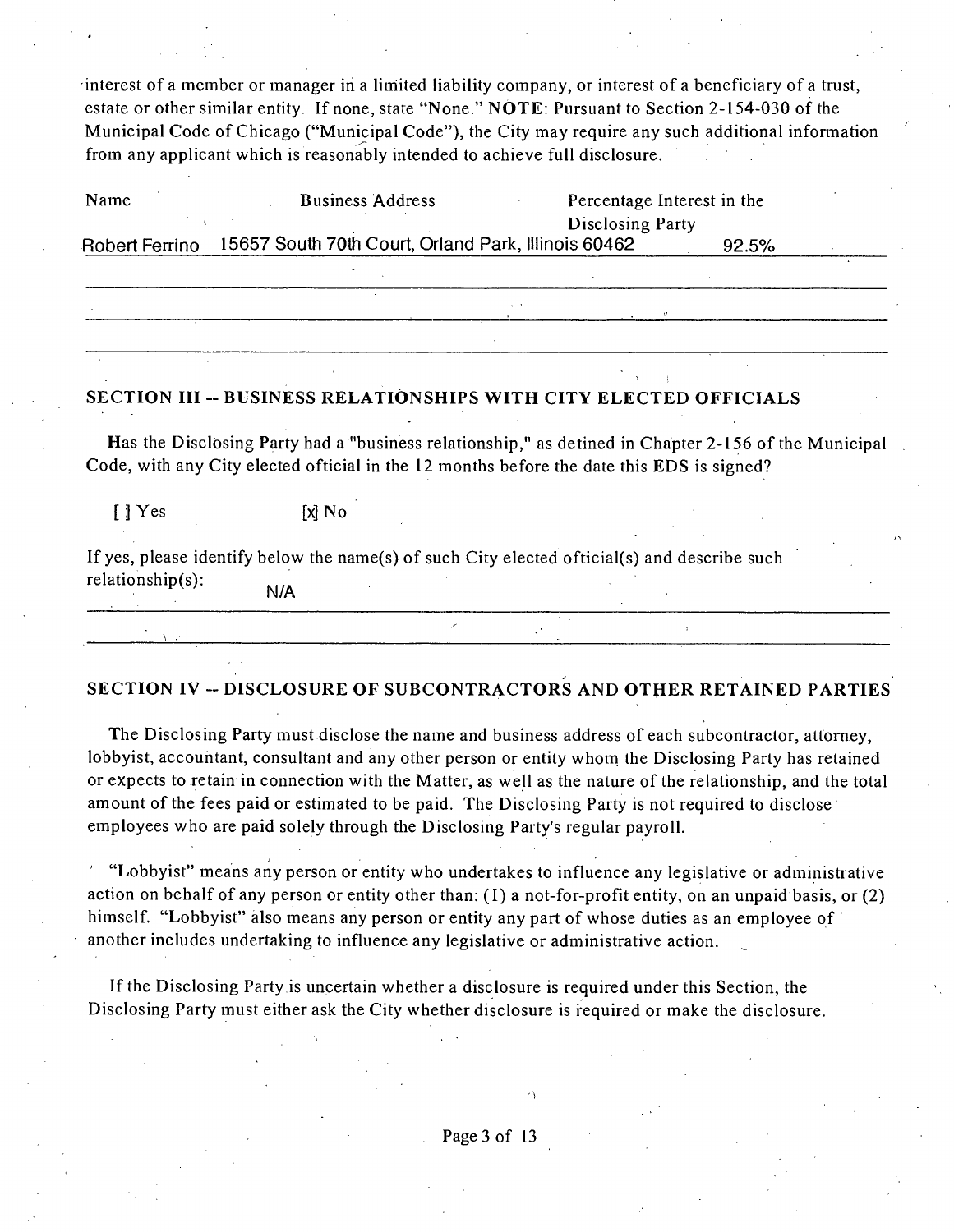| Name (indicate whether<br>retained or anticipated<br>to be retained) |  | <b>Business</b><br>Address | <b>Relationship to Disclosing Party</b><br>(subcontractor, attorney,<br>lobbyist, etc.) |                        | Fees (indicate whether<br>paid or estimated.) NOTE:<br>"hourly rate" or "t.b.d." is<br>not an acceptable response. |  |
|----------------------------------------------------------------------|--|----------------------------|-----------------------------------------------------------------------------------------|------------------------|--------------------------------------------------------------------------------------------------------------------|--|
| Pat Thompson                                                         |  |                            | 4610 North Broadway Avenue, Chicago, Illinois 60640                                     | (Architect)            | \$80,000 Est.                                                                                                      |  |
|                                                                      |  |                            | Mitchell P. Whittaker 112 South Sangamon 4th Floor, Chicago, Illinois 60607             | (Attorney)             | S <sub>15</sub> ,000 Est.                                                                                          |  |
| KGC, LLC                                                             |  |                            | 5151 West Madison Street, Chicago, Illinois 60644                                       | (General Contractor)   | $$101,700$ Est.                                                                                                    |  |
| <b>Madison Construction</b>                                          |  |                            | 15657 S 70th Court, Orland Park, Illinois 60462                                         | (Construction Manager) | \$2,001,280 Est.                                                                                                   |  |

(Add sheets if necessary)

[] Check here if the Disclosing Party has not retained, nor expects to retain, any such persons or entities.

#### **SECTION V ~ CERTIFICATIONS**

### A. COURT-ORDERED CHILD SUPPORT COMPLIANCE

Under Municipal Code Section 2-92-415, substantial owners of business entifies that contract with the City must remain in compliance with their child support obligations throughout the contract's term.

Has any person who directly or indirectly owns 10% or more of the Disclosing Party been declared in arrearage on any child support obligations by any Illinois court of competent jurisdiction?

 $[$  | Yes  $[$  | Xi No  $[$  | No person directly or indirectly owns 10% or more of the Disclosing Party.

If "Yes," has the person entered into a court-approved agreement for payment of all support owed and is the person in compliance with that agreement?  $N/A$ 

[ J Yes [ J No

### B. FURTHER CERTIFICATIONS

1. Pursuant to Municipal Code Chapter 1-23, Article I ("Article l")(which the Applicant should consult for defined terms (e.g., "doing business") and legal requirements), if the Disclosing Party submitting this EDS is the Applicant and is doing business with the City, then the Disclosing Party certifies as follows: (i) neither the Applicant nor any controlling person is currentiy indicted or charged with, or has admitted guilt of, or has ever been convicted of, or placed under supervision for, any criminal offense involving actual, attempted, or conspiracy to commit bribery, theft, fraud, forgery, perjury, dishonesty or deceit against an officer or employee of the City or any sister agency; and (ii) the Applicant understands and acknowledges that comphance with Article I is a continuing requirement for doing business with the City. NOTE: If Article I applies to the Applicant, the permanent compliance timeframe in Arficle I supersedes some five-year compliance timeframes in cerfifications 2 and 3 below.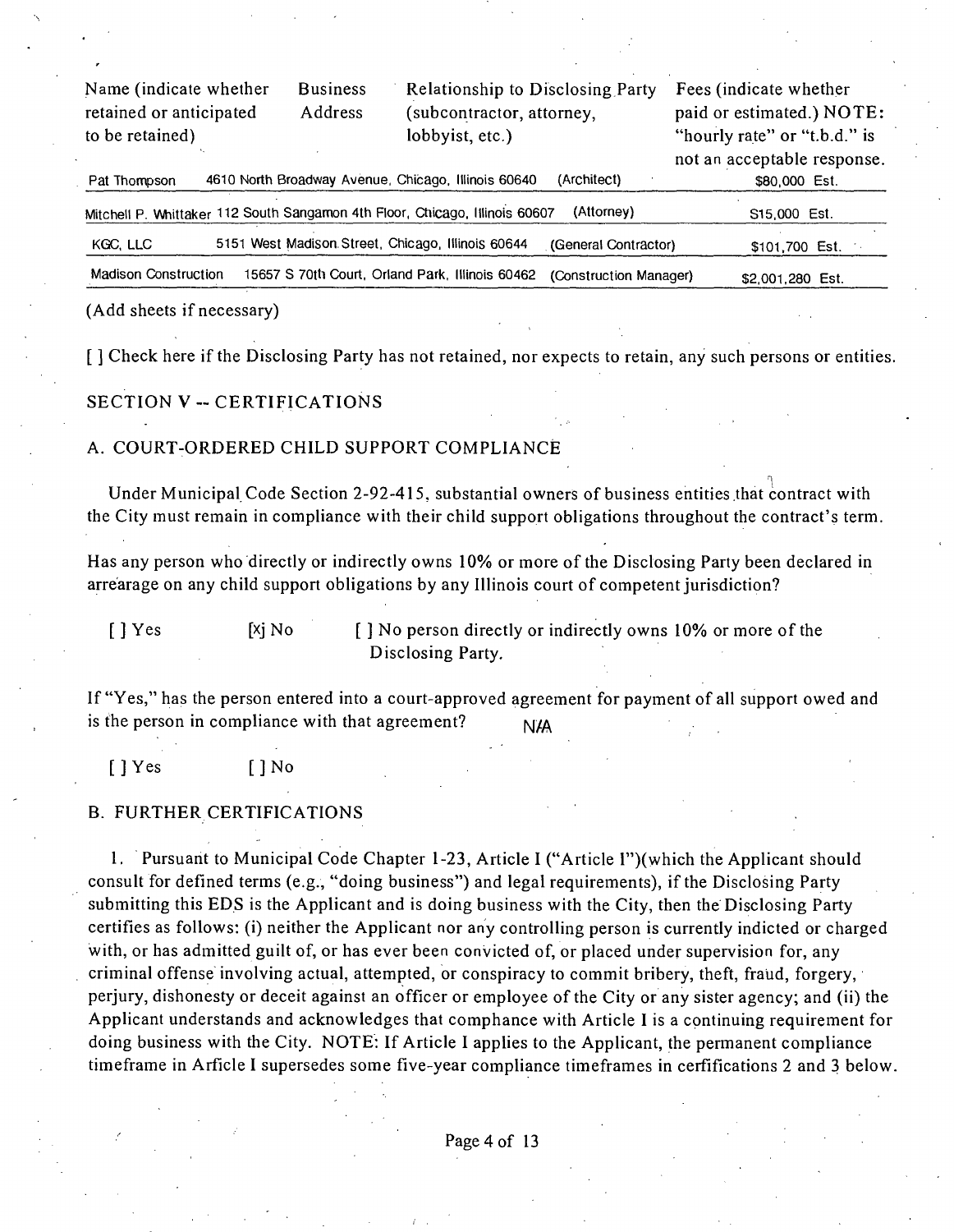2. The Disclosing Party and, if the Disclosing Party is a legal entity, all of those persons or entities identified in Section II.B.1. of this EDS:

- a. are not presently debarred, suspended, proposed for debarment, declared ineligible or voluntarily excluded from any transactions by any federal, state or local unit of government;
- b. have not, within a five-year period preceding the date of this EDS, been convicted of a criminal offense, adjudged guilty, or had a civil judgment rendered against them in connecfion with: obtaining, attempting to obtain, or performing a pubhc (federal, state or local) transaction or contract under a public transaction; a violafion of federal or state anfitrust statutes; fraud; embezzlement; theft; forgery; bribery; falsification or destruction of records; making false statements; or receiving stolen property;
- c. are not presently indicted for, or criminally or civilly charged by, a govemmental entity (federal, state or local) with committing any of the offenses set forth in clause B.2.b. of this Section V;
- d. have not, within a five-year period preceding the date of this EDS, had one or more pubfic transactions (federal, state or local) terminated for cause or default; and
- e. have not, within a five-year period preceding the date of this EDS, been convicted, adjudged guilty, or found liable in a civil proceeding, or in any criminal or civil action, including actions concerning environmental violations, instituted by the City or by the federal government, any state, or any other unit of local government.
- 3. The certifications in subparts 3, 4 and 5 concern:
- the Disclosing Party;

• any "Contractor" (meaning any contractor or subcontractor used by the Disclosing Party in connection with the Matter, including but not limited to all persons or legal entities disclosed under Section IV, "Disclosure of Subcontractors and Other Retained Parties");

• any "Affiliated Entity" (meaning a person or entity that, directly or indirectly: controls the Disclosing Party, is controlled by the Disclosing Party, or is, with the Disclosing Party, under common control of another person or entity. Indicia of control include, without limitation: interlocking management or ownership; identity of interests among family members, shared facilities and equipment; common use of employees; or organization of a business entity following the ineligibility of a business entity to do business with federal or state or local government, including the City, using substantially the same management, ownership, or principals as the ineligible entity); with respect to Contractors, the term Affiliated Entity means a person or entity that directly or indirectly controls the Contractor, is controlled by it, or, with the Contractor, is under common control of another person or entity;

• any responsible official of the Disclosing Party, any Contractor or any Affiliated Entity or any other official, agent or employee of the Disclosing Party, any Contractor or any Affiliated Enfity, acting pursuant to the direction or authorization of a responsible official of the Disclosing Party, any Contractor or any Affiliated Enfity (collectively "Agents").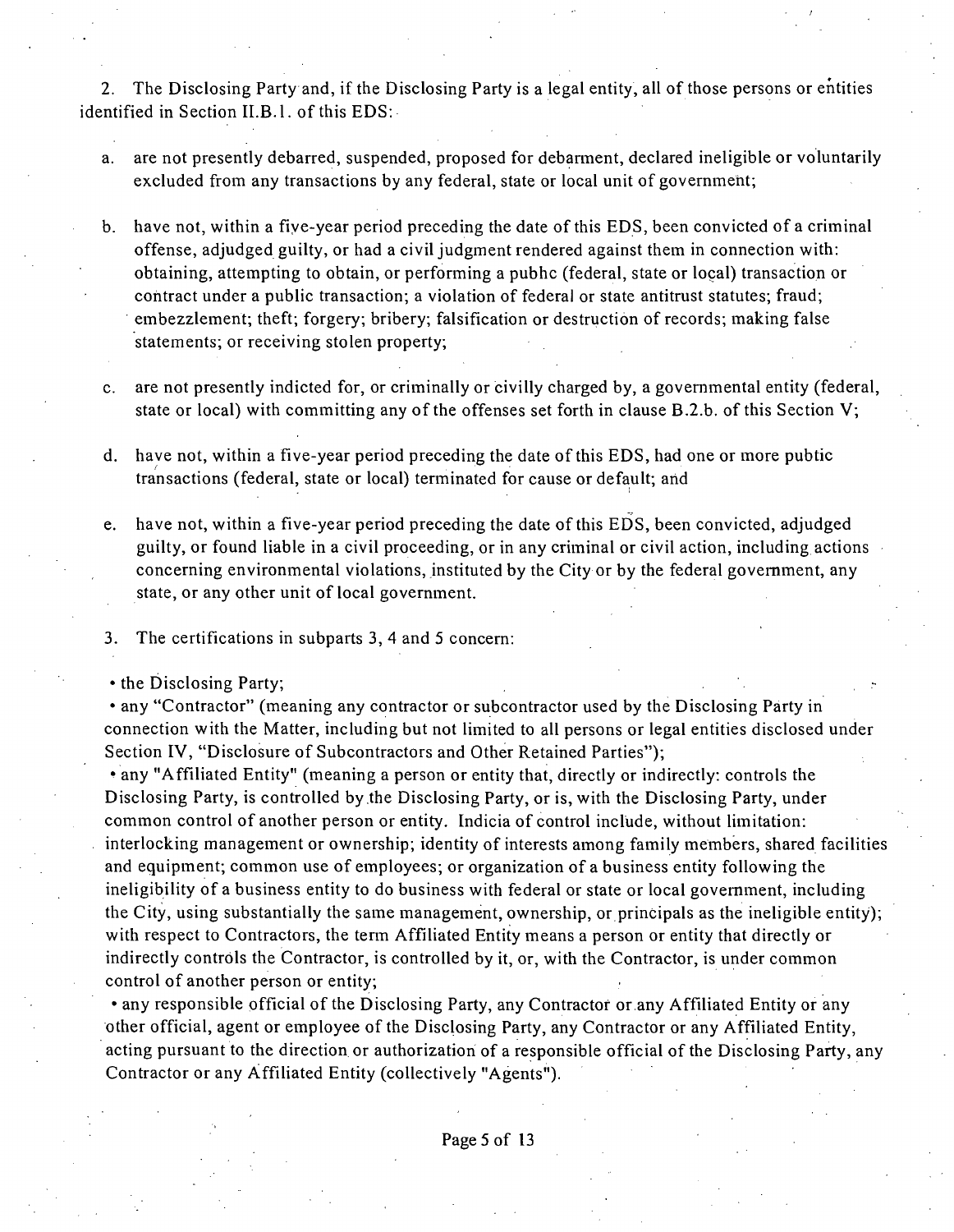Neither the Disclosing Party, nor any Contractor, nor any Affiliated Entity of either the Disclosing Party or any Contractor nor any Agents have, during the five years before the date this EDS is signed, or, with respect to a Contractor, an Affihated Entity, or an Affiliated Entity of a Contractor during the five years before the date of such Contractor's or Affiliated Entity's contract or engagement in connection with the Matter:

a. bribed or attempted to bribe, or been convicted or adjudged guilty of bribery or attempting to bribe, a public officer or employee of the City, the State of Illinois, or any agency of the federal government or of any state or local government in the United States of America, in that officer's or employee's official capacity;

b. agreed or colluded with other bidders or prospective bidders, or been a party to any such agreement, or been convicted or adjudged guilty of agreement or collusion among bidders or prospective bidders, in restiaint of freedom of compefition by agreement to bid a fixed price or otherwise; or

c. made an admission of such conduct described in a. or b. above that is a matter of record, but have not been prosecuted for such conduct; or

d. violated the provisions of Municipal Code Section-2-92-610 (Living Wage Ordinance).

4. Neither the Disclosing Party, Affiliated Entity or Contractor, or any of their employees, officials, agents or partners, is barred from contracting with any unit of state or local government as a result of engaging in or being convicted of (1) bid-rigging in violation of 720 ILCS 5/33E-3; (2) bid-rotating in violation of 720 ILCS 5/33E-4; or (3) any similar offense of any state or of the United States of America that contains the same elements as the offense of bid-rigging or bid-rotating.

5. Neither the Disclosing Party nor any Affiliated Entity is listed on any of the following lists maintained by the Office of Foreign Assets Control of the U.S. Department of the Treasury or the Bureau of Industry and Security of the U.S. Department of Commerce or their successors: the Specially Designated Nationals List, the Denied Persons List, the Uriverified List, the Entity List and the Debarred List.

6. The Disclosing Party understands and shall comply with the applicable requirements of Chapters 2-55 (Legislative Inspector General), 2-56 (Inspector General) and 2-156 (Governmental Ethics) of the Municipal Code.

7. If the Disclosing Party is unable to certify to any of the above statements in this Part B (Further Certifications), the Disclosing Party must explain below: **N/A** 

Page 6 of 13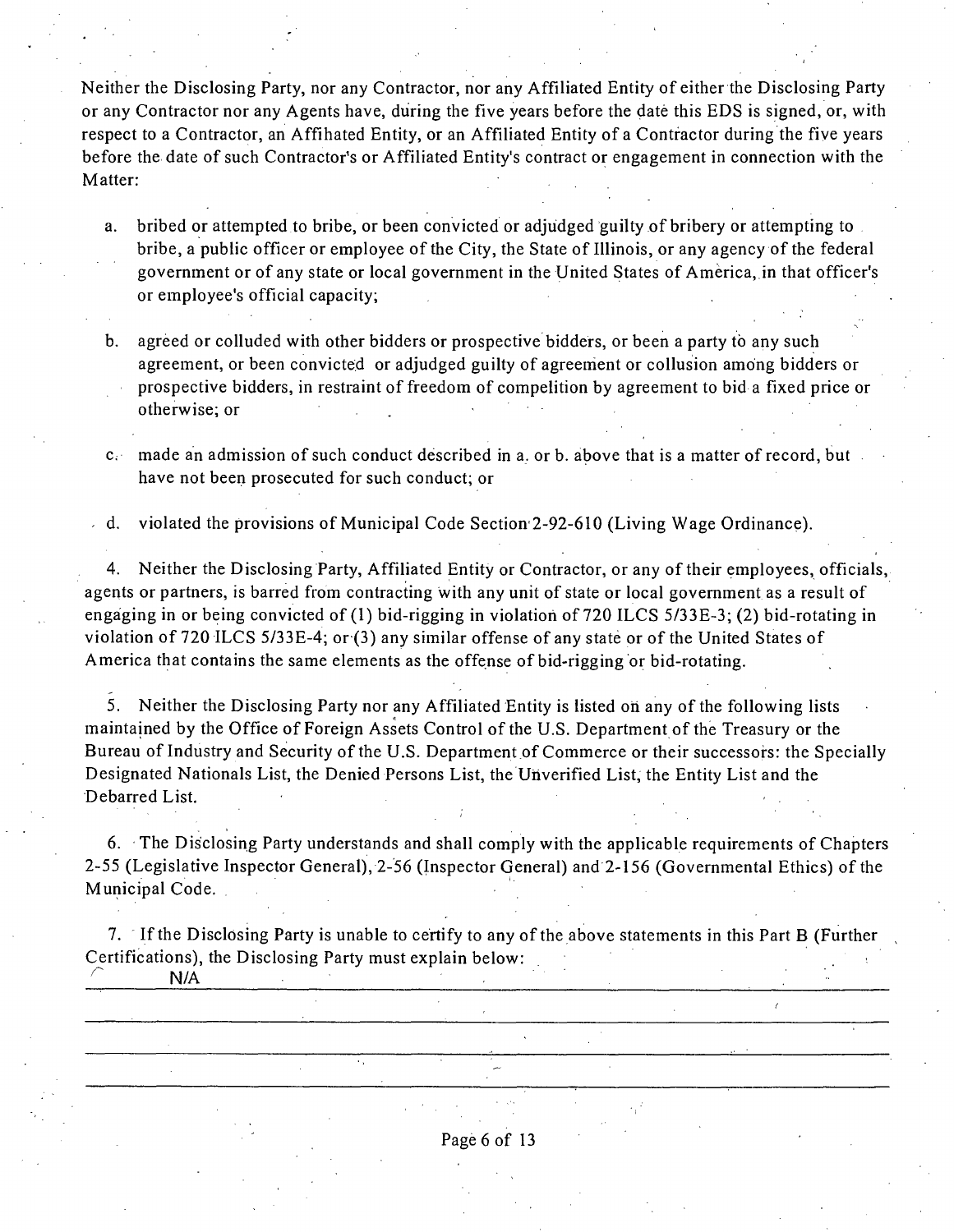If the letters "NA," the word "None," or no response appears on the lines above, it will be conclusively presumed that the Disclosing Party certified to the above statements.

C. CERTIFICATION OF STATUS AS FINANCIAL INSTITUTION

1. The Disclosing Party certifies that the Disclosing Party (check one)

 $\begin{bmatrix} \end{bmatrix}$  is not  $\begin{bmatrix} x \end{bmatrix}$  is not

a "financial institution" as defined in Section 2-32-455(b) of the Municipal Code.

2. Ifthe Disclosing Party IS a financial institution, then the Disclosing Party pledges:

"We are not and will not become a predatory lender as defined in Chapter 2-32 of the Municipal Code. We further pledge that none of our affihates is, and none of them will become, a predatory lender as defined in Chapter 2-32 of the Municipal Code. We understand that becoming a predatory lender or becoming an affiliate of a predatory lender may result in the loss of the privilege of doing business with the City."

If the Disclosing Party is unable to make this pledge because it or any of its affiliates (as defined in Section 2-32-455(b) of the Municipal Code) is a predatory lender within the meaning of Chapter 2-32 of the Municipal Code, explain here (attach additional pages if necessary):

If the letters "NA," the word "None," or no response appears on the lines above, it will be conclusively presumed that the Disclosing Party cerfified to the above statements.

D. CERTIFICATION REGARDING INTEREST IN CITY BUSINESS

Any words or terms'that are defined in Chapter 2-156 of the Municipal Code have the same meanings when used in this Part D.

1. In accordance with Section 2-156-110 of the Municipal Code: Does any official or employee of the City have a financial interest in his or her own name or in the name of any other person or entity in the Matter?

[ J Yes [X] No

NOTE: If you checked "Yes" to Item D.I., proceed to Items D.2. and D.3. If you checked "No" to Item D.L, proceed to Part E.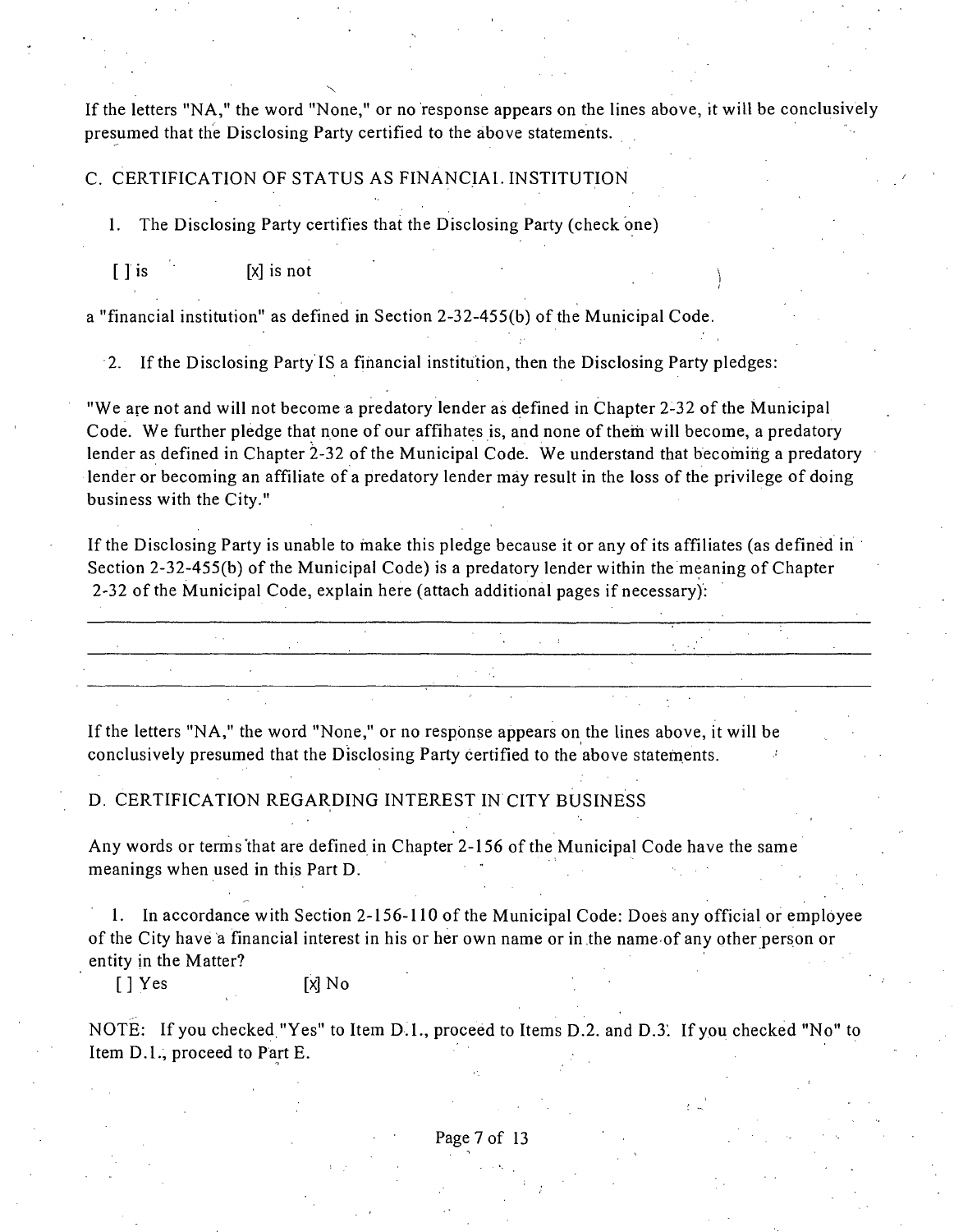2. Unless sold pursuant to a process of competitive bidding, or otherwise permitted, no City elected official or employee shall have a financial interest in his or her own name or in the name of any other person or enfity in the purchase of any property that (i) belongs to the City, or (ii) is sold for taxes or assessments, or (iii) is sold by virtue of legal process at the suit of the City (collectively, "City Property Sale"). Compensation for property taken pursuant to the City's eminent domain power does not constitute a financial interest within the meaning of this Part D.

Does the Matter involve a City Property Sale? •

[] Yes [] No

3. If you checked "Yes" to Item D.L, provide the names and business addresses of the City officials or employees having such interest and identify the nature of such interest:

| Name | <b>Business Address</b> | Nature of Interest |  |
|------|-------------------------|--------------------|--|
|      |                         |                    |  |
|      |                         |                    |  |
|      |                         |                    |  |

4. The Disclosing Party further certifies that no prohibited financial interest in the Matter will be acquired by any City official or employee.

### E. CERTIFICATION REGARDING SLAVERY ERA BUSINESS

Please check either 1. or 2. below. If the Disclosing Party checks 2., the Disclosing Party must disclose below or in an attachment to this EDS all information required by paragraph 2. Failure to comply with these disclosure requirements may make any contract entered into with the City in connection with the Matter voidable by the City.

X I. The Disclosing Party verifies that the Disclosing Party has searched any and all records of the Disclpsing Party and any and all predecessor entifies regarding records of investments or profits from slavery or slaveholder insurance policies during the slavery era (including insurance policies issued to slaveholders that provided coverage for damage to or injury or death of their slaves), and the Disclosing Party has found no such records.

2. The Disclosing Party verifies that, as a result of conducting the search in step 1 above, the Disclosing Party has found records of investments or profits from slavery or slaveholder insurance policies. The Disclosing Party verifies that the following constitutes full disclosure of all such records, including the names of any and all slaves or slaveholders described in those records: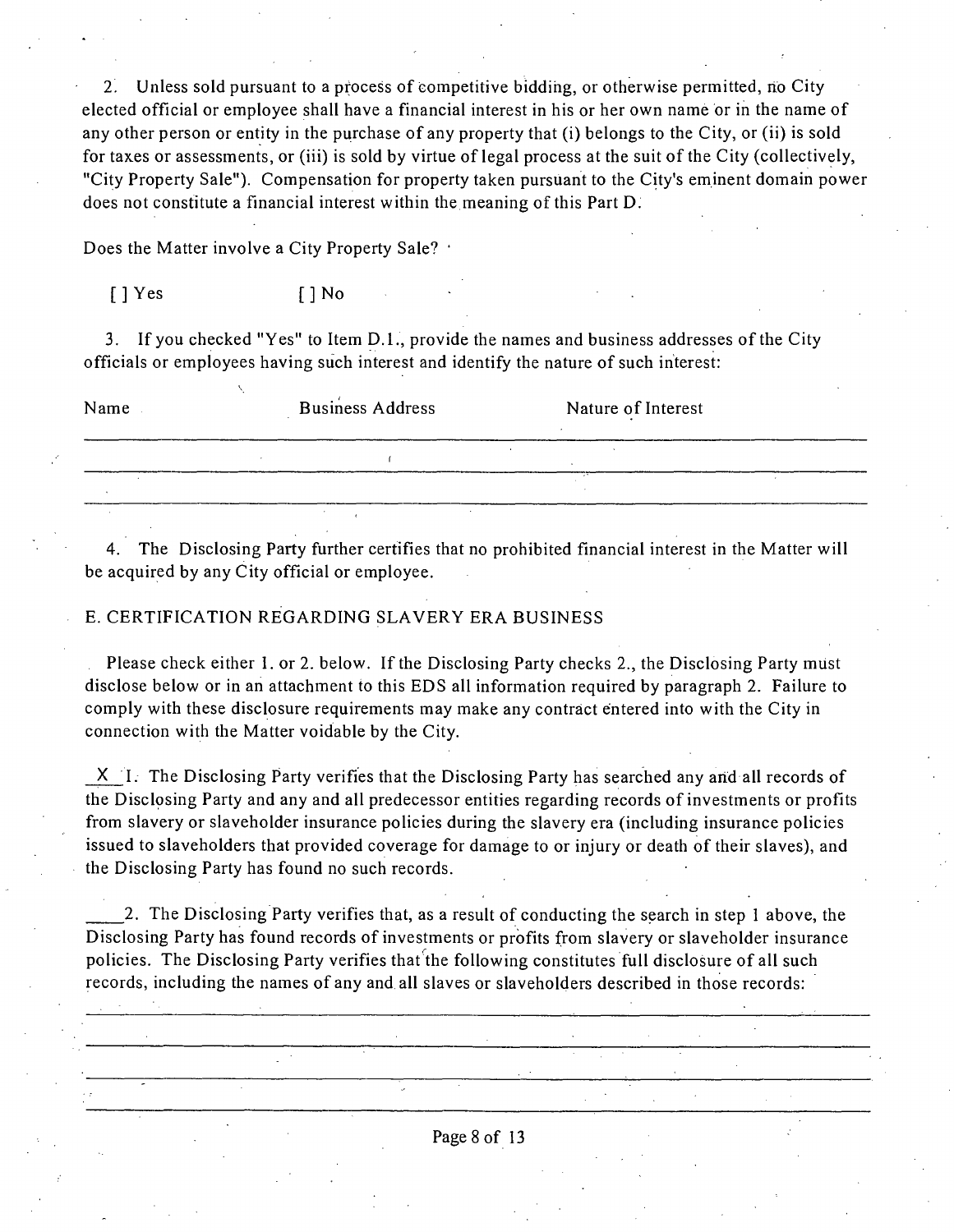### SECTION VI -- CERTIFICATIONS FOR FEDERALLY FUNDED MATTERS

**NOTE: If the Matter is federally funded, complete this Section VI. If the Matter Is not federally**  funded, proceed to Section VII. For purposes of this Section VI, tax credits allocated by the City and proceeds of debt obligations of the City are not federal funding.

### A. CERTIFICATION REGARDING LOBBYING

1. List below the names of all persons or entities registered under the federal Lobbying Disclosure Act of 1995 who have made lobbying contacts on behalf of the Disclosing Party with respect to the Matter: (Add sheets if necessary):

(If no explanation appears or begins on the lines above, or if the letters "NA" or if the word "None" appear, it will be conclusively presumed that the Disclosing Party means that NO persons or entities registered under the Lobbying Disclosure Act of 1995 have made lobbying contacts on behalf of the Disclosing Party with respect to the Matter.)

2. The Disclosing Party has not spent and will not expend any federally appropriated funds to pay any person or entity listed in Paragraph A.1. above for his or her lobbying activities or to pay any person or entity to influence or attempt to influence an officer or employee of any agency, as defined by appficable federal law, a member of Congress, an officer or employee of Congress, or an employee of a member of Congress, in connection with the award of any federally funded contract, making any federally funded grant or loan, entering into any cooperative agreement, or to extend, continue, renew, amend, or modify any federally funded contract, grant, loan, or cooperative agreement.

3. The Disclosing Party will submit an updated certification at the end of each calendar quarter in which there occurs any event that materially affects the accuracy of the statements and infonnation set forth in paragraphs A.1. and A.2. above.

4. The Disclosing Party certifies that either: (i) it is not an organizafion described in secfion 501(c)(4) of the Internal Revenue Code of 1986; or (ii) it is an organizafion described in section 501(c)(4) of the Internal Revenue Code of 1986 but has not engaged and will not engage in "Lobbying Activifies".

5. If the Disclosing Party is the Applicant, the Disclosing Party must obtain certificafions equal in form and substance to paragraphs A.L through A.4. above from all subcontractors before it awards any subcontract and the Disclosing Party must maintain all such subcontractors' certifications for the duration of the Matter and must make such certifications promptly available to the City upon request.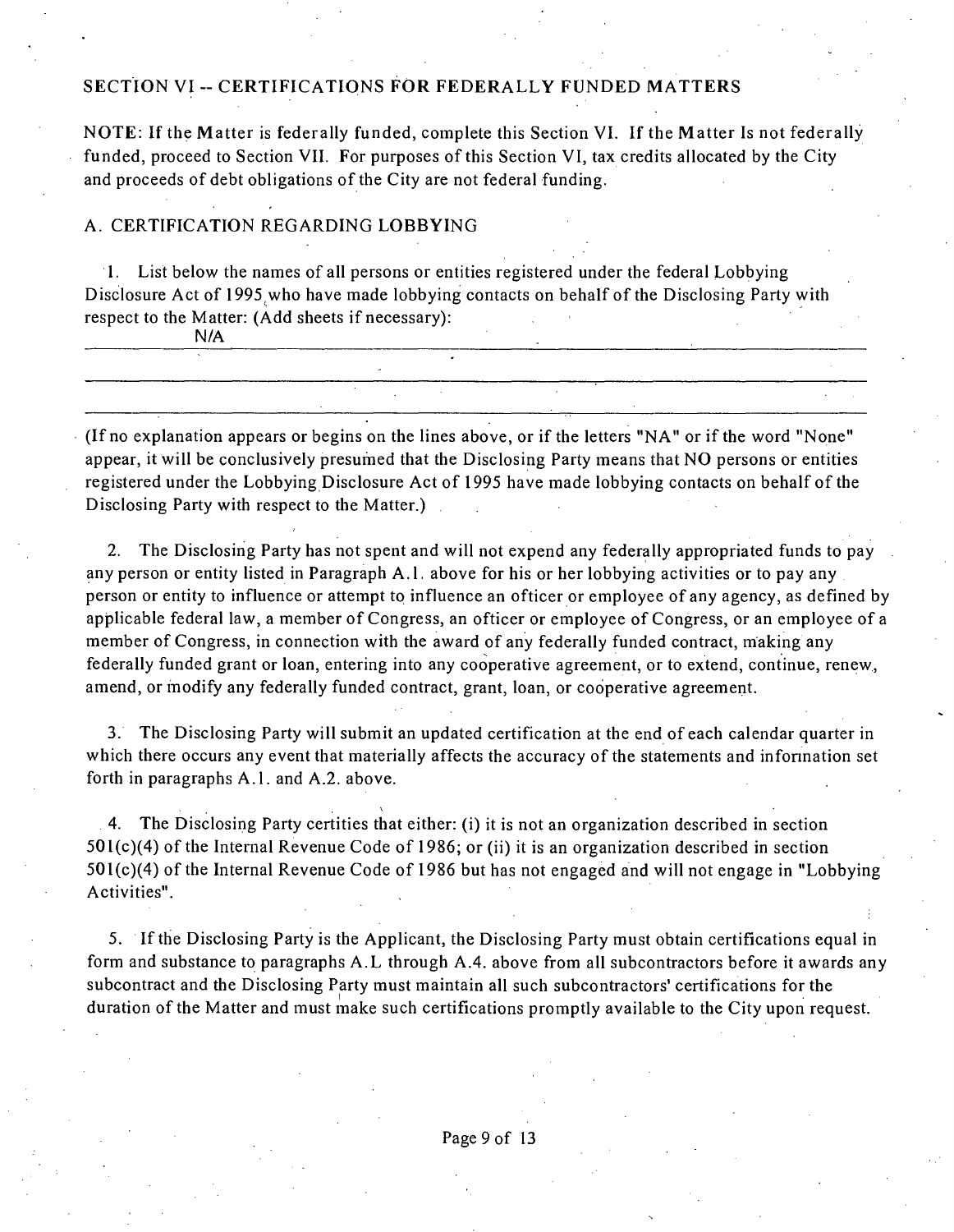### B. CERTIFICATION REGARDING EQUAL EMPLOYMENT OPPORTUNITY

If the Matter is federally funded, federal regulations require the Applicant and all proposed subcontractors to submit the following information with their bids or in writing at the outset of negotiations.

Is the Disclosing Party the Applicant?

 $[X]$   $Yes$   $[ ]$   $No$ 

If "Yes," answer the three questions below:

1. Have you developed and do you have on file affirmative action programs pursuant to applicable federal regulations? (See 41 CFR Part 60-2.)

[] Yes [x] No

2. Have you filed with the Joint Reporting Committee, the Director of the Office of Federal Contract Compliance Programs, or the Equal Employment Opportunity Commission all reports due under the applicable filing requirements?

 $[x] \text{Yes}$   $[ ] \text{No}$ 

3. Have you participated in any previous contracts or subcontracts subject to the equal opportunity clause?

 $[$  | Yes  $[$   $\mathbb{X}$  No

If you checked "No" to quesfion I. or 2. above, please provide an explanafion: 6034 Building LLC is a newly formed nominee entity employing less than 50 persons.

# SECTION VII -- ACKNOWLEDGMENTS, CONTRACT INCORPORATION, **COMPLIANCE, PENALTIES, DISCLOSURE**

The Disclosing Party understands and agrees that:

A. The certifications, disclosures, and acknowledgments contained in this EDS will become part of any contract or other agreement between the Applicant and the City in connection with the Matter, whether procurement, City assistance, or other City action, arid are material inducements to the City's execution of any contract or taking other action with respect to the Matter. The Disclosing Party understands that it must comply with all statutes, ordinances, and regulations on which this EDS is based.

B. The City's Govemmental Ethics and Campaign Financing Ordinances, Chapters 2-156 and 2-164 of the Municipal Code, impose certain duties and obligations on persons or entities seeking City contracts, work, business, or transactions. The full text of these ordinances and a training program is available on line at www.citvofchicago.org/Ethics, and may also be obtained from the City's Board of Ethics, 740 N.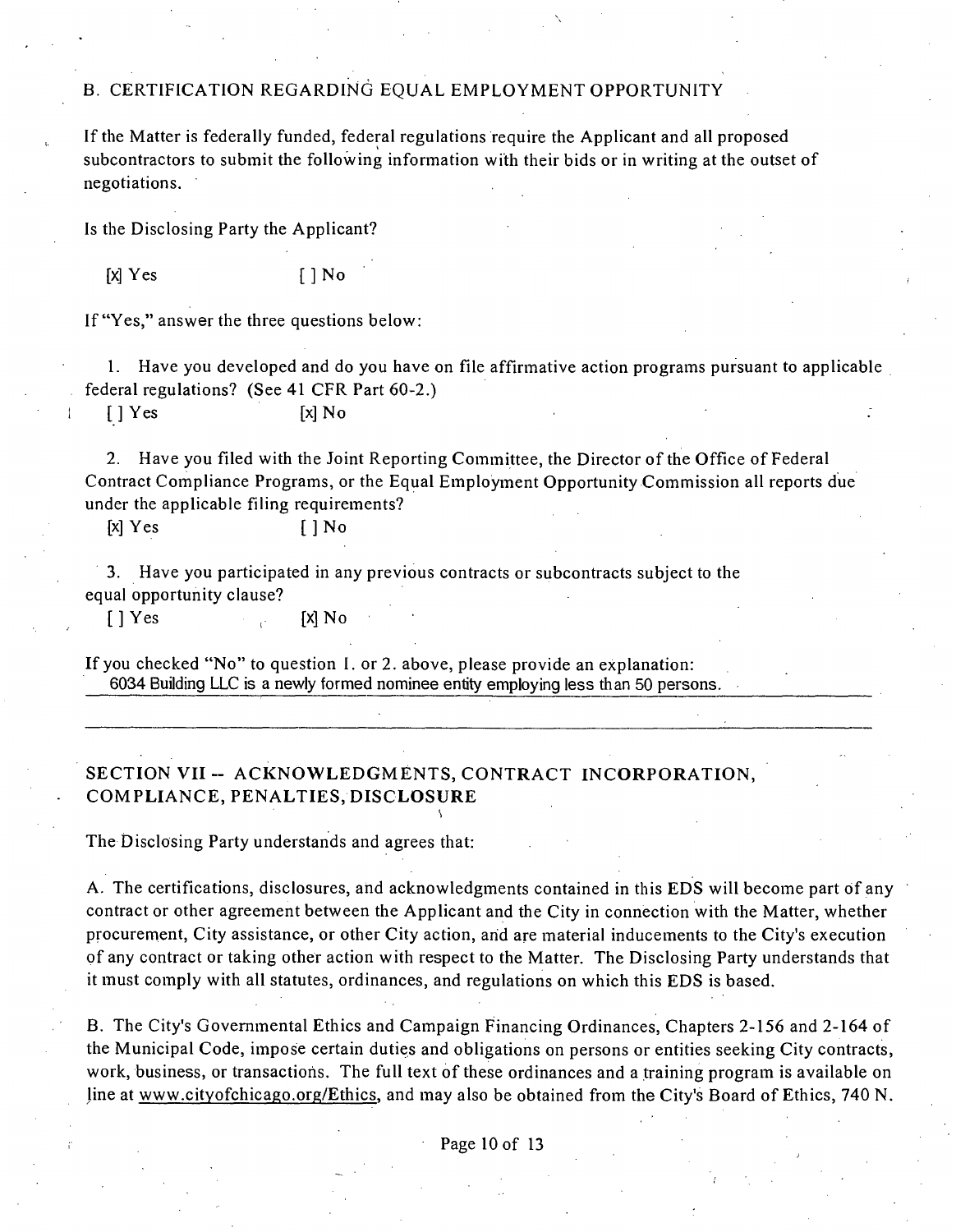Sedgwick St., Suite 500, Chicago, IL 60610, (312) 744-9660. The Disclosing Party must comply fully with the applicable ordinances.

C. If the City detennines that any infonnation provided in this EDS is false, incomplete or inaccurate, any contract or other agreement in connection with which it is submitted may be rescinded or be void or voidable, and the City may pursue any remedies under the contract or agreement (if not rescinded or void), at law, or in equity, including tenninating the Disclosing Party's participation in the Matter and/or declining to allow the Disclosing Party to participate in other transactions with the City. Remedies at law for a false statement of material fact may include incarceration and an award to the City of treble damages.

D. It is the City's policy to make this document available to the public on its Internet site and/pr upon request. Some or all of the infonnation provided on this EDS and any attachments to this EDS may be made available to the public on the Internet, in response to a Freedom of Information Act request, or otherwise. By completing and signing this EDS, the Disclosing Party waives and releases any possible rights or claims which it may have against the City in connection with the pubfic release of infonnation contained in this EDS and also authorizes the City to verify the accuracy of any information submitted in this EDS.

E. The information provided in this EDS must be kept current. In the event of changes, the Disclosing Party must supplement this EDS up to the time the City takes action on the Matter. If the Matter is a contract being handled by the City's Department of Procurement Services, the Disclosing Party must update this EDS as the contract requires. NOTE: With respect to Matters subject to Article I of Chapter 1-23 ofthe Municipal Code (imposing PERMANENT INELIGIBILITY for certain specified offenses), the infonnation provided herein regarding eligibility must be kept current for a longer period, as required by Chapter 1-23 and Section 2-154-020 of the Municipal Code.

The Disclosing Party represents and warrants that:

V.'

F.1. The Disclosing Party is not delinquent in the payment of any tax administered by the Illinois Department of Revenue, nor are the Disclosing Party or its Affiliated Entities delinquent in paying any fine, fee, tax or other charge owed to the City. This includes, but is not limited to, all water charges, sewer charges, license fees, parking tickets, property taxes or sales taxes.

F.2 If the Disclosing Party is the Applicant, the Disclosing Party and its Affiliated Entities will not use, nor pennit their subcontractors to use; any facility listed by the U.S. E.P.A. on the federal Excluded Parties List, System ("EPLS") maintained by the U.S. General Services Administration.

F.3 If the Disclosing Party is the Applicant, the Disclosing Party will obtain from any contractors/subcontractors hired or to be hired in connection with the Matter certifications equal in form and substance to those in F.I. and F.2. above and will not, without the prior written consent of the City, use any such contractor/subcontractor that does not provide such certifications or that the Disclosing Party has reason to believe has not provided or cannot provide truthful certifications.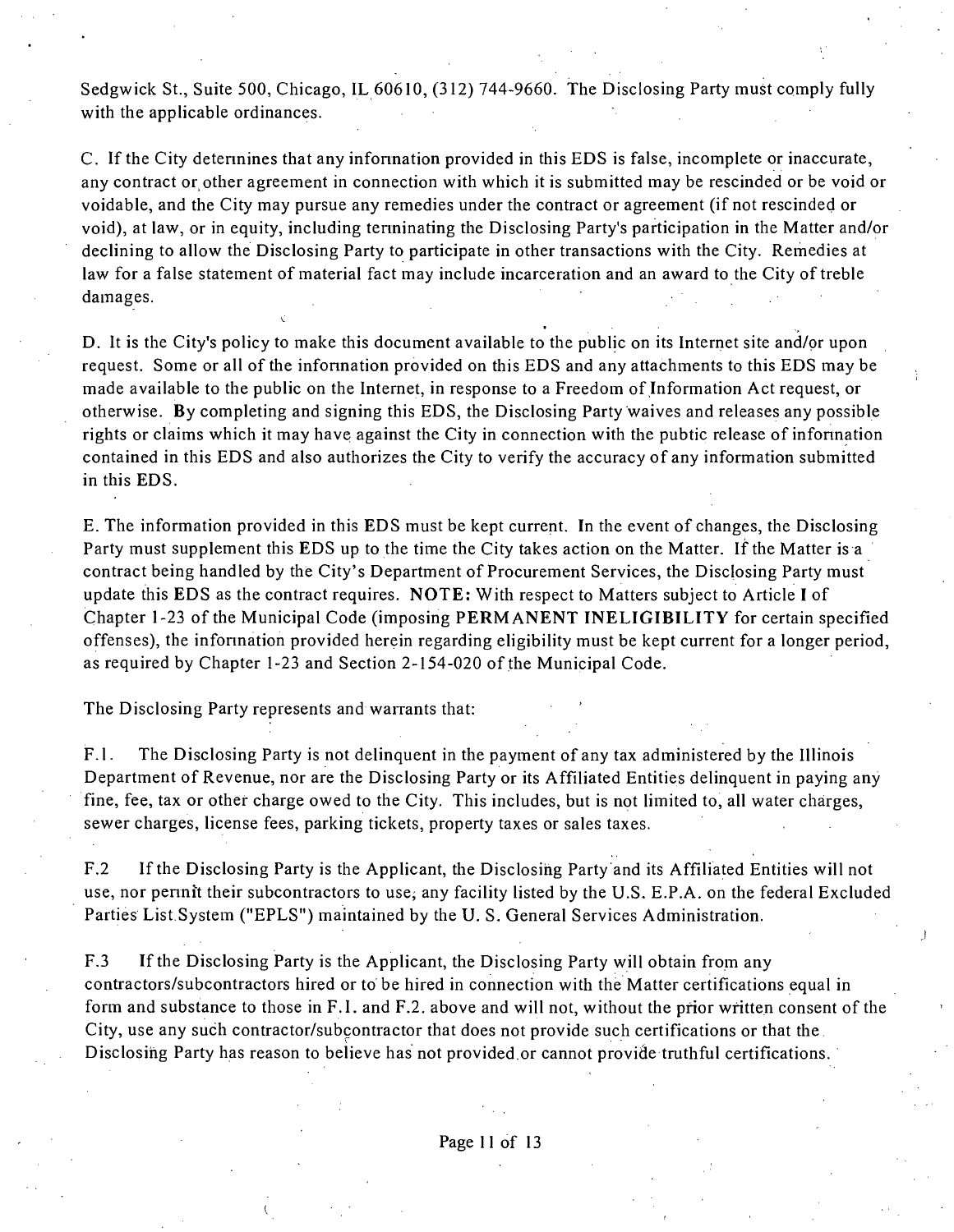NOTE: If the Disclosing Party cannot certify as to any of the items in F.I., F.2. or F.3. above, an explanatory statement must be attached to this EDS.

## **CERTIFICATION**

Under penalty of perjury, the person signing below: (I) warrants that he/she is authorized to execute this EDS and Appendix A (if applicable) on behalf of the Disclosing Party, and (2) warrants that all certifications and statements contained in this EDS and Appendix A (if applicable) are true, accurate and complete as of the date furnished to the City.

**6034 Building LLC**  (Print or type name of Disclosing Party) By: **>ign hece) Robert Ferrino**  (Print or type name of person signing) Manager (Print or type fitle of person signing) Signed and sworn to before me on (date)  $\boxed{\text{O}}$ at  $C_{Q}Q$  $\vee$  County,  $\bigcup_{v\in C}C_{(state)}$ . Notary Public.  $\vee$ Commission expires: OFFICIAL SEAL JENNIFER POULL ^ NOTmY PUBLIC - STATE OF ILLINOIS WINSSION EXPIRES:05/24/14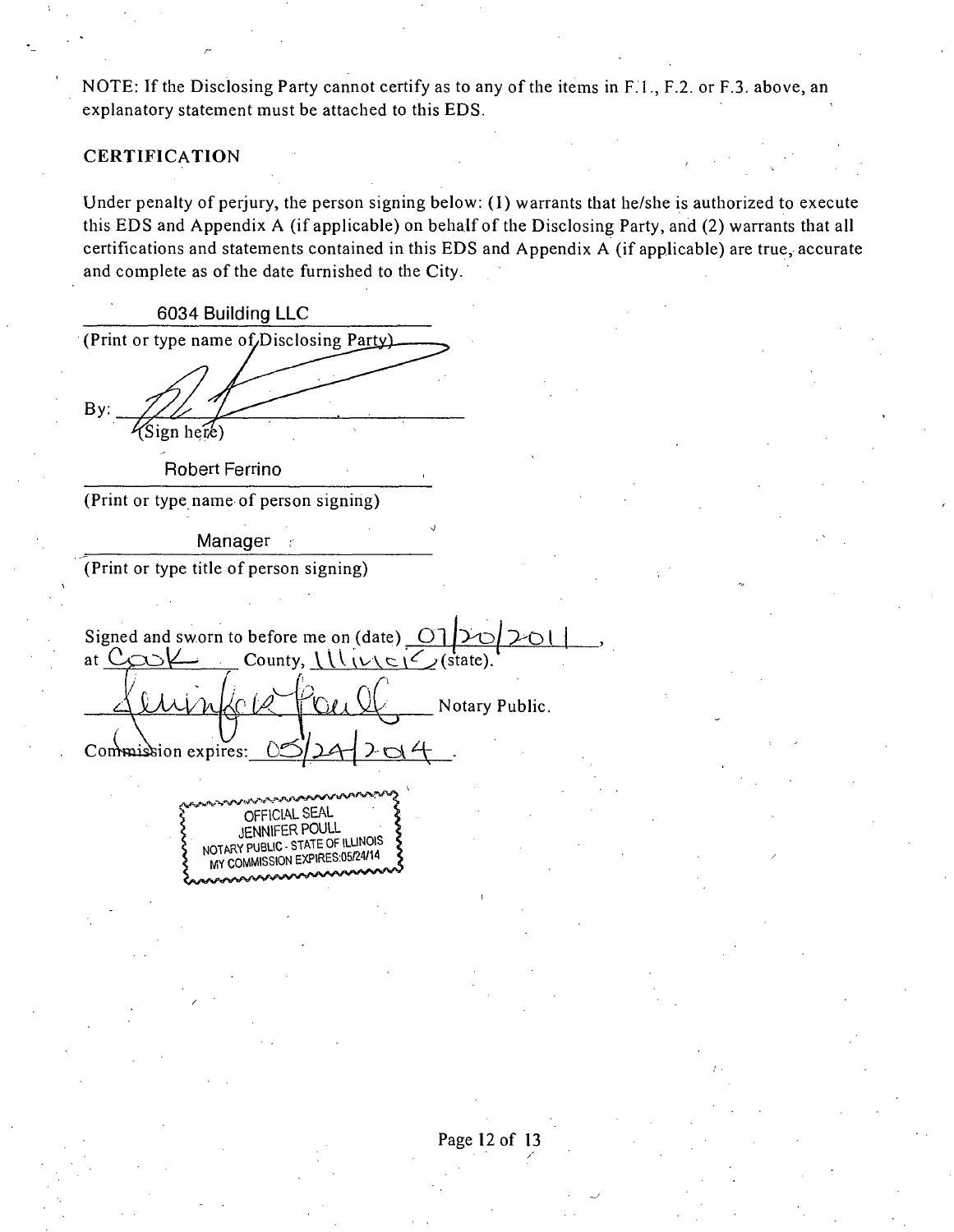# **CITY OF CHICAGO ECONOMIC DISCLOSURE STATEMENT AND AFFIDAVIT APPENDIX A**

### **FAMILIAL RELATIONSHIPS WITH ELECTED CITY OFFICIALS AND DEPARTMENT HEADS**

**This Appendix is to be completed only by (a) the Applicant, and (b) any legal entity which has a direct ownership interest in the Applicant exceeding 7.5 percent. It is not to be completed by any legal entity which has only an indirect ownership interest in the Applicant.** 

Under Municipal Code Secfion 2-154-015, the Disclosing Party must disclose whether such Disclosing Paity or any "Applicable Party" or any Spouse or Domesfic Partner thereof currently has a "familial relationship" with any elected city official or department head. A "familial relationship" exists if, as of the date this EDS is signed, the Disclosing Party or any "Applicable Party" or any Spouse or Domestic Partner thereof is related to the mayor, any aldennan, the city clerk, the city treasurer or any city department head as spouse or domestic partner or as any of the following, whether by blood or adoption: parent, child, brother or sister, aunt or uncle, niece or nephew, grandparent, grandchild, father-in-law, mother-in-law, son-in-law, daughter-in-law, stepfather or stepmother, stepson or stepdaughter, stepbrother or stepsister or half-brother or half-sister.

"Applicable Party" means (1) all executive officers of the Disclosing Party listed in Section II.B.1.a., if the Disclosing Party is a corporation; all partners of the Disclosing Party, if the Disclosing Party is a general partnership; all general partners and limited partners of the Disclosing Party, if the Disclosing Party is a limited partnership; all managers, managing members and members of the Disclosing Party, if the Disclosing Party is a liinited liability company; (2) all principal officers of the Disclosing Party; and (3) any person having more than a 7.5 percent ownership interest in the Disclosing Party. "Principal officers" means the president, chief operafing officer, execufive director, chief financial officer, treasurer or secretary of a legal entity or any person exercising similar authority.

Does the Disclosing Party or any "Applicable Party" or any Spouse or Domestic Partner thereof cun-ently have a "familial relationship" with an elected city official or department head?

### $[$   $]$  Yes  $[$   $X]$  No

If yes, please idenfify below (I) the name and title of such person, (2) the name of the legal entity to which such person is connected; (3) the name and title of the elected city official or departinent head to whom such person has a familial relafionship, and (4) the precise nature of such famihal relationship.